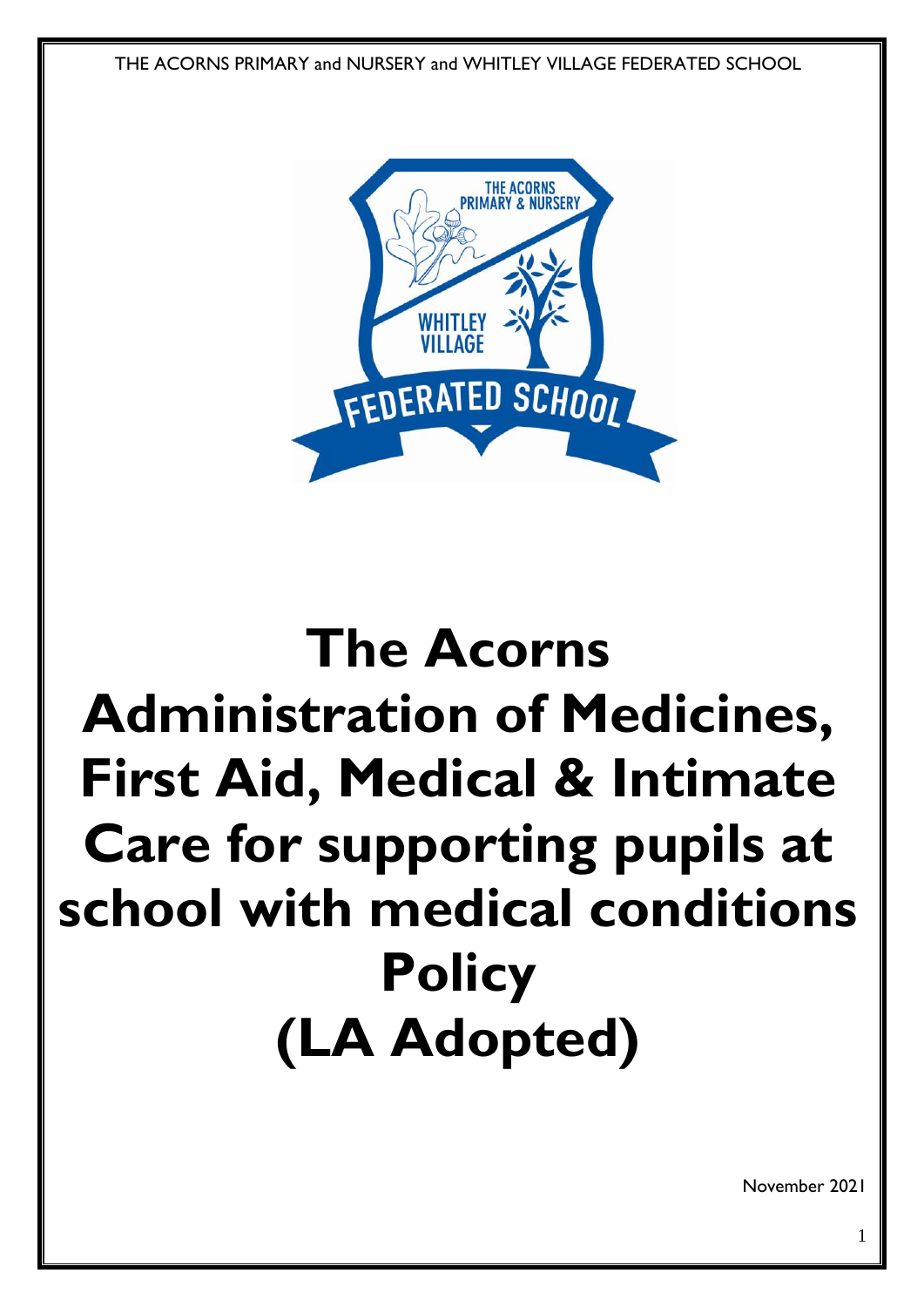

#### **We are a Rights Respecting School with No Outsiders**

#### **INTRODUCTION**

This policy takes guidance and recommendations from the **'DfE September 2014 – Supporting Pupils At School With Medical Conditions,'** which highlights:

- Pupils at school with medical conditions should be properly supported so that they can have full access to education, including school trips and physical education.
- Governing Bodies must ensure that arrangements are in place in schools to support pupils at school with medical conditions.
- Governing Bodies should ensure that school leaders consult health and social care professionals; pupils and parents to ensure that the needs of children with medical conditions are effectively supported.

**It should be noted that the guidance and procedures contained within the policy may be superseded by a child's EHC plan or Individual Care Plan, or may be used in conjunction with them.**

#### **Article 24: Every child has the right to the best possible health**

#### **INDIVIDUAL HEALTHCARE PLANS**

Individual healthcare plans can help to ensure that the schools effectively support pupils with medical needs. They should be easily accessible to all who need to refer to them while preserving confidentiality. Plans should be drawn up by the Inclusion Manager or the Schools Family Liaison Officer in partnership with the school, parents, and relevant healthcare professionals. These plans should be reviewed at least annually or earlier if evidence is presented that the child's needs have changed HCP must be kept in the SEN files within the classroom and must be signed by all the members of staff involved with the child including the person who is administering medication.

#### **MEDICAL AWARENESS**

On a regular basis a Medical Awareness List will be produced by the Office and the information will be shared with all teachers via the Inclusion Manager. It is the responsibility of the class teacher to familiarise themselves with this list in the first week of term every September and to be aware of the child's condition and any intervention that is required from staff.

Any changes or additions to this list must be given to the Admin Assistants or appointed First Aiders as soon as they are known. This is especially important when children with medical conditions join the school within the academic year.

When the condition is of a more serious nature an individual health care plan is created which contains the child's photograph and is distributed to relevant staff and displayed in the register so that staff are aware of the likelihood of an emergency arising and what action to take should one occur.

It is the parent's responsibility to inform the school of any changes to the child's condition that may require the details of the care plan to be altered.

As a school, we try to ensure that we have sufficient information about the medical condition of any child with long-term medical needs and will request meetings with parents and recognised medical practitioners regularly to provide the correct level of training. Training should be specific to the individual child concerned.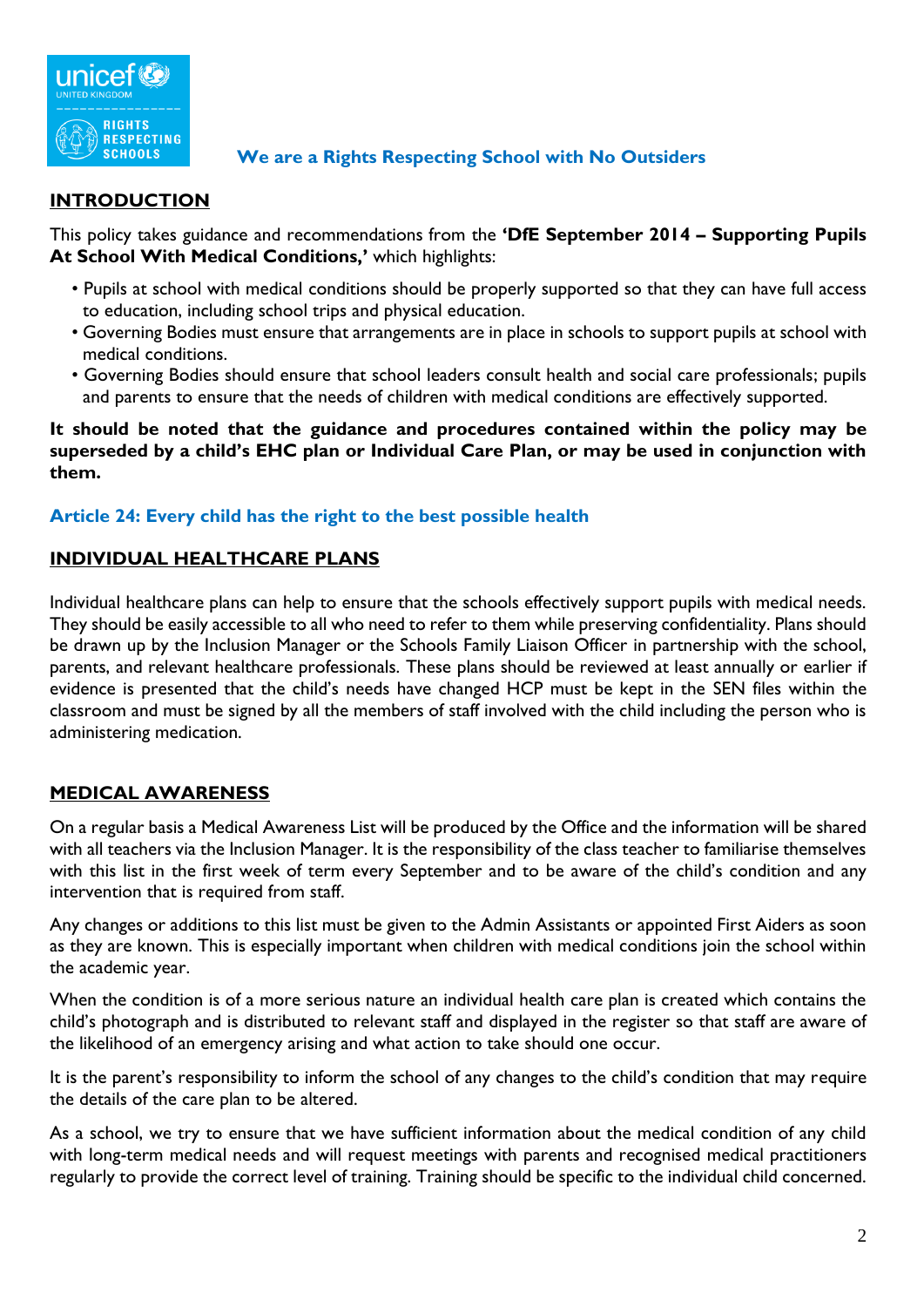The school is well supported by the School Nurse who provides staff with advice and any relevant training on request.

The kitchen staff are made aware of children with food allergies. All midday supervisors are also made aware of children with medical conditions and/or allergies to food or plasters.

All medication is kept in a locked cupboard (except where storage in a fridge is required) and only accessed by named adults, or with the permission of the Headteacher/SMT.

Lists of the current First Aiders are displayed around the school.

#### **DEALING WITH MEDICINES SAFELY**

All medicines may be harmful to anyone for whom they are not appropriate; therefore, it is essential that they are stored safely.

- We can only store, supervise and administer medicine that has been prescribed for an individual child.
- All medicines of this type should be handed in to the office in the morning and collected from the office at the end of the school day.
- All medicines are kept in the office/Nursery.
- Epipens and inhalers are kept in the classroom.
- All controlled drugs such as 'methylphenidate' will be stored in the school office.

#### **STAFF TRAINING IN DEALING WITH MEDICAL NEEDS**

All staff who agree to accept responsibility for administering prescribed medicines to a child will be given the appropriate training and guidance.

Staff must not give prescription medicines or undertake healthcare procedures without the appropriate training.

NB A first-aid certificate does not constitute appropriate training in supporting children with medical conditions.

#### **ROLES AND RESPONSIBILITIES**

#### **Parents/Carers**

Parents have a responsibility to provide all necessary information about their child's medical needs to the school.

Parents/Carers have the prime responsibility for ensuring a child's health and for deciding whether they are fit to attend school.

Whilst it is the responsibility of the parent/carer for deciding if a child is fit to attend school, children recovering from a short-term illness/infection, who are clearly unwell should not be in school and the Headteacher can request that parents/carers keep the pupil at home if necessary.

Where a child requires medication, parents/carers are encouraged to give doses outside the school day if possible e.g. 3 times a day could be taken in the morning, after school and at bedtime.

Parents are welcome to come into school to administer medicines themselves if necessary.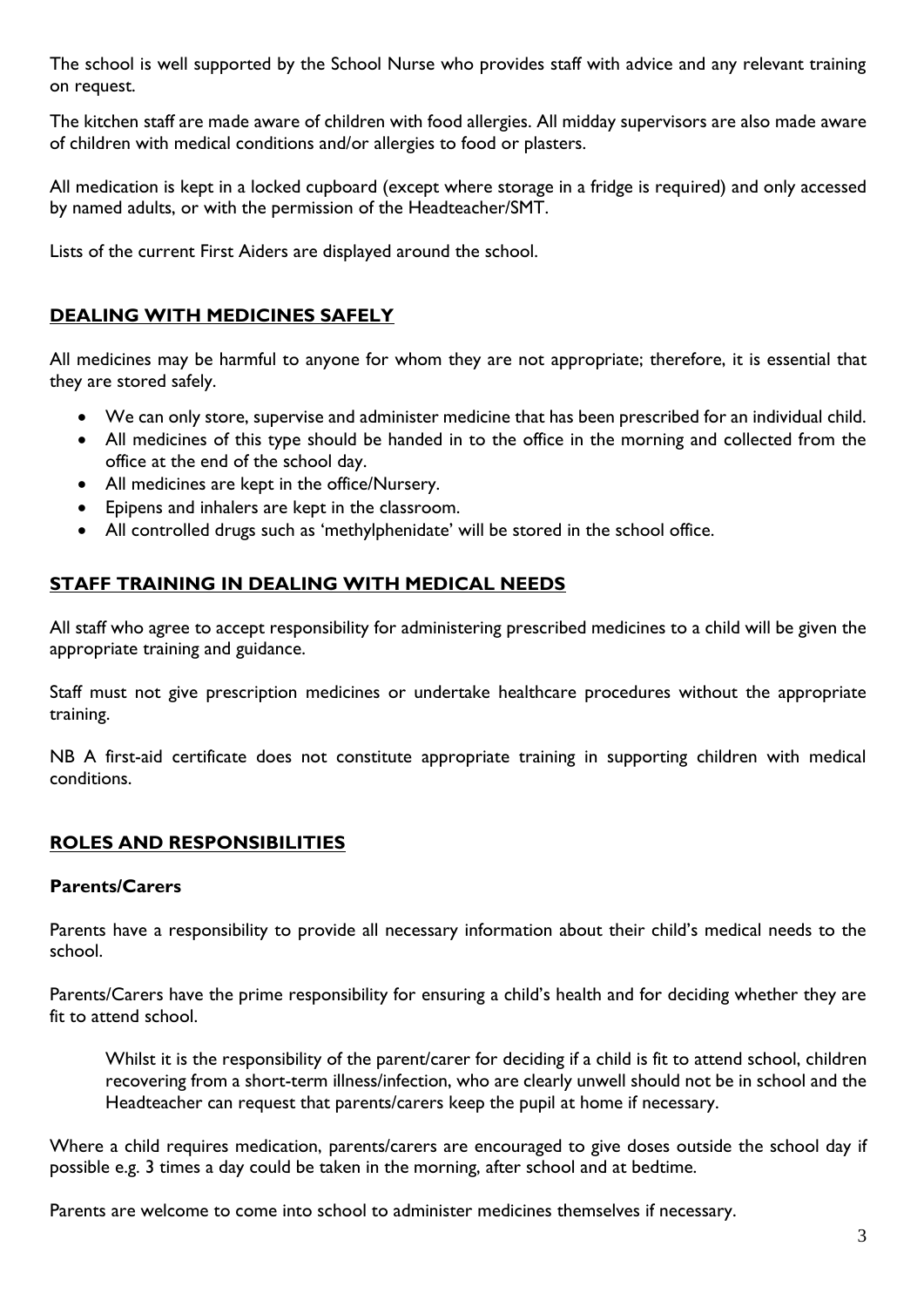Prescribed medicines can only be taken in school when essential; that is where it would be detrimental to a child's health if the medicine were not administered during the school day.

Where a child requires medication to be taken during the school day, Parents/carers have a responsibility to complete a written consent using the **'Request for Administration of Medicine in School'** form before any medicine can be given.

Parents/carers are responsible for ensuring that date-expired medicines are returned to the pharmacy for safe disposal. They should also collect medicines held at the end of every academic year.

Parents/carers are responsible for replacing date-expired medicines if still required.

#### **Staff**

Only members of staff with medication training will give medication. This will be checked and documented on the child's medication form and must include:

- The child's name
- The prescribed dose
- The expiry date
- Written instruction by the prescriber on the label or container

If there is any doubt about procedures, staff will not administer the medicines but will check with the parent/carer first.

After discussion with parents, children who are competent will be encouraged to take responsibility for managing their own medicines and procedures and this is reflected within their individual healthcare plan. Staff will, however, always supervise the child.

Staff have a responsibility to record and inform their parent/carer if a child refuses medicine. Staff will not force a child to take medicine.

Each time a medicine is given, a written record will be kept in the child's own Medication Record file which will be kept in the first aid file. This is done by signing the medicine form. Good records demonstrate that staff have exercised a duty of care. These files will transfer with the child to their next school

#### **PROCEDURE FOR MANAGING PRESCRIPTION MEDICINES WHICH NEED TO BE TAKEN DURING THE SCHOOL DAY**

- Medicines are only accepted by office staff and they must be brought in by the parent/carer, rather than via the pupil.
- With parental agreement, some over the counter medications can be given as per 'Guidance for Early Years Providers and Schools on the Use of Over-the Counter Medicines'(2018). Examples of medicines that do not require a prescription and which parents can give permission to administer include:

• Paracetamol, ibuprofen or antihistamines - provided they are supplied in packaging with clear dosage instructions that are age appropriate for the child

- Moisturising / soothing preparations for minor skin conditions
- Sunscreen for routine protection while playing / learning outside

Where Parental agreement is given, it should be recorded on CPOMs.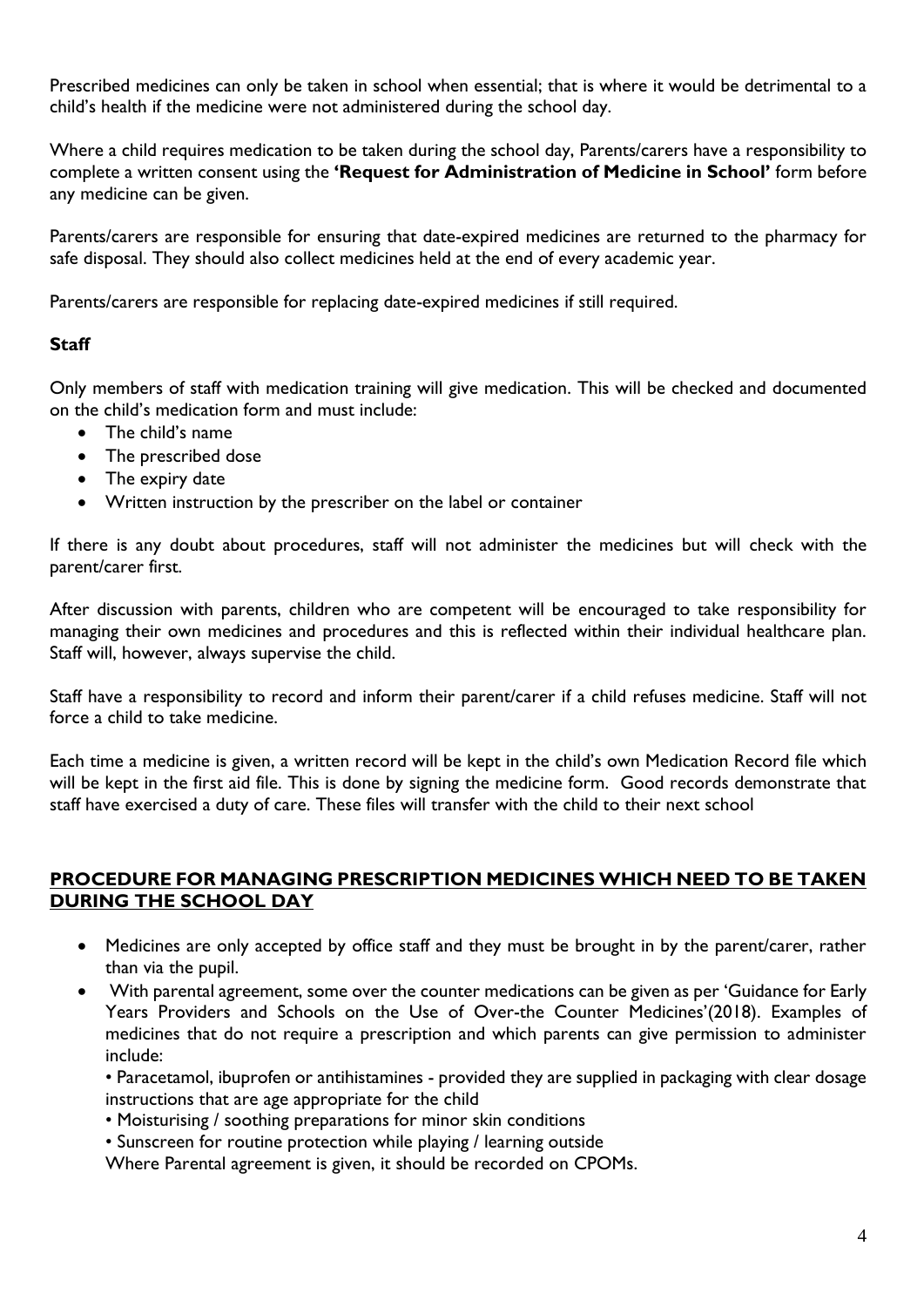- Children should never be given medicine to keep on their person; all medicines should be handed in to the office. Unless this is a controlled drug for example an inhaler which the child is competent in using.
	- An exception to this rule is made, however, for medicines provided for emergency treatment such as reliever inhalers for asthmatic pupils or glucose tablets for diabetics, which will be kept close to the pupil(s) concerned for immediate use.
- Medicines will be kept in a secure central position in the school (e.g. school office.)
- Medicines need to be clearly marked with the name and class of the pupil, together with the dose and the time(s) of the day at which it should be taken.
- Only medicines prescribed by a doctor can be accepted in their original container with the pharmacy label intact.
- School cannot accept any medicine that has been taken out of the container as originally dispensed or make changes to dosages on parental /carer instructions.
- Over-the-counter remedies such as throat sweets and nasal inhalers should not be brought into school as these could cause a hazard to the child or to another child if found.
- Medicines are only administered following a written request from parents/carers, using the **'Request for Administration of Medicine in School',** which clearly states the name and class of the pupil, together with the dose and time(s) of day at which it should be taken and any special conditions for storage of the medicine (i.e. kept in fridge).

#### **PROCEDURES FOR MANAGING PRESCRIPTION MEDICINES ON SCHOOL TRIPS, RESIDENTIAL VISITS AND SPORTING ACTIVITIES**

Children with medical needs, particularly of a long-term nature, are encouraged to take part on trips and where necessary risk assessments are carried out for these children. The administration of medicines follows the same procedures as for administration in school. A copy of health care plans will be taken on visits and residential in the event of information being needed in an emergency.

For the purpose of residential visits, there will be a named person with responsibility for the administration of medicines and care of children as above. Parents will be asked to complete a form and may be required to meet with the named staff to ensure that staff are aware of all medical requirements.

A risk assessment will be completed before a residential which will include any children with medical needs or any medication to be administered.

In the case of higher levels of care e.g. intimate care, the named member of staff will also meet with the school nurse, or other recognised medical advisor to ensure that they are trained in dealing with the level of care required.

#### **PARENTAL/CARER RESPONSIBILITIES IN RESPECT OF THEIR CHILD'S NEEDS**

Parents/Carers are requested to make arrangements for pupils who become unwell at school. It is the duty of parents to make arrangements for pupils who become unwell at school, by collecting them to take them home or to the doctor or hospital.

The school will attempt to contact the parents via the telephone numbers which have been made available to the school, namely home telephone numbers, work numbers and other emergency numbers.

Parents/carers should provide the Headteacher/Senior Management Team or School Family Liaison Officer with sufficient information about their child's medical needs if treatment or special care is required. Information about a medical condition should be included as recorded by the child's G.P. Parents/carers and the school will then reach an agreement on the school's role in supporting the child's medical needs.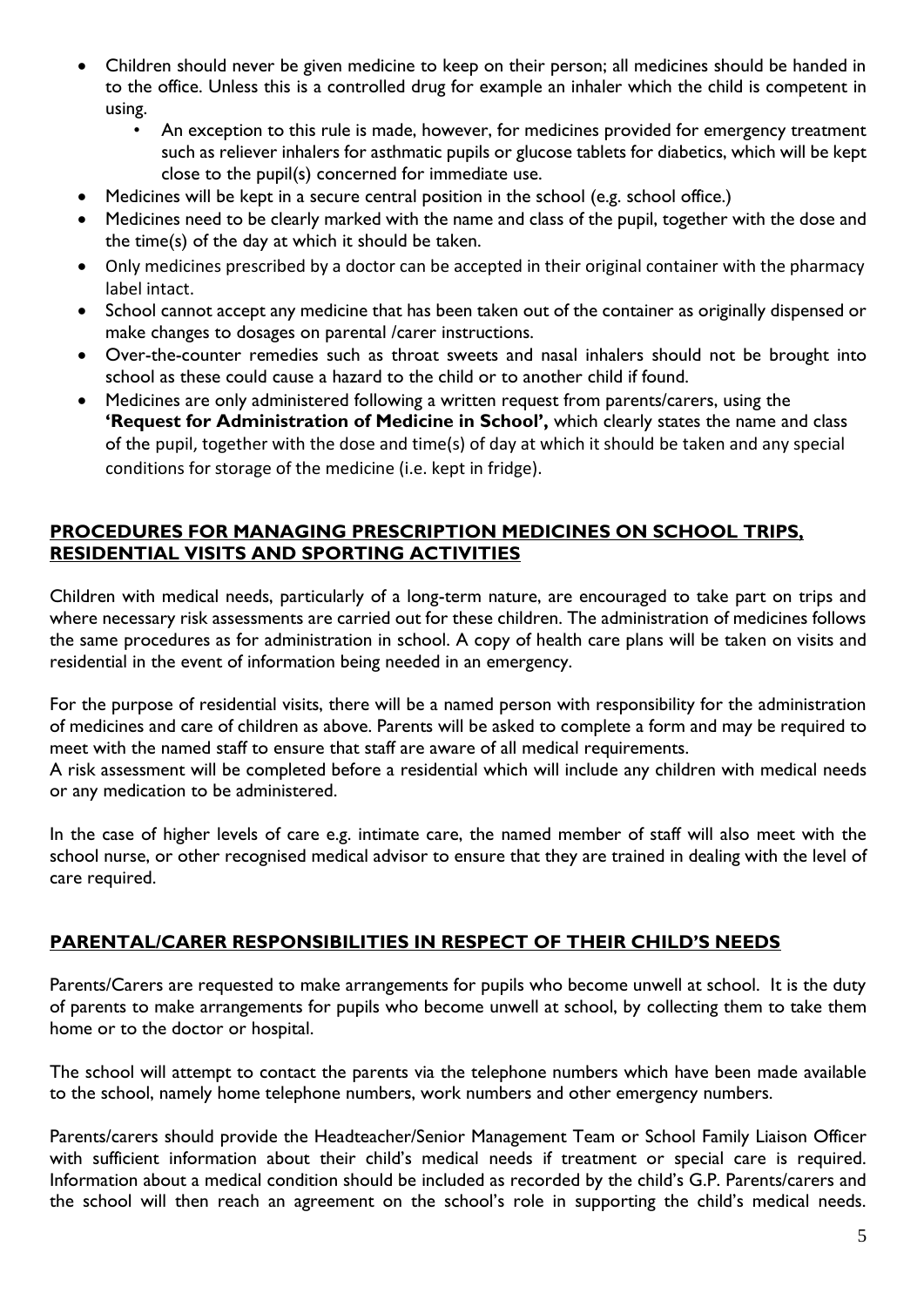Parents/carers should be aware that sharing information with other staff will ensure the best care for the child.

#### **EMERGENCY PROCEDURES**

In the event of an Emergency, an ambulance will be called, and a child will be accompanied to hospital by a member of staff and the parents/carers will be notified. A staff member will stay with the child until a parent/carer arrives.

In all cases, administration of medication and/or treatment to a pupil will be at the discretion of the Headteacher and Governors of the school. However, ultimate responsibility remains with the parents/carers.

#### **ACCIDENT PROCEDURE**

The school ensures that there is an established procedure for teachers to follow in the event of an accident. If an accident occurs and a pupil sustains an injury, prompt action must be taken to give first aid where this is appropriate. If the injury appears serious enough to warrant further attention, or there is a degree of doubt, arrangements must be made for the injured pupil to see a doctor or for him/her to be taken to hospital. A full report of the accident must be made on the 'PRIME' site which is situated on the LA intranet site; a copy of the report is printed off and put in the accident record file.

If an accident occurs our normal "accident" procedure should be followed, i.e.

- 1. Contact a First aider for support and guidance.
- 2. Inform Head Teacher/Deputy or a member of the Senior Management Team.

3. Whenever possible, a pupil's parents are to be contacted and a decision about professional medical help can then be made. If unable to contact a parent, then the Head/Deputy or SMT member will decide on arrangements for treatment by a doctor or hospital.

4. If possible and practicable, a member of staff will be made available to accompany the patient to hospital.

#### **Accident Book.**

All accidents, other than day to day minor bumps, are to be recorded on the "PRIME' site, which is situated on the LA's Intranet site, help and guidance can be obtained from the Admin Assistants in filling in the forms. Copies are placed in a file which is situated in the Admin Assistants Office, by the person finding or reporting the injured child. These entries will be counter-signed by the Head or First Aider. (See attached CWAC policy for reporting accidents)

#### **ASTHMA**

The Acorns Primary and Nursery school has universal salbutamol Inhalers.

The emergency salbutamol inhaler should only be used by children for whom written parental consent for use of the emergency inhaler has been given, who have either been diagnosed with asthma and prescribed an inhaler, or who have been prescribed an inhaler as reliever medication.

The inhaler can be used if the pupil's prescribed inhaler is not available (for example, because it is broken, or empty).

The Acorns - All inhalers are kept inside stock cupboards in classrooms for ease of access in an emergency. They are kept out of the reach of children. The use of Inhalers is recorded in the class SEND file, the dosage given is recorded and a member of staff signs the record.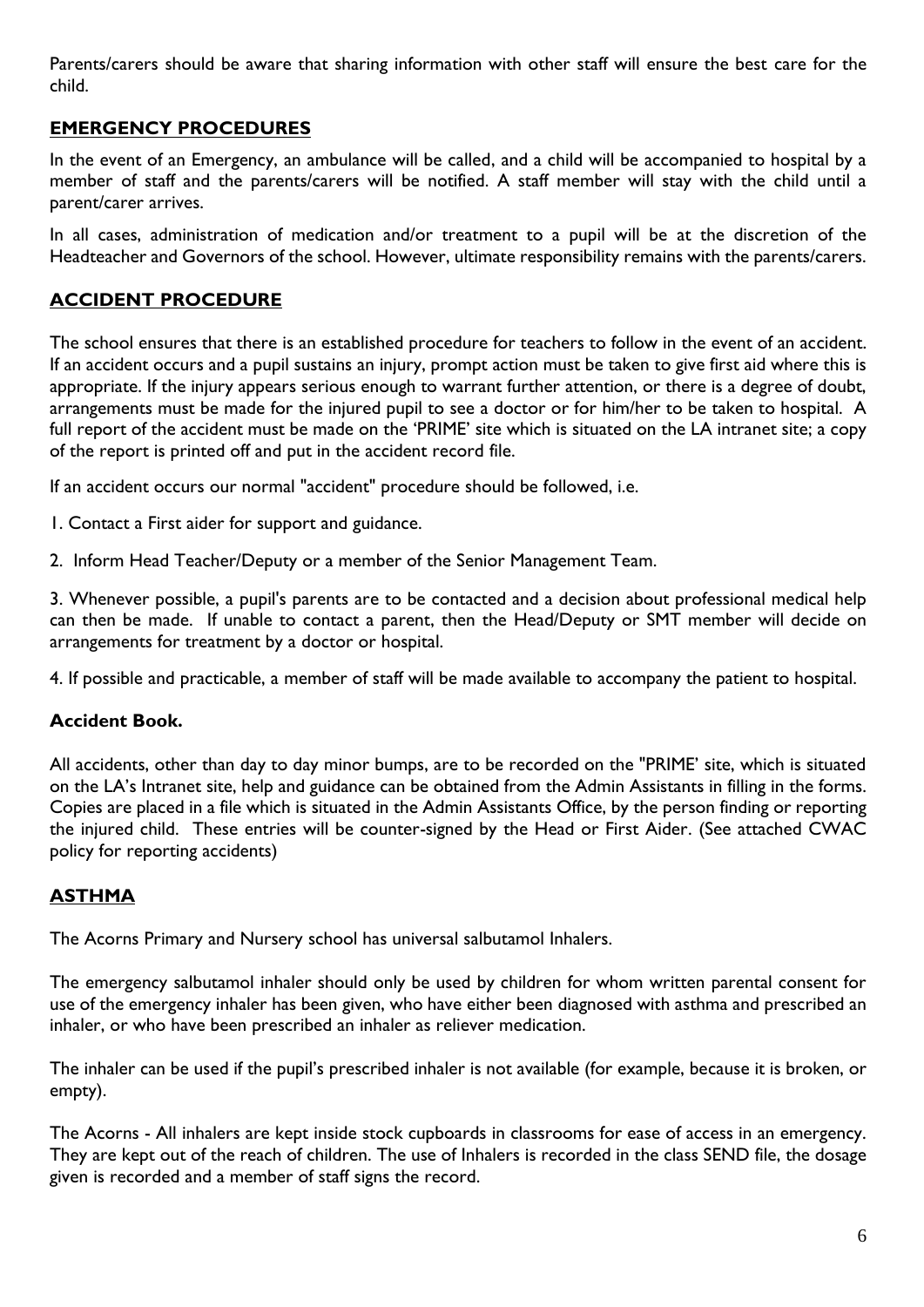#### **MINOR ILLNESSES/INJURIES IN SCHOOL**

#### **Vomiting and Diarrhoea**

If a child or member of staff vomits or has diarrhoea in school, they will be sent home immediately. Children with these conditions will not be accepted back into school until they have been completely clear of symptoms for 48 hours.

#### **Head Lice**

Staff are not allowed to touch children and examine them for head lice. If we suspect a child had head lice, a member of staff will inform the parent/carer. The SMT will make a decision on how to proceed, e.g. we will send out a standard letter to inform the parents or in extreme cases make contact with the school nurse.

#### **Rashes/Spots and Visual Symptoms**

If a child develops a rash/spots/temperature or other visual symptoms a member of staff will look at their arms or legs or torso. We would only look at the child's back or chest if we were concerned about infection to other children. In this case another adult would be present, and we would ask the child's permission to do this.

If a child has any of these infections, they will need to stay off school for a prescribed period of time.

#### **Infection**

The highest levels of hygiene will be carried out by all First Aiders wherever possible and gloves **must** be worn to reduce the risk of infection. However, the absence of gloves must never stop emergency first aid being administered. Whenever possible, hands must be thoroughly washed prior to, and after, first aid having been given.

All first aid kits will contain disposable non-sterile gloves and some plastic bags large enough to accept used dressings. Special bins are in both Key Stages in the adult toilets.

Any surfaces contaminated with blood or other bodily fluids must be dealt with according to the correct procedure.

#### **Injuries**

If a child suffers an injury during lesson time, and the class has a First Aider attached to it, the injury will be dealt with by them. If necessary, a fully qualified First Aider will be called for. Should an emergency occur the class teacher will contact the nearest First Aider for immediate assistance.

During break times, supervisory staff will be expected to address any minor injuries which occur on the playground. Class teachers must be informed whenever one of their children suffers a significant injury, so that they can inform the child's parents.

#### **Cuts and Grazes**

**All cuts and grazes** must be washed thoroughly - with water preferably, or a medi-wipe - and if needed be covered with either a plaster or a sterile dressing. Minor cuts and grazes do not need to be recorded in the accident book and can be treated by any first aider. Severe cuts where there is a substantial amount of blood loss or the wound is deep must be seen by a fully qualified first aider.

#### **Anyone treating an open wound should wear rubber gloves.**

Severe wounds must be recorded in the Accident Book and the parents informed.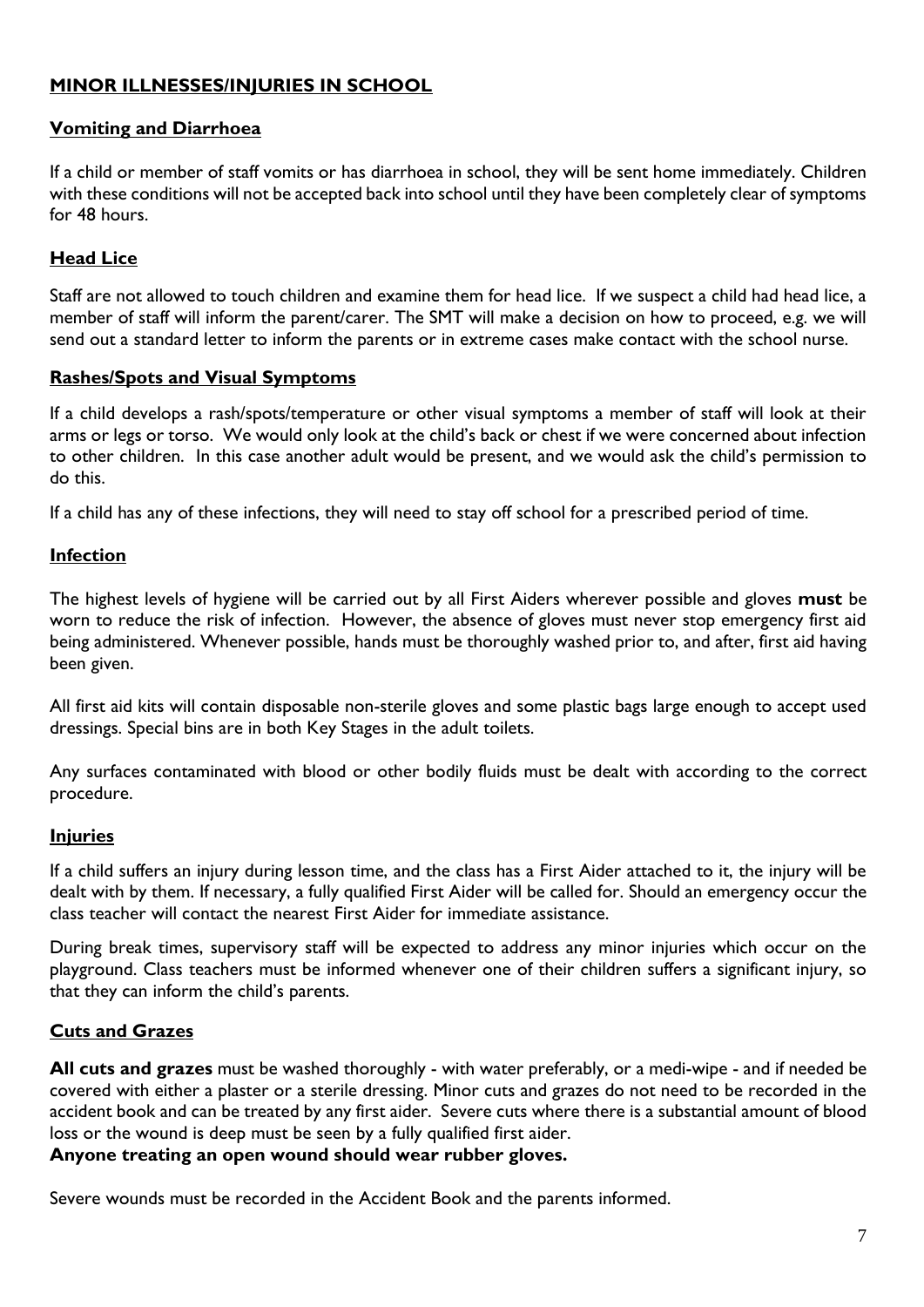#### **MAJOR INJURIES.**

#### **DO NOT MOVE. Get First Aider.**

#### **Bumped Heads and Severe Blows**

Parents must be informed in writing if their child suffers any blow to the head during the school day, and if the child has suffered a significant blow to any other part of the body. Appropriate slips are kept in the accident book. They are completed by the person who dealt with the incident who will also update the log of incidents in the accident book. All bumps to the head must be recorded in the Accident Book. This is kept in the school office or in the Nursery. It is the responsibility of the class teacher to ensure that a child has received a letter when required and that it is handed personally to the parent/carer at the end of the day.

All bumps to the head or face should be treated as serious and should be assessed by a fully qualified first aider. A cold compress or ice-pack should be applied. The class teacher should be informed so that they can keep a close eye on the progress of the child and the parent should be informed by telephone or in person.

All accidents that require first aid must be documented. The Early Years file is kept In Nursery and contains bumped head slips which must be handed to the parent/carer. KS1 and KS2 have a file which is kept in the front office. These contain the bumped head slips which must be handed to the parent/carer. If a parent/carer does not collect the child staff should inform parent/carer by telephone the same day.

Look out for:

- Vomiting.
- Concussion loss of memory re-events causing injury (brain shaking)
- Headaches.
- Loss of vision/squint/dilation of pupils.
- Dizziness/drowsiness/coma.
- Any weakness of the limbs.

#### *A note must be taken of the history and progress of events, in order, should it be necessary, to give as much information as possible to the ambulance/hospital staff.*

#### **Nose Bleeds (use gloves)**

- 1. Pinch nose.
- 2. Hold head forward about 45 degrees.
- 3. Hold for up to 10 minutes if still bleeding after that time then-
- 4. Hold for up to a further 20 minutes.
- 5. If still bleeding after that time then tell parent, take to hospital.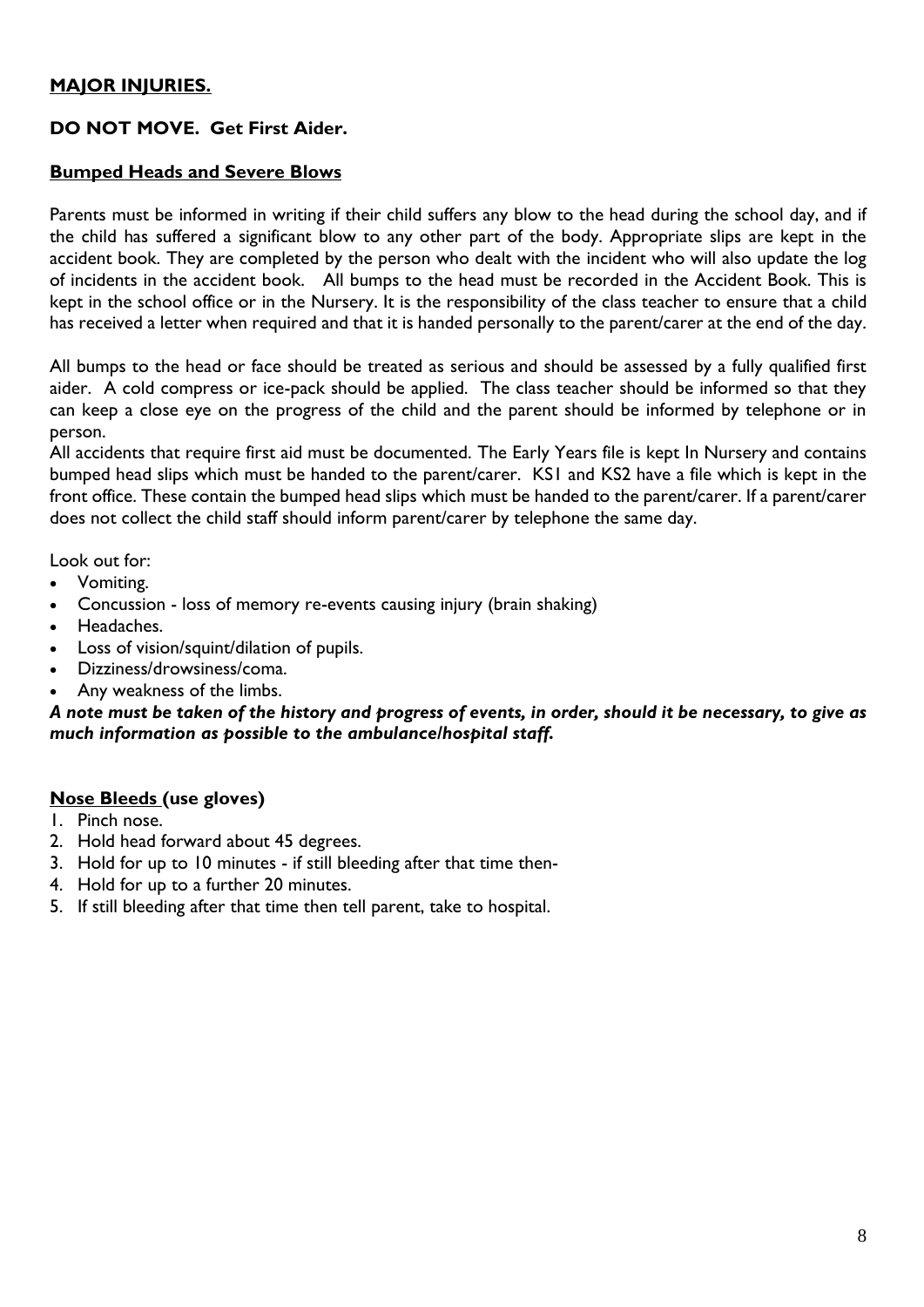#### **SERIOUS ACCIDENTS**

Should a serious accident occur and either a pupil, a staff member or a member of the public require hospitalisation, those staff who attend the incident will, as they see fit, call for help from other staff members, including those qualified in first aid, and act on the advice of the first aiders in deciding whether to call an ambulance.

In the event of the emergency services being called by a member of staff, they must,

- 1. State what has happened
- 2. The child's name
- 3. The age of the child
- 4. Whether the casualty is breathing and/or unconscious
- 5. The location of the school

A member of staff should wait by the school gate to direct the emergency services to the casualty.

If the casualty is a child their parents/carers should be contacted immediately and given all the information available. If the casualty is an adult, their next of kin should be called immediately. All contact numbers for children and staff are located in the designated place in the school office.

Any serious accidents must be recorded using the appropriate forms found in the accident file. This file is kept in the school office or in the hygiene room. A RIDDOR must be completed for accidents where the child has required medical treatment. The school secretary can provide guidance on these forms which are completed online.

**INTIMATE CARE** (attending to the needs of children who have wet or soiled themselves)

Only a staff member (with a full and current DBS check) is able to supervise or carry out intimate care. You must ensure that another colleague is aware that you are supporting a child's intimate care needs. In order to protect yourself from allegations, you should aim to remain potentially visible to colleagues, whilst providing privacy for the child. For example, keep the door slightly ajar. Talk to the child throughout the incident, making clear what is happening. If necessary, a second adult can be summoned.

The child should be involved as much as possible in his or her own intimate care.

All classrooms have designated toilet areas nearby. Other pupils may be directed to use alternative toilets while the intimate care needs of one child are attended to (in order to protect their privacy).

Protective gloves must be worn if contact is to be made. A supply of wet wipes and nappy sacks (for containing soiled underwear) are available in the bottom locker in the disabled toilet. Disposable plastic overalls are also available.

Care should be taken to dispose of any soiled items hygienically in the appropriate bin. Soiled clothing should be placed in a nappy sack and tied firmly for returning to parents. Spillages of urine or faeces should be dealt with immediately.

Every child must be treated with dignity and respect. Privacy should be ensured appropriate to the child's age and situation, regardless of whether it is staff or a parent/carer attending to the child's needs.

Try to avoid doing things for the child, to allow the child to be as independent as possible. This is important for tasks such as removing underwear as well as for washing the private parts of a child's body. Support children in doing all that they can for themselves.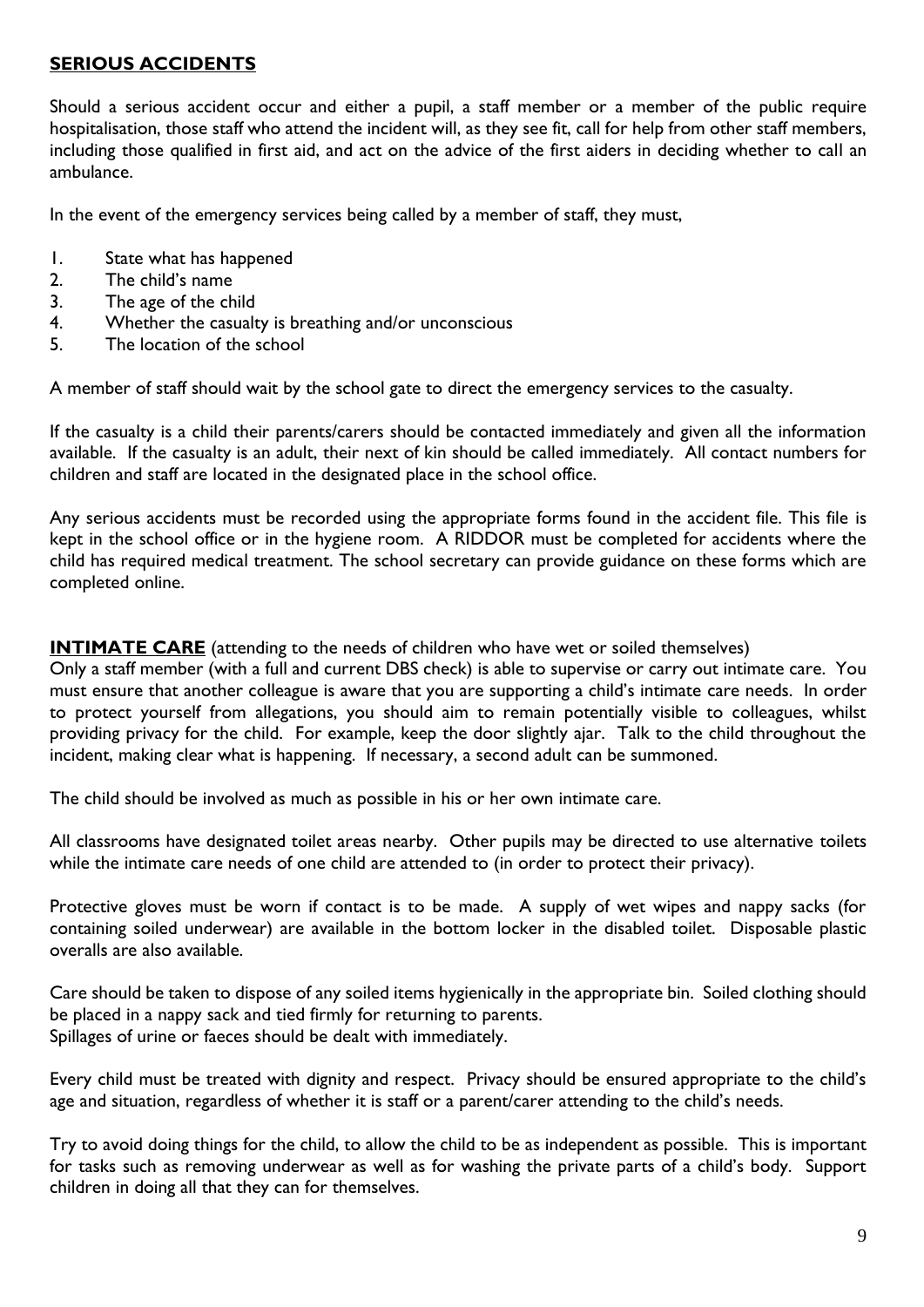Be responsive to a child's reactions. Encourage the child to have a positive image of his/her own body. Confident, assertive children who feel their body belongs to them are less vulnerable to abuse. As well as the basics like privacy, the approach you take to a child's intimate care can convey messages about what his/her body is worth. Your attitude to a child's intimate care is important.

If a member of staff has concerns about managing personal or intimate care, then they should make these known to the Headteacher or in her absence a member of the SMT or a designated Child Protection coordinator.

Staff should report any incident causing concern to the Headteacher, or in her absence a member of the SMT or a designated Child Protection coordinator immediately.

Any of the concerns shown below must be reported immediately:

- 1. the child is accidentally hurt during intimate care
- 2. the child seems sore or unusually tender in the genital area
- 3. the child says something indicating misunderstanding/misinterpretation of the care being provided
- 4. the child appears to be sexually aroused by your actions
- 5. the child has a very strong emotional reaction without apparent cause (sudden crying or shouting).

Staff should be aware that intimate care is to some extent individually defined and varies according to personal experience, cultural expectation, and gender. Do not hesitate to seek advice from the Headteacher or more experienced colleagues.

#### **FIRST AID CO-ORDINATOR – SCHEDULE OF RESPONSIBILITIES**

The first aid co-coordinator will complete the following duties:

| <b>Duties</b>                                              | <b>Frequency</b> |
|------------------------------------------------------------|------------------|
| Check the contents of all first aid boxes                  | 6 times a year   |
| Check the details of all first aid signs around the school | 3 times a year   |
| Check the medical awareness and emergency awareness lists  | <b>September</b> |
| Check and update health care plans (Sarah Warner)          | 3 times a year   |

Note: References in this document to "First Aider" mean a person who has a recognised and up-to–date First Aid qualification.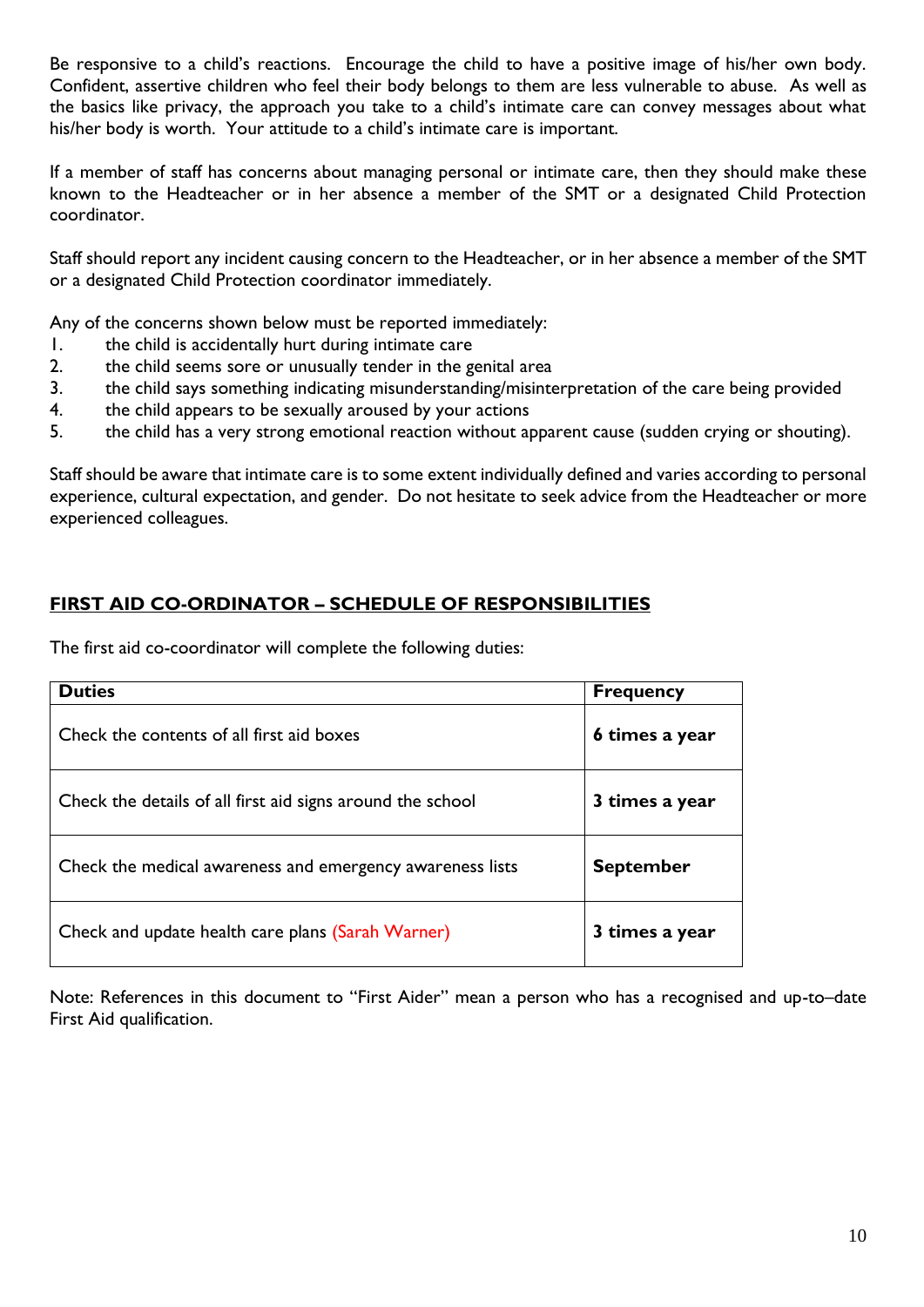| <b>The Acorns</b>                  |
|------------------------------------|
| First aid at work qualification    |
| Sarah Warner (Exp 11/24)           |
| Claire Griffiths (Exp 06/24)       |
| Wal Atkins (Exp 04/24)             |
| Jane Speed (Exp 09/22)             |
| Nathan Painter (11/23)             |
|                                    |
| <b>Paediatric first aid course</b> |
| Claire Clarke (Exp 10/23)          |
| Cali Hartley (Exp 09/22)           |
| Siana Morris (Exp 09/23)           |
| Anne Marie Walker (Exp 03/23)      |
| Wendy Woodward (Exp 05/23)         |
| Tracey Dybacz (Exp 09/23)          |
| Emma Danks (Exp 10/23)             |
| Sam Herbert (Exp 12/21)            |
| Dawn Witkiss (Exp 12/21)           |
| Sandra Caley (Exp 01/22)           |
| Tracy Lee (Exp $01/22$ )           |
| Ruth Hurst (Exp 01/22)             |
| Sarah Hubbard (Exp 01/23)          |
| Lindsey Dalmeny (10/23)            |
| Jonathan Campbell (10/23)          |
| Nicky Fuller (01/23)               |
| Kaylie Marsden (01/23)             |
| Emma Leslie (03/23)                |
| Dawn Gelder (03/23)                |
| Hayley Platt (07/23)               |
| <b>Chloe Ward (11/24)</b>          |
|                                    |
| <b>MDAs</b>                        |

Janice Shone (Exp 20/12/21 ) Karen Mayers (Exp 20/12/21 ) Ellen Griffiths (Exp 20/12/21 ) Nicola Griffiths (Exp 20/12/21 )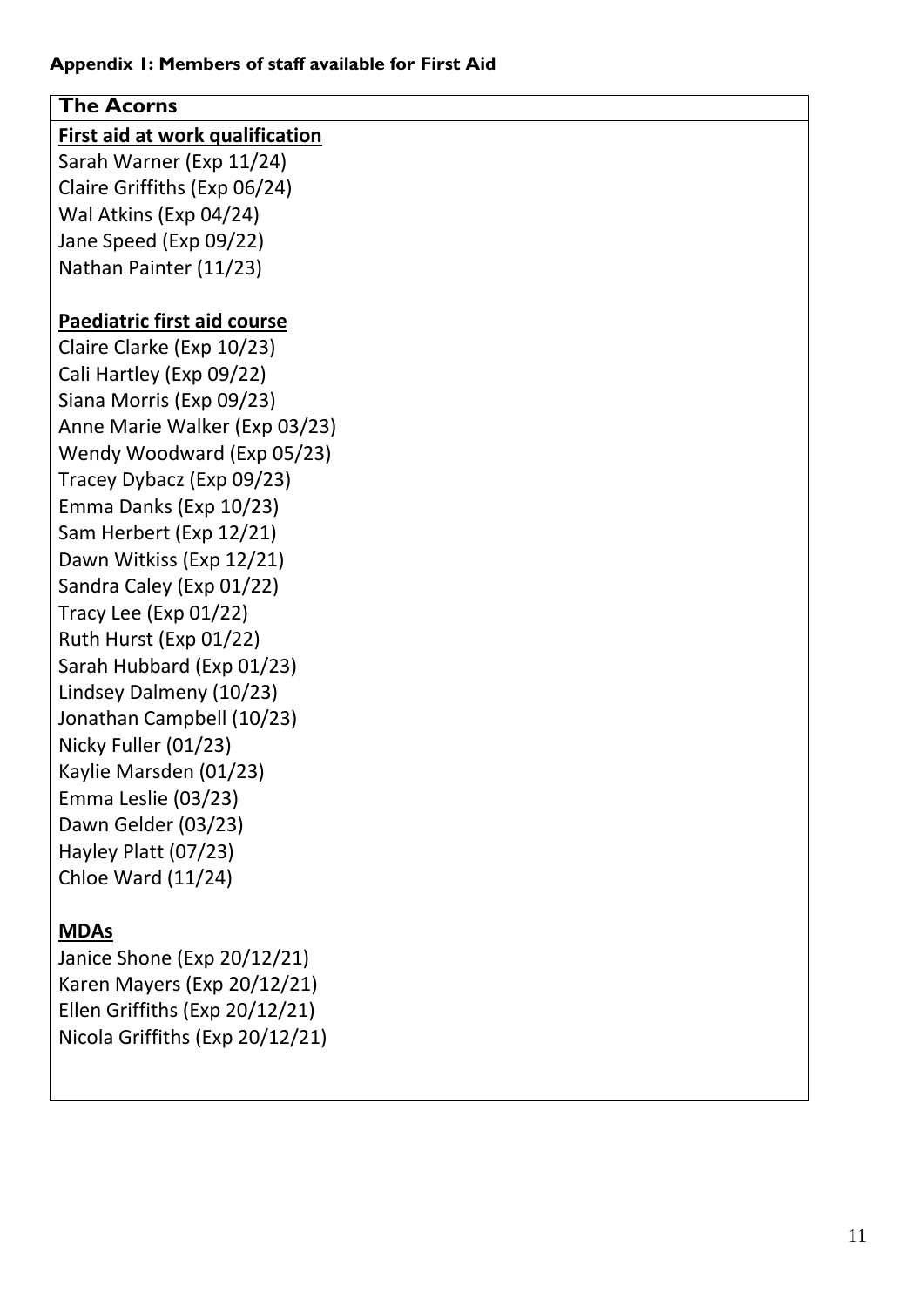### **Appendix 2: Guidance on infection control in schools and other childcare settings**

### 1. Rashes and skin infections

Children with rashes should be considered infectious and assessed by their doctor.

| <b>Infection</b>    | <b>Recommended period to</b>                     | <b>Comments</b>                                          |
|---------------------|--------------------------------------------------|----------------------------------------------------------|
| or                  | kept<br>away<br>from<br>be                       |                                                          |
| complai             | school, nursery or                               |                                                          |
| nt                  | childminders                                     |                                                          |
| Athlete's foot      | None                                             | Athlete's foot is not a serious condition.               |
|                     |                                                  | Treatment is recommended                                 |
| Chickenpox          | Until<br>all<br>vesicles<br>have<br>crusted over | See: Vulnerable Children and Female Staff -<br>Pregnancy |
| Cold<br>sores,      | None                                             | Avoid kissing and contact with the sores. Cold           |
| (Herpes             |                                                  | sores are generally mild and self-limiting               |
| German              | Four days from onset of                          | Preventable by immunisation (MMR x2                      |
| measles             | rash (as per "Green                              | doses). See: Female Staff - Pregnancy                    |
| $(rubella)*$        | Book")                                           |                                                          |
| Hand, foot          | <b>None</b>                                      | Contact your local HPT if large numbers of               |
| and mouth           |                                                  | children are affected. Exclusion<br>may be               |
|                     |                                                  | considered in some circumstances                         |
| Impetigo            | Until lesions are crusted and                    | Antibiotic treatment speeds healing and                  |
|                     | healed, or 48 hours after                        | reduces the infectious period                            |
|                     | starting antibiotic                              |                                                          |
|                     | treatment                                        |                                                          |
| Measles*            | Four days from onset of rash                     | Preventable by vaccination (MMR x2). See:                |
|                     |                                                  | Vulnerable Children and Female Staff-                    |
|                     |                                                  | Pregnancy                                                |
| Molluscum           | None                                             | A self-limiting condition                                |
| contagiosu          |                                                  |                                                          |
| Ringworm            | Exclusion<br>usually<br>not                      | Treatment is required                                    |
|                     | required                                         |                                                          |
| Roseola (infantum)  | None                                             | None                                                     |
| <b>Scabies</b>      |                                                  |                                                          |
|                     | Child can return after first                     | Household and close contacts require                     |
| Scarlet fever*      | treatment                                        | treatment                                                |
|                     | Child can return 24 hours                        | Antibiotic treatment is recommended for the              |
|                     | after starting                                   | affected child                                           |
|                     | antibiotic<br>appropriate                        |                                                          |
|                     | treatment                                        |                                                          |
| Slapped cheek/fifth | None<br>has<br>(once<br>rash                     | See: Vulnerable Children and Female<br>Staff             |
| disease.            | developed)                                       | Pregnancy                                                |
| Parvovirus          |                                                  |                                                          |
| <b>B19</b>          |                                                  |                                                          |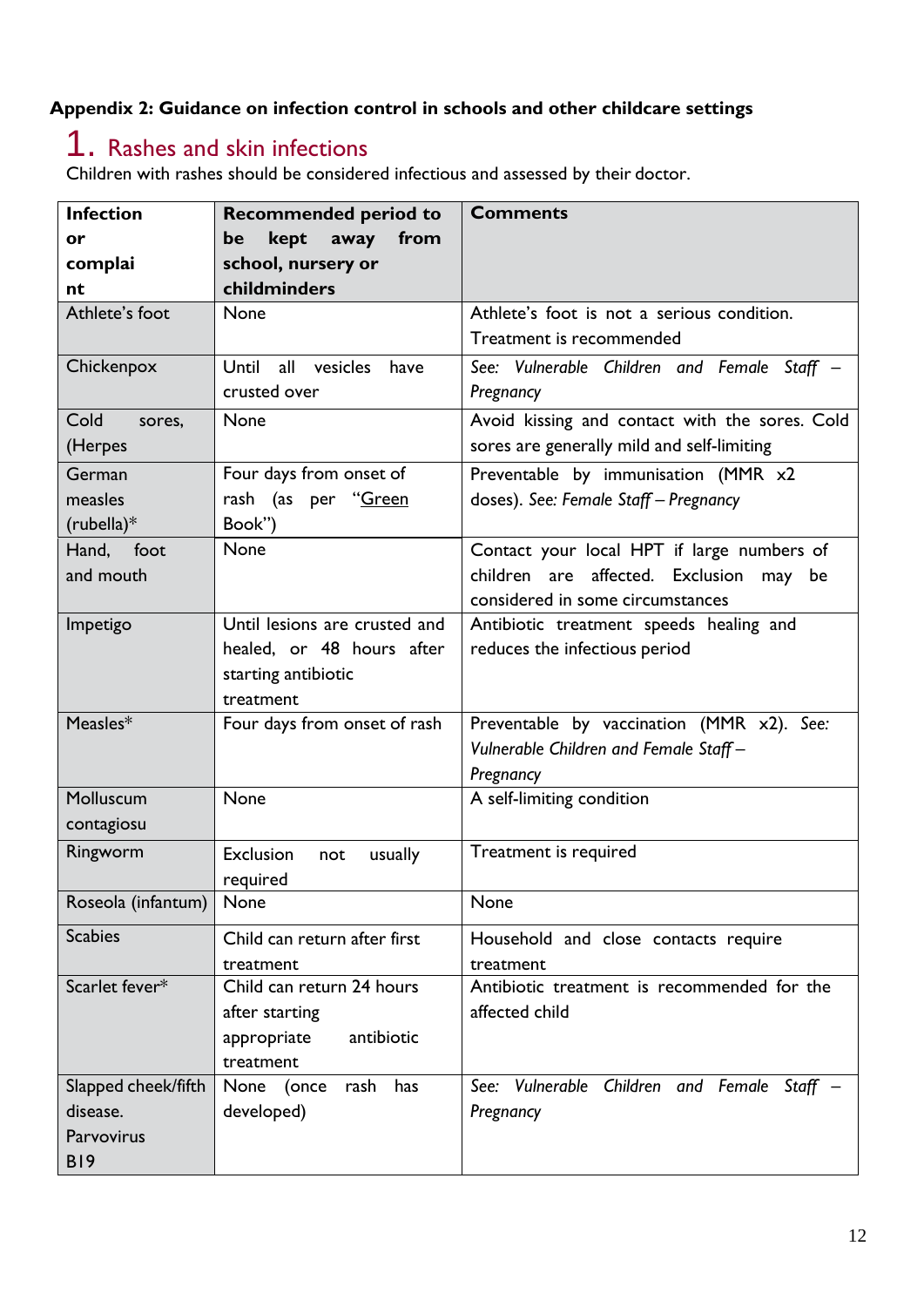| Warts and verrucae None |                                                                | Verrucae should be covered in swimming<br>pools, gymnasiums and changing rooms                                                                                                          |
|-------------------------|----------------------------------------------------------------|-----------------------------------------------------------------------------------------------------------------------------------------------------------------------------------------|
| <b>Shingles</b>         | Exclude only if rash is<br>and cannot be<br>weeping<br>covered | Can cause chickenpox in those who are not<br>immune, i.e. have not had chickenpox. It is<br>spread by very close contact and touch. If<br>further information is required, contact your |

# 2. Diarrhoea and vomiting illness

| Infection or         | <b>Recommended period</b>    | <b>Comments</b>                                      |
|----------------------|------------------------------|------------------------------------------------------|
| complaint            | to be kept away from         |                                                      |
|                      | school, nursery or           |                                                      |
|                      | childminders                 |                                                      |
| Diarrhoea and/or     | 48<br>from<br>hours<br>last  |                                                      |
| vomiting             | episode of diarrhoea or      |                                                      |
|                      | vomiting                     |                                                      |
| E. coli O157 VTEC    | Should be excluded for 48    | Further exclusion is required for children aged five |
| Typhoid*<br>[and     | from<br>hours<br>the<br>last | years or younger and those who have difficulty in    |
| paratyphoid*]        | episode of<br>diarrhoea.     | adhering to hygiene practices.                       |
| (enteric<br>fever)   | Further exclusion may be     | Children in these categories should be excluded      |
| Shigella (dysentery) | required for some children   | until there is evidence of microbiological           |
|                      | until they are no longer     | clearance. This guidance may also apply to some      |
|                      | excreting                    | contacts who may also require microbiological        |
|                      |                              | clearance. Please consult your local PHE centre      |
|                      |                              | for further                                          |
|                      |                              | advice                                               |
| Cryptosporidiosis    | Exclude for 48 hours         | Exclusion from swimming is advisable for two         |
|                      | from the last episode of     | weeks after the diarrhoea has settled                |
|                      | diarrhoea                    |                                                      |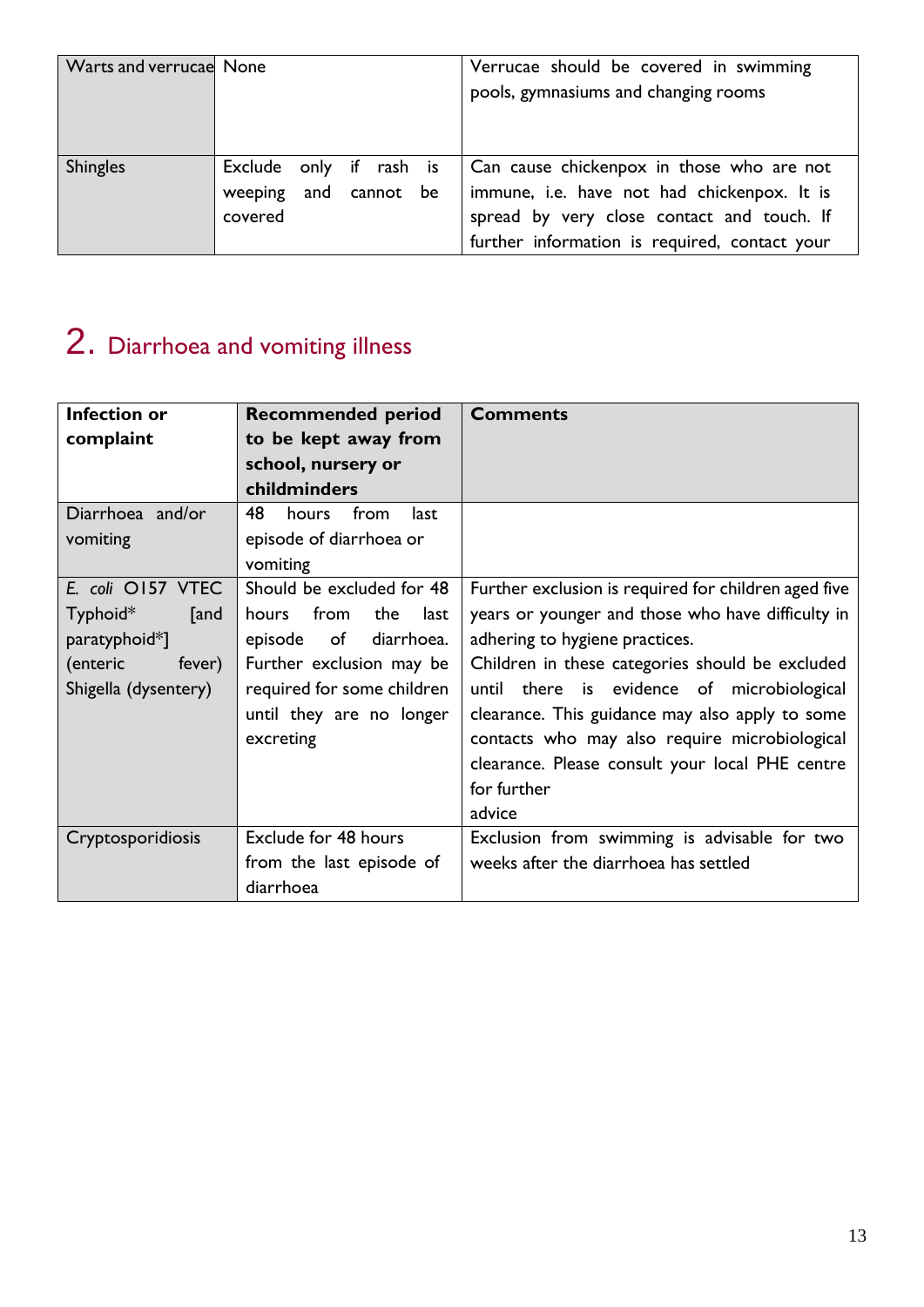# 3. Respiratory infections

| <b>Infection or</b><br>complaint | <b>Recommended period</b><br>to be kept away from | <b>Comments</b>                                |
|----------------------------------|---------------------------------------------------|------------------------------------------------|
|                                  | school, nursery or                                |                                                |
|                                  | childminders                                      |                                                |
| $Covid - 19$                     | Refer to most current school Risk Assessment      |                                                |
| Flu (influenza)                  | Until recovered                                   | See: Vulnerable Children                       |
| Tuberculosis*                    | Always consult your<br>local PHE centre           | Requires prolonged close contact for spread    |
| Whooping cough*                  | Five days from starting                           | Preventable by vaccination. After treatment,   |
| (pertussis)                      | antibiotic treatment, or                          | non-infectious coughing may continue for many  |
|                                  | 21 days from onset of                             | weeks. Your local PHE centre will organise any |
|                                  | illness if no antibiotic                          | contact tracing necessary                      |
|                                  | treatment                                         |                                                |

# 4. Other infections

| <b>Infection or</b> | <b>Recommended period</b>                                                                                    | <b>Comments</b>                                                                                                                                                                           |
|---------------------|--------------------------------------------------------------------------------------------------------------|-------------------------------------------------------------------------------------------------------------------------------------------------------------------------------------------|
| complaint           | to be kept away from                                                                                         |                                                                                                                                                                                           |
|                     | school, nursery or                                                                                           |                                                                                                                                                                                           |
|                     | child minders                                                                                                |                                                                                                                                                                                           |
| Conjunctivitis      | school unless they are being<br>treated with anti<br>biotic eye drops                                        | A child should not be in If an outbreak/cluster occurs, consult your<br>local PHE centre                                                                                                  |
| Diphtheria *        | <b>Exclusion</b><br>is<br>essential.<br>Always consult with your<br>local HPT                                | Family contacts must be excluded until cleared<br>to return by your local PHE centre. Preventable<br>by vaccination. Your local PHE centre will<br>organise any contact tracing necessary |
| Glandular fever     | <b>None</b>                                                                                                  |                                                                                                                                                                                           |
| Head lice           | <b>None</b>                                                                                                  | Treatment is recommended only in cases<br>where live lice have been seen                                                                                                                  |
| Hepatitis A*        | Exclude until seven days<br>after onset of jaundice (or<br>seven days after symptom<br>onset if no jaundice) | In an outbreak of hepatitis A, your local PHE<br>centre will advise on control measures                                                                                                   |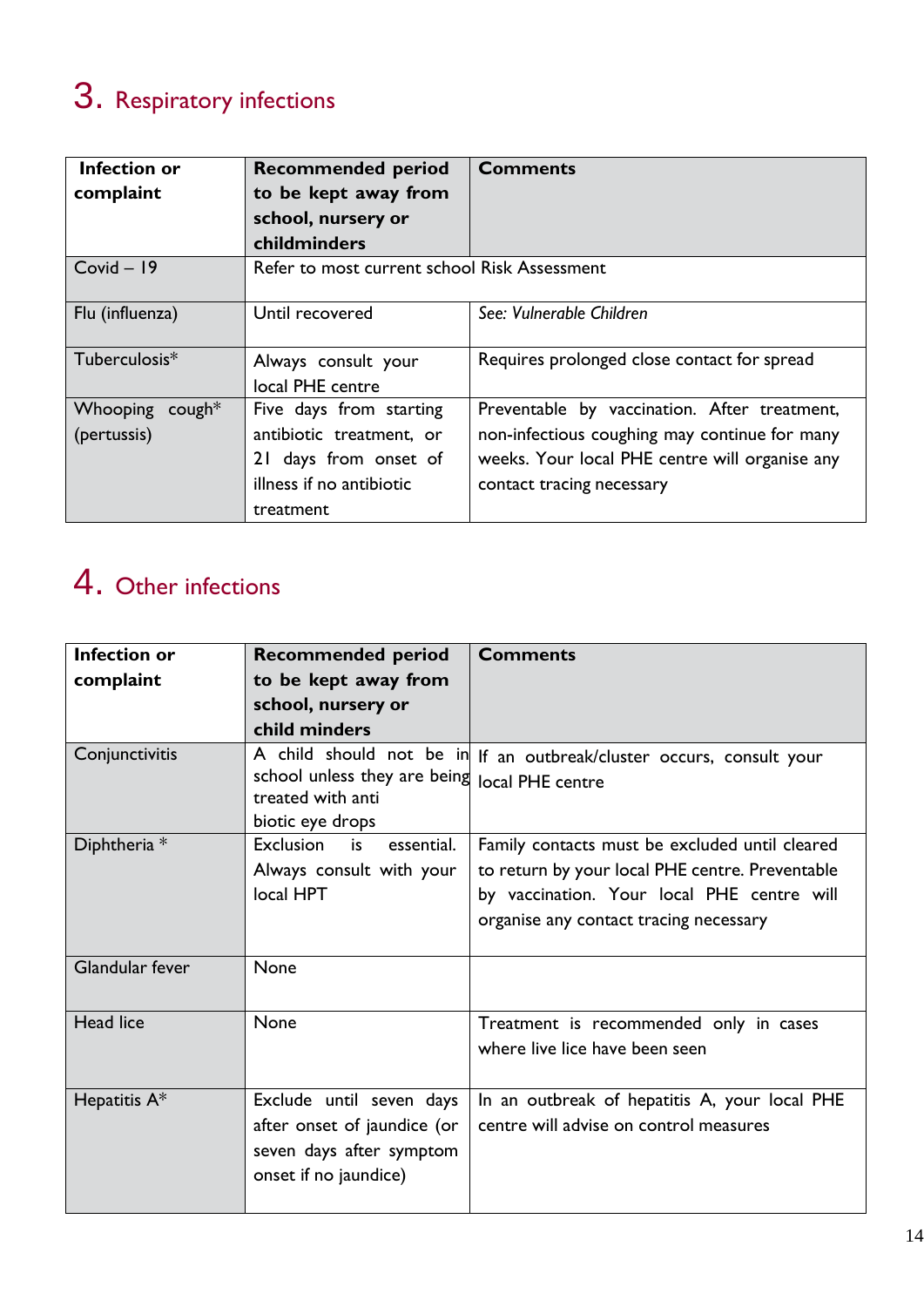| Hepatitis B*, C*,<br><b>HIV/AIDS</b>          | None                                                      | Hepatitis B and C and HIV are bloodborne<br>viruses that are not infectious through casual<br>contact. For cleaning of body fluid spills see:<br>Good Hygiene Practice                                                                                                                                                                     |
|-----------------------------------------------|-----------------------------------------------------------|--------------------------------------------------------------------------------------------------------------------------------------------------------------------------------------------------------------------------------------------------------------------------------------------------------------------------------------------|
| Meningococcal<br>meningitis*/<br>septicaemia* | Until recovered                                           | Meningitis C is preventable by vaccination There<br>is no reason to exclude siblings or other close<br>contacts of a case. In case of an outbreak, it may<br>be necessary to provide antibiotics with or<br>without meningococcal vaccination to close<br>school contacts. Your local PHE centre will<br>advise on any action is<br>needed |
| Meningitis* due to<br>other bacteria          | Until recovered                                           | Hib and pneumococcal meningitis are preventable<br>by vaccination. There is no reason to exclude<br>siblings or other close contacts of a case. Your<br>local PHE centre will give advice on any action<br>needed                                                                                                                          |
| Meningitis viral*                             | None                                                      | Milder illness. There is no reason to exclude<br>siblings and other close contacts of a case.<br>Contact tracing is not required                                                                                                                                                                                                           |
| <b>MRSA</b>                                   | None                                                      | Good hygiene, in particular, handwashing, and<br>environmental cleaning, are important to minimise<br>any danger of spread. If further information is<br>required, contact your local PHE centre                                                                                                                                           |
| Mumps*                                        | Exclude child for five<br>days after onset of<br>swelling | Preventable by vaccination (MMR x2 doses)                                                                                                                                                                                                                                                                                                  |
| Threadworms                                   | None                                                      | Treatment is recommended for the child and<br>household contacts                                                                                                                                                                                                                                                                           |
| <b>Tonsillitis</b>                            | None                                                      | There are many causes, but most cases are due<br>to viruses and do not need an antibiotic                                                                                                                                                                                                                                                  |

\* denotes a notifiable disease. It is a statutory requirement that doctors report a notifiable disease to the proper officer of the local authority (usually a consultant in communicable disease control). In addition, organisations may be required via locally agreed arrangements to inform their local PHE centre. Regulating bodies (for example, Office for Standards in Education (OFSTED)/Commission for Social Care Inspection (CSCI)) may wish to be informed – please refer to local policy.

Outbreaks: if an outbreak of infectious disease is suspected, please contact your local PHE centre.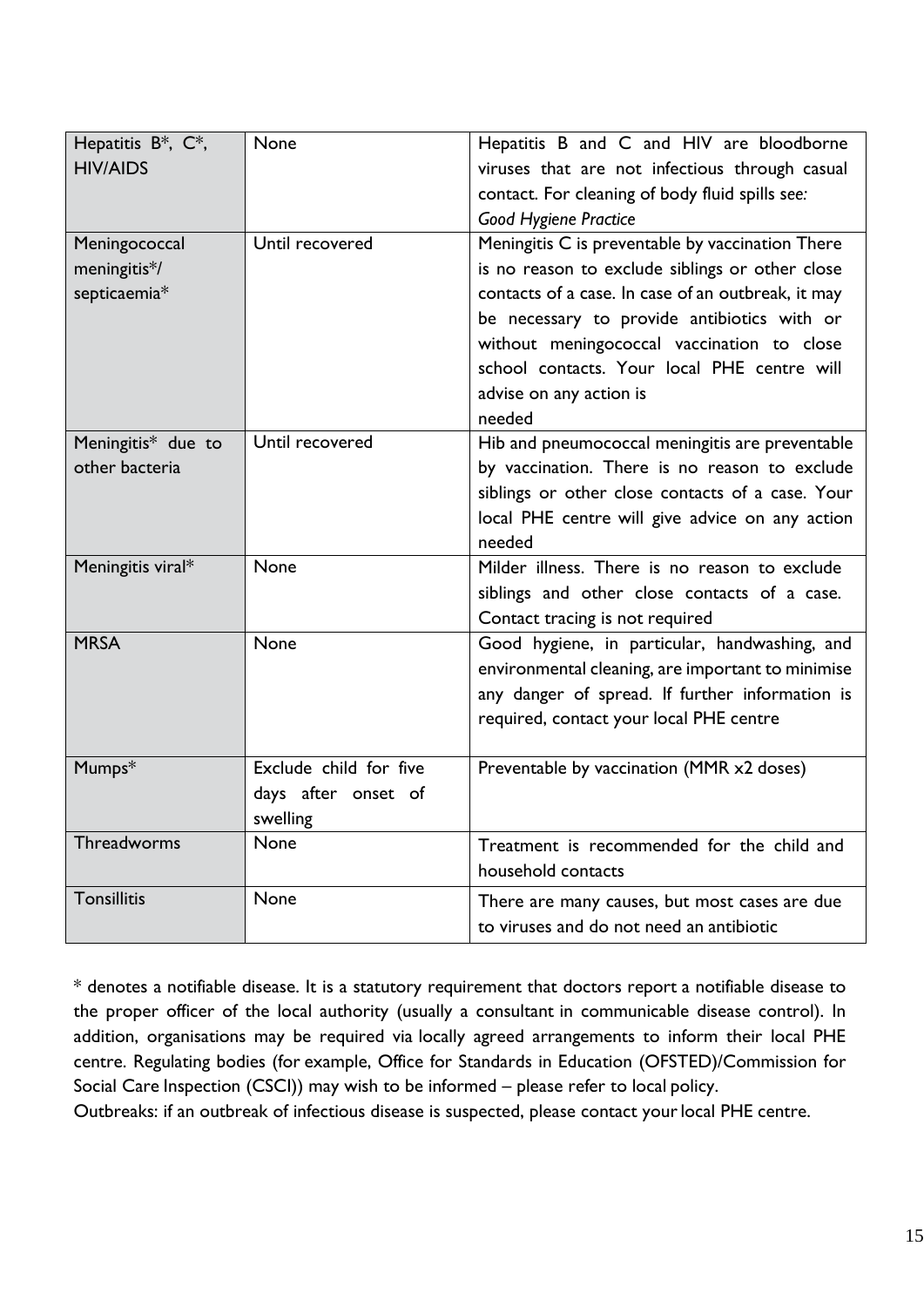### PHE centre contact details

#### **North of England**

Cheshire and Merseyside PHE Centre 5th Floor Rail House Lord Nelson Street Liverpool L1 1JF Tel: 0344 225 1295

Cumbria and Lancashire PHE Centre 1st Floor, York House Ackhurst Business Park Foxhole Road Chorley PR7 1NY Tel: 0344 225 0602

Greater Manchester PHE Centre 5th Floor 3 Piccadilly Place London Road Manchester M1 3BN Tel: 0344 225 0562

North East PHE Centre Floor 2 Citygate **Gallowgate** Newcastle-upon-Tyne NE1 4WH Tel: 0300 303 8596

Yorkshire and the Humber PHE Centre Blenheim House West One Duncombe Street Leeds LS1 4PL Tel: 0113 386 0300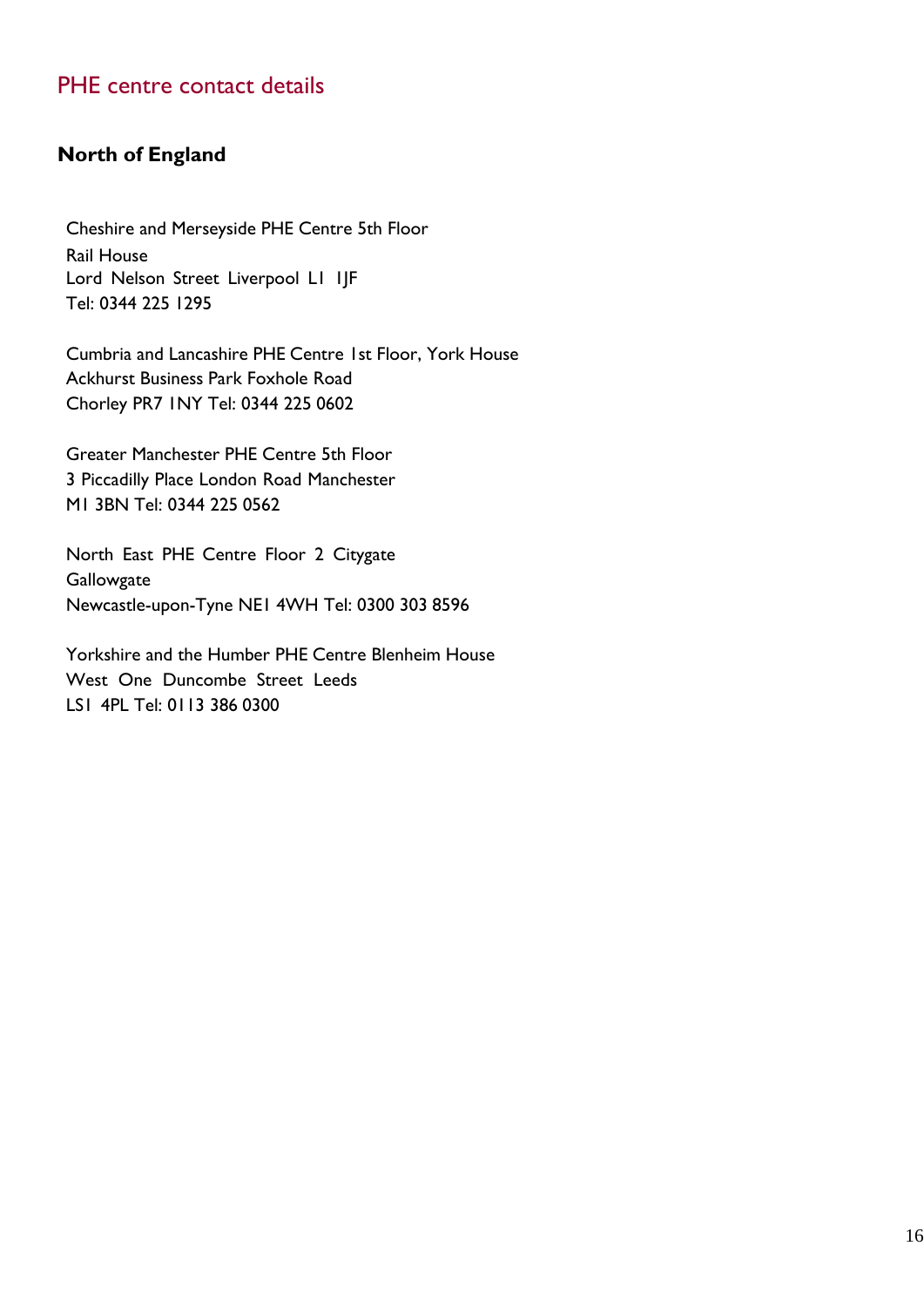### **Appendix 3 – Accident Reporting Policy**

#### **CHESHIRE WEST AND CHESTER COUNCIL**

#### **HEALTH & SAFETY ACCIDENT REPORTING POLICY**

#### **1. Introduction**

1.1 All accidents at work should be recorded but the level of detail and reporting procedures depend on the severity of the accident.

#### **2. Policy**

- 2.1 All accidents must be reported via the electronic reporting system (PRIME).
- 2.2 Reports of serious accidents/ incidents must be notified to the Health and Safety Team. Where an immediate investigation is required, the Health and Safety Team must be notified by telephone.
- 2.3 Every accident submitted is assessed and those accidents/incidents classed as serious (as defined by the Reporting of Injuries Diseases and Dangerous Occurrences (RIDDOR) Regulations 1995), will be reported to the Health & Safety Executive Incident Contact Centre by the Health and Safety Team.
- 2.4 Any further investigation required will be carried out by a Health and Safety Advisor who will report on their findings.
- 2.5 Managers must also investigate accidents locally to establish the measures necessary to reduce the risk of similar accidents.
- 2.7 All accident report forms are recorded electronically and used for statistical purposes and hard copies are stored for a period of 25 years

#### **3. Aims/Principles**

- 3.1 To determine if any further measures are necessary to reduce the risk of future accidents.
- 3.2 To comply with the Reporting of Injuries, Diseases and Dangerous Occurrences (RIDDOR) Regulations 1995 and as evidence in the case of civil claims.
- 3.3 To provide statistics and establish trends.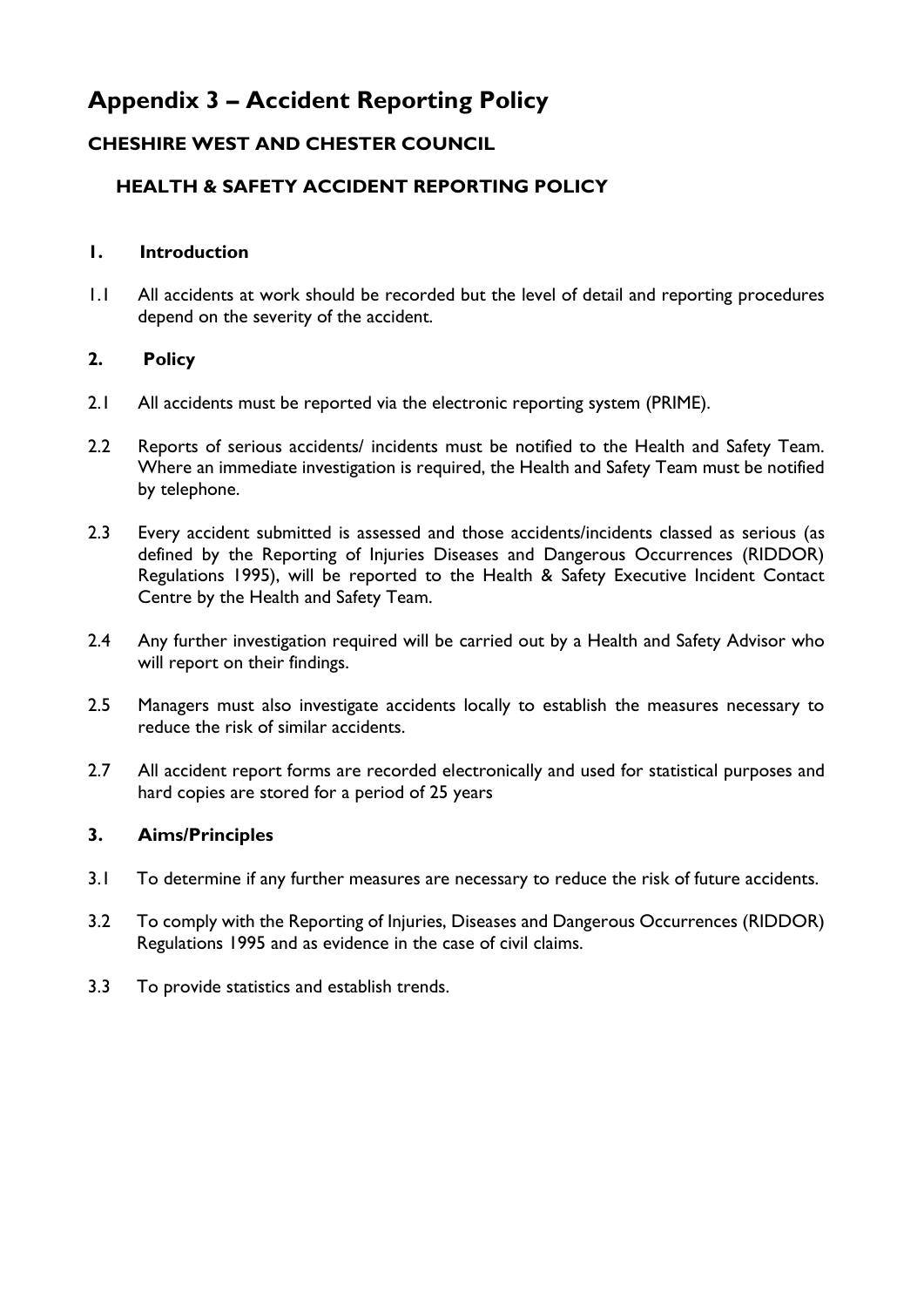#### **4. Scope/Application**

4.1 This policy applies to employees (including Apprentices, Trainees, Work Experience Students), members of the public, service users, pupils, volunteers, visitors and contractors.

#### **5. Definitions**

- 5.1 RIDDOR the Reporting of Injuries, Diseases, and Dangerous Occurrences Regulations 1995, place a legal duty on employers to report work-related deaths, major injuries, over three-day injuries, work related diseases and dangerous occurrences (near miss accidents) to the Health and Safety Executive
- 5.2 Accident an unplanned uncontrolled event which results in loss or injury
- 5.3 Incident an event which has the <u>potential</u> to cause loss or injury (including mental harm)
- 5.4 Serious accident an accident which results in the injured person either leaving work early, receiving treatment from a doctor, or going to hospital (at any time after the accident) and fatalities.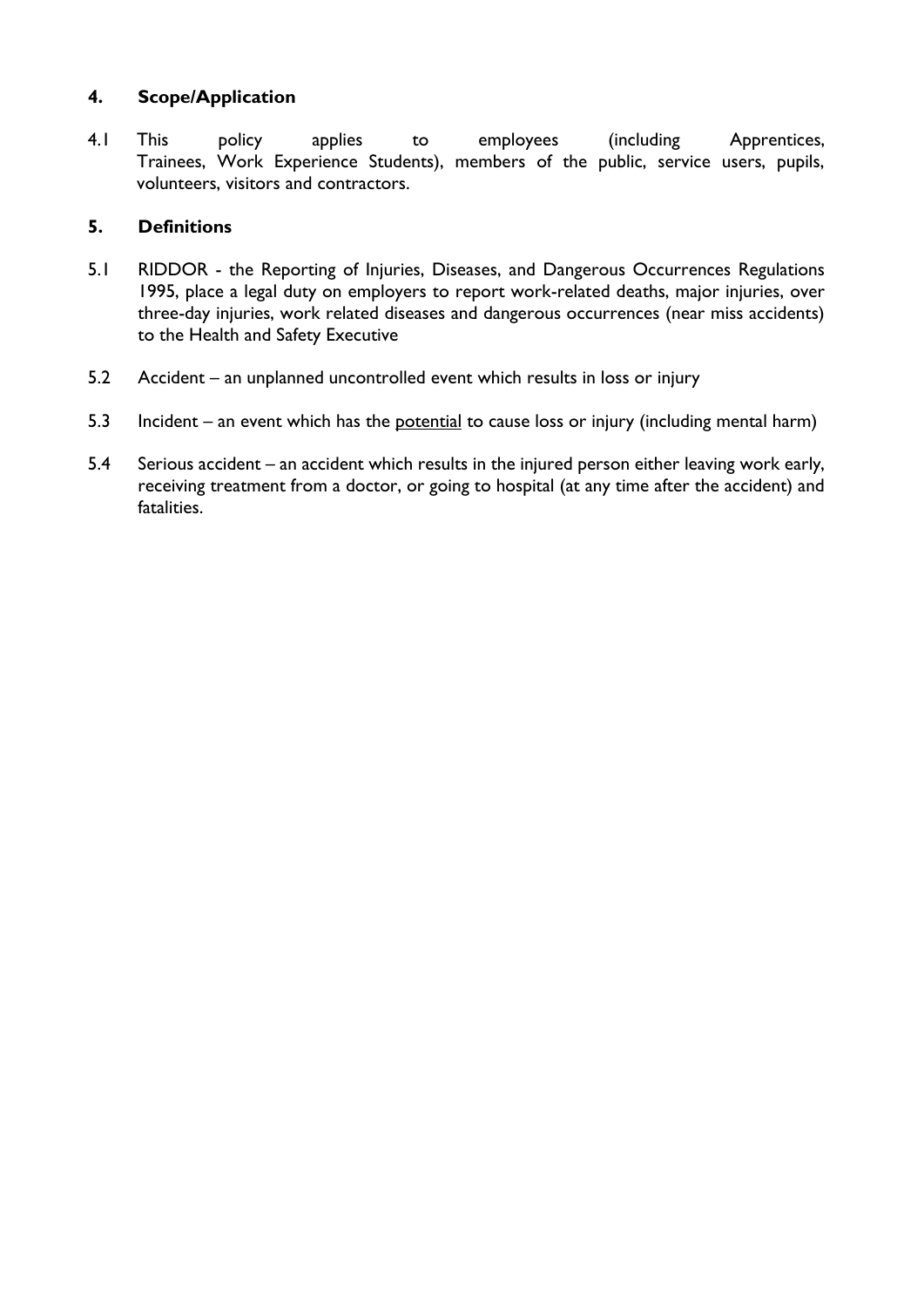### **Appendix 4: Individual Health Care Plan**

#### **INDIVIDUAL HEALTH CARE PLAN**







| <b>Name of Pupil:</b>                 | <b>D.O.B:</b>             |
|---------------------------------------|---------------------------|
|                                       | Male Female               |
| <b>Medical/physical Condition:</b>    | <b>School:</b>            |
| <b>SEN (Code of Practice) Stage:</b>  | <b>Year Group:</b>        |
| <b>IHCP Drawn up on:</b>              | <b>Person responsible</b> |
| <b>People Present at the Meeting:</b> |                           |
|                                       |                           |
| <b>Apologies:</b>                     |                           |

**Name and contact of GP:**

**Professional Contacts:**

**Summary of Additional Support:**

**Important Information about the Condition:**

**Daily Management Issues:**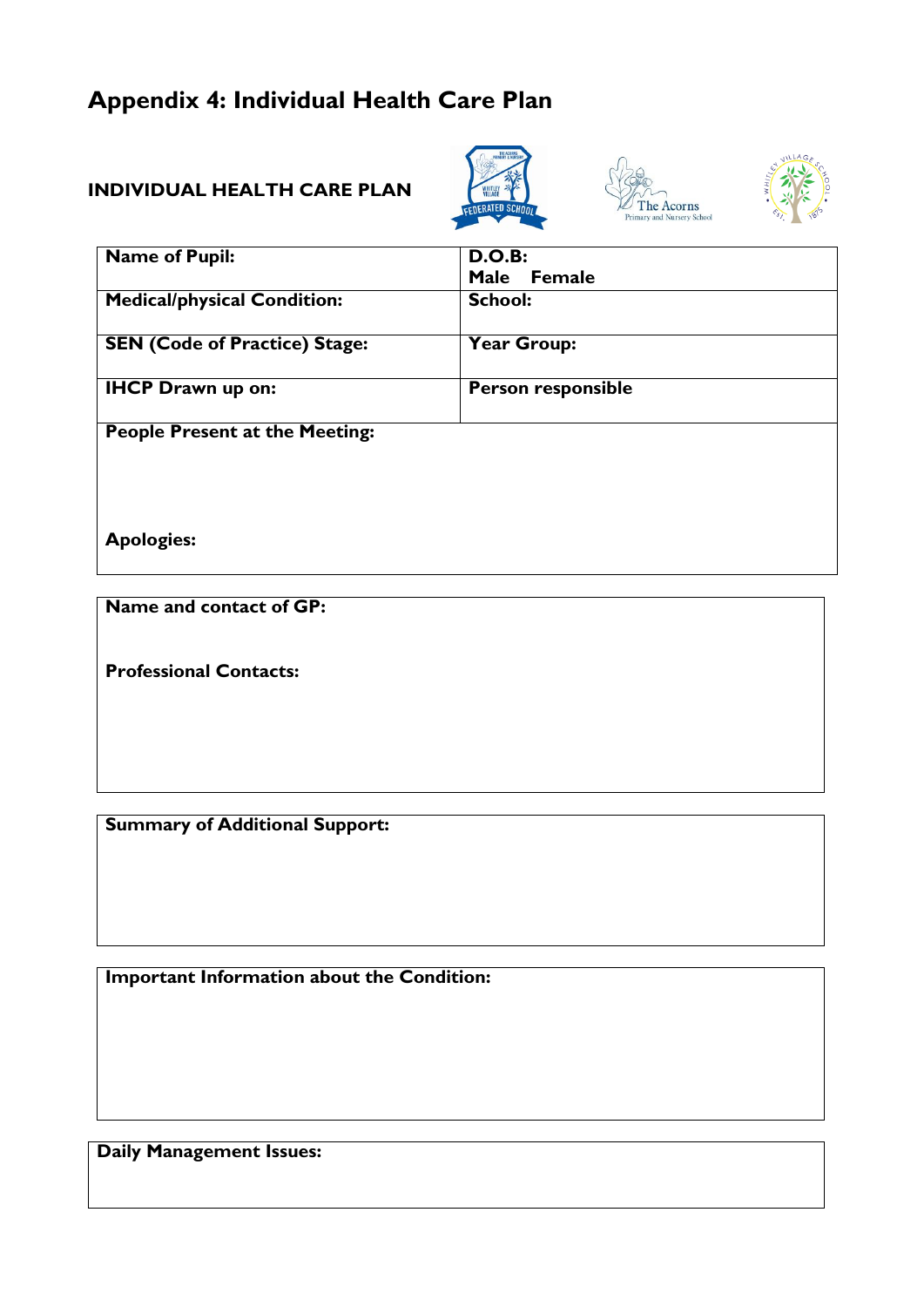**Medication: In school:**

**Out of school:**

**Known side effects:**

*Please state if medication is self-administered / administered by a member of staff or under supervision.*

**Member of staff/s trained to administer medication:**

**Equipment Used in School:**

**Specific Moving/Handling Adviser:**

**Emergency Situation & Procedures:**

**Action addressed from previous IHCP:**

**Action to be taken before next IHCP:**

**Transport Implications:**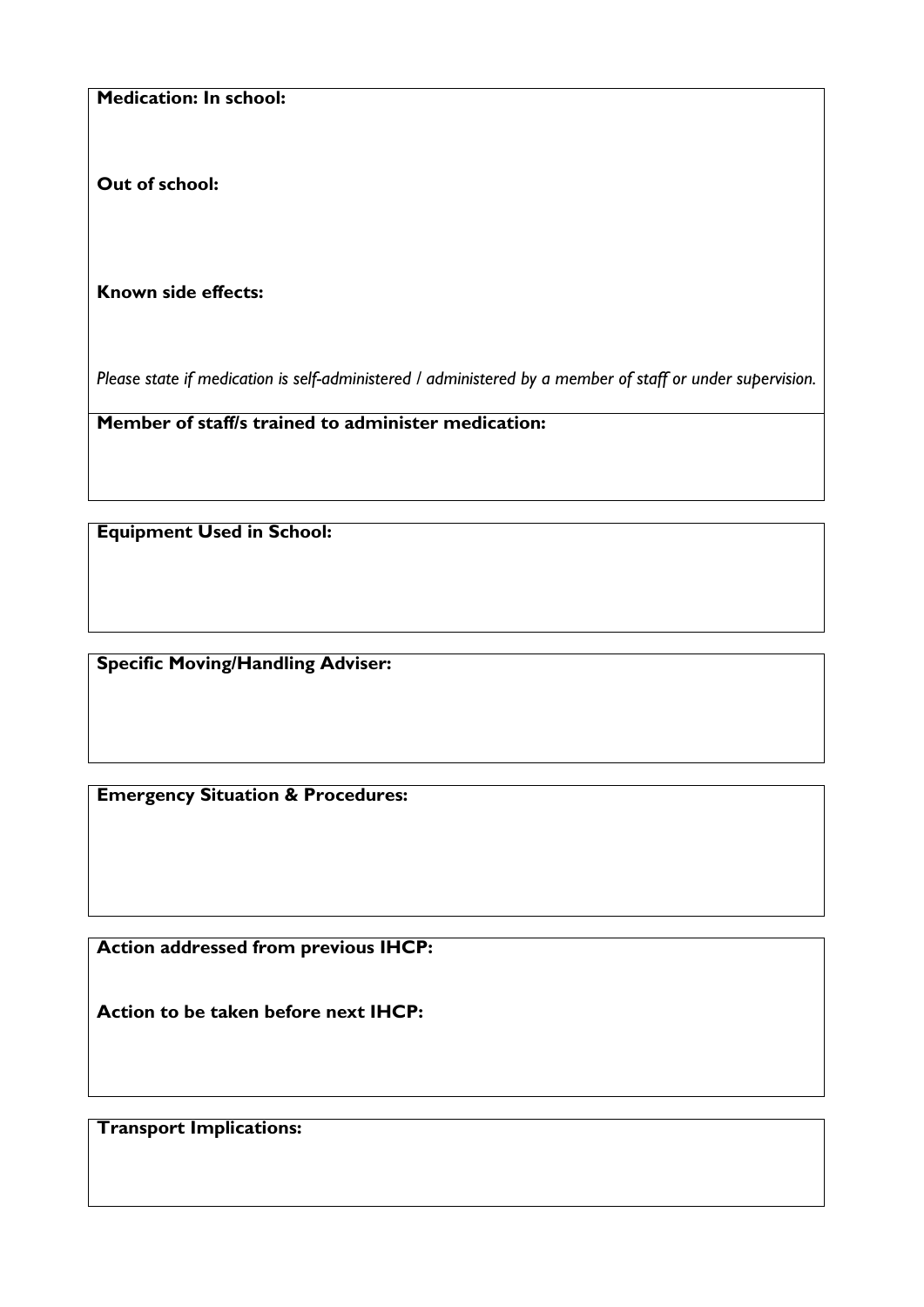#### **School Trips:**

#### **Educational Implications (other than those on an IEP):**

**P.E.**

| <b>Family Contact information:</b> |                      |
|------------------------------------|----------------------|
| Contact I:                         | <b>Contact 2:</b>    |
| Name:                              | Name:                |
| <b>Address:</b>                    | <b>Address:</b>      |
| <b>Telephone:</b>                  | <b>Telephone:</b>    |
| Relationship                       | <b>Relationship:</b> |
| <b>Contact 3:</b>                  |                      |
| Name:                              |                      |
| <b>Address:</b>                    |                      |
| <b>Telephone:</b>                  |                      |
| <b>Relationship:</b>               |                      |

**Copies to:**

- **Parents / carers**
- **Class teacher**
- **Teaching Assistant/s**
- **Lunchtime assistants**
- **Inclusion Manager**
- **SFLO**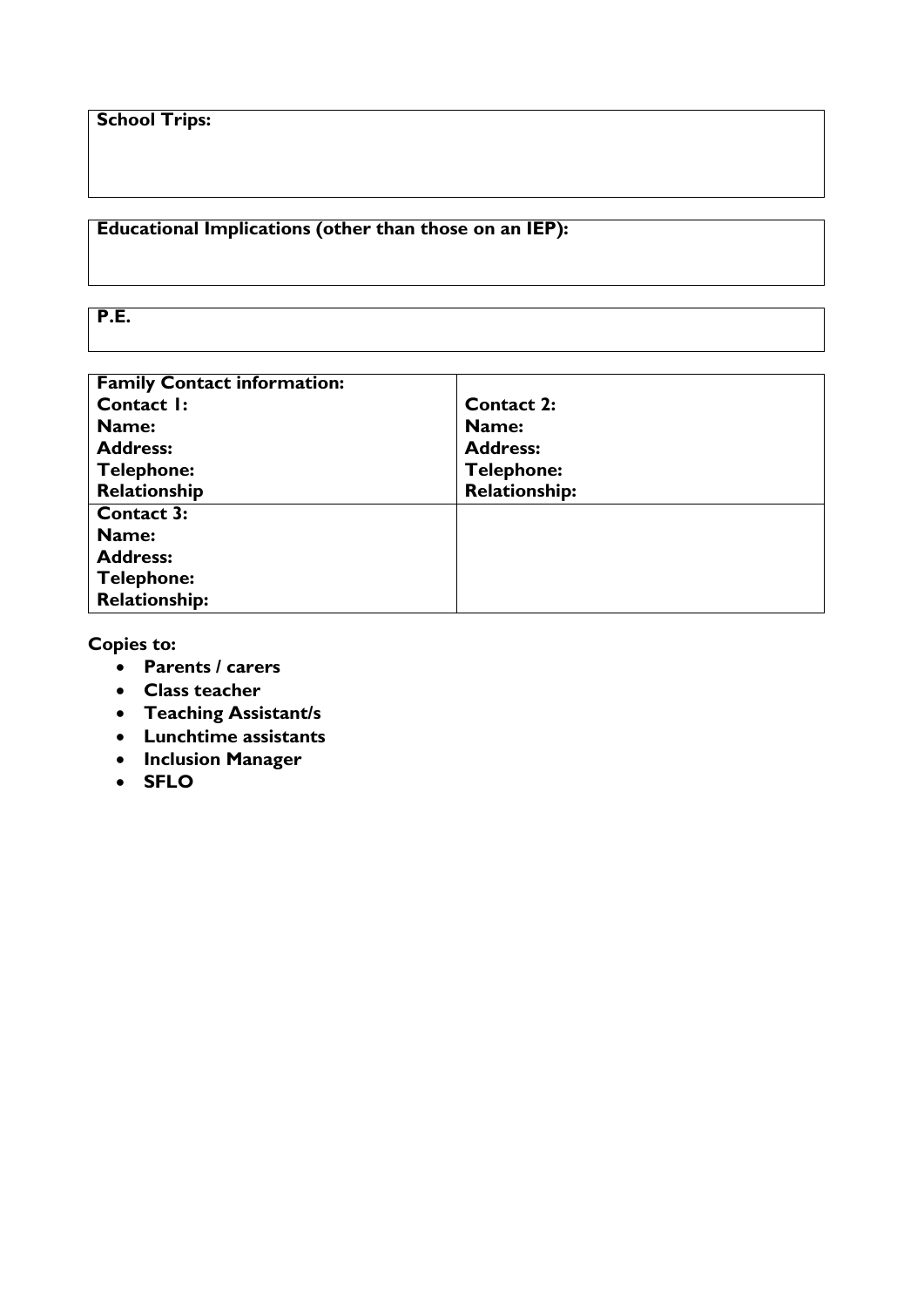### **Appendix 5 – Templates**



### **Individual healthcare plan**

| Name of school/setting         |  |
|--------------------------------|--|
| Child's name                   |  |
| Group/class/form               |  |
| Date of birth                  |  |
| Child's address                |  |
| Medical diagnosis or condition |  |
| Date                           |  |
| Review date                    |  |
|                                |  |

#### **Family Contact Information**

| Name                  |  |
|-----------------------|--|
| Phone no. (work)      |  |
| (home)                |  |
| (mobile)              |  |
| Name                  |  |
| Relationship to child |  |
| Phone no. (work)      |  |
| (home)                |  |
| (mobile)              |  |
|                       |  |

#### **Clinic/Hospital Contact**

| Name      |  |
|-----------|--|
| Phone no. |  |

#### **G.P.**

Name Phone no.

Who is responsible for provid support in school

| ding |  |  |
|------|--|--|
|      |  |  |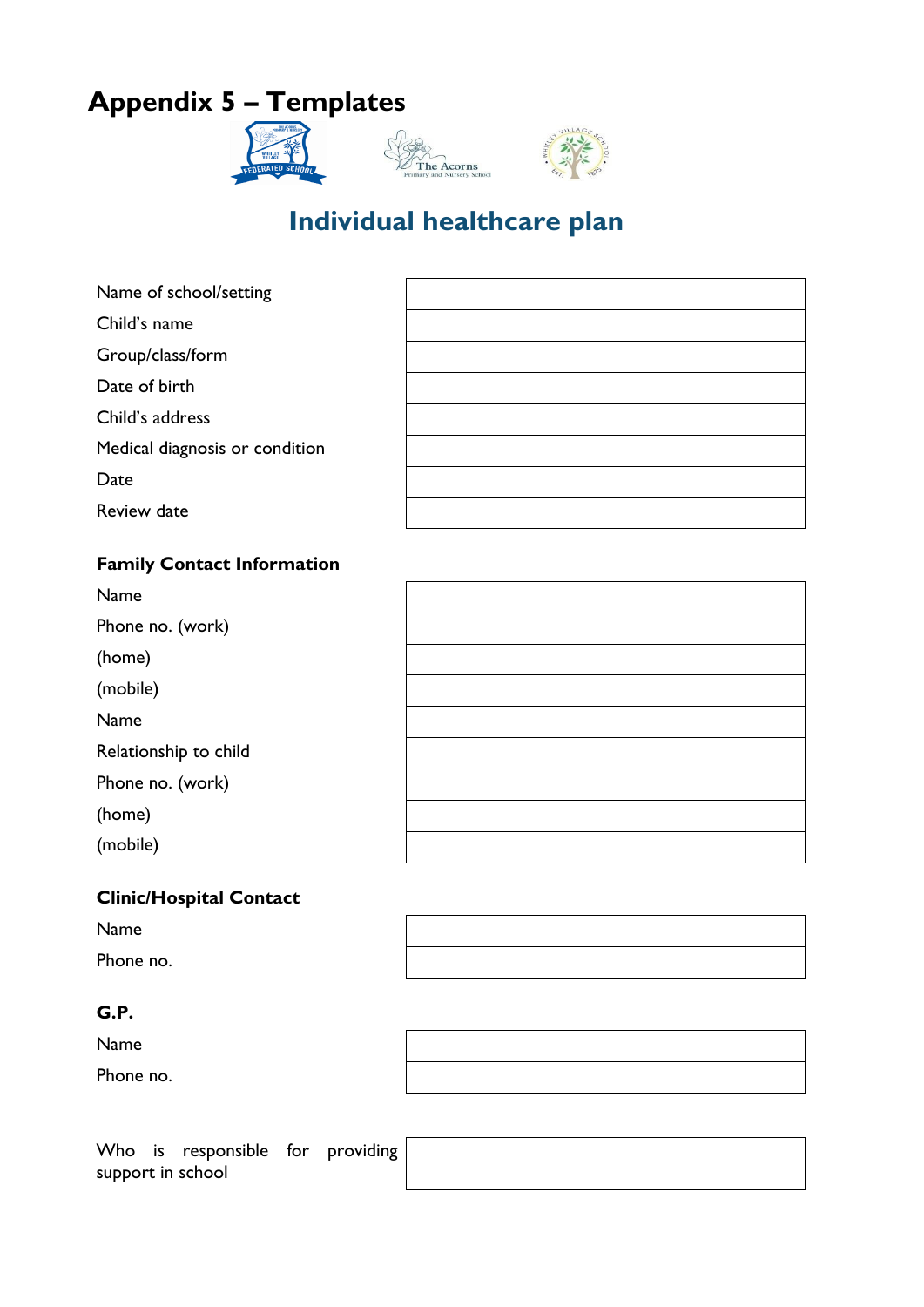Describe medical needs and give details of child's symptoms, triggers, signs, treatments, facilities, equipment or devices, environmental issues etc

Name of medication, dose, method of administration, when to be taken, side effects, contraindications, administered by/self-administered with/without supervision

Daily care requirements

Specific support for the pupil's educational, social and emotional needs

Arrangements for school visits/trips etc

Other information

Describe what constitutes an emergency, and the action to take if this occurs

Who is responsible in an emergency *(state if different for off-site activities)*

Plan developed with

Staff training needed/undertaken – who, what, when

Form copied to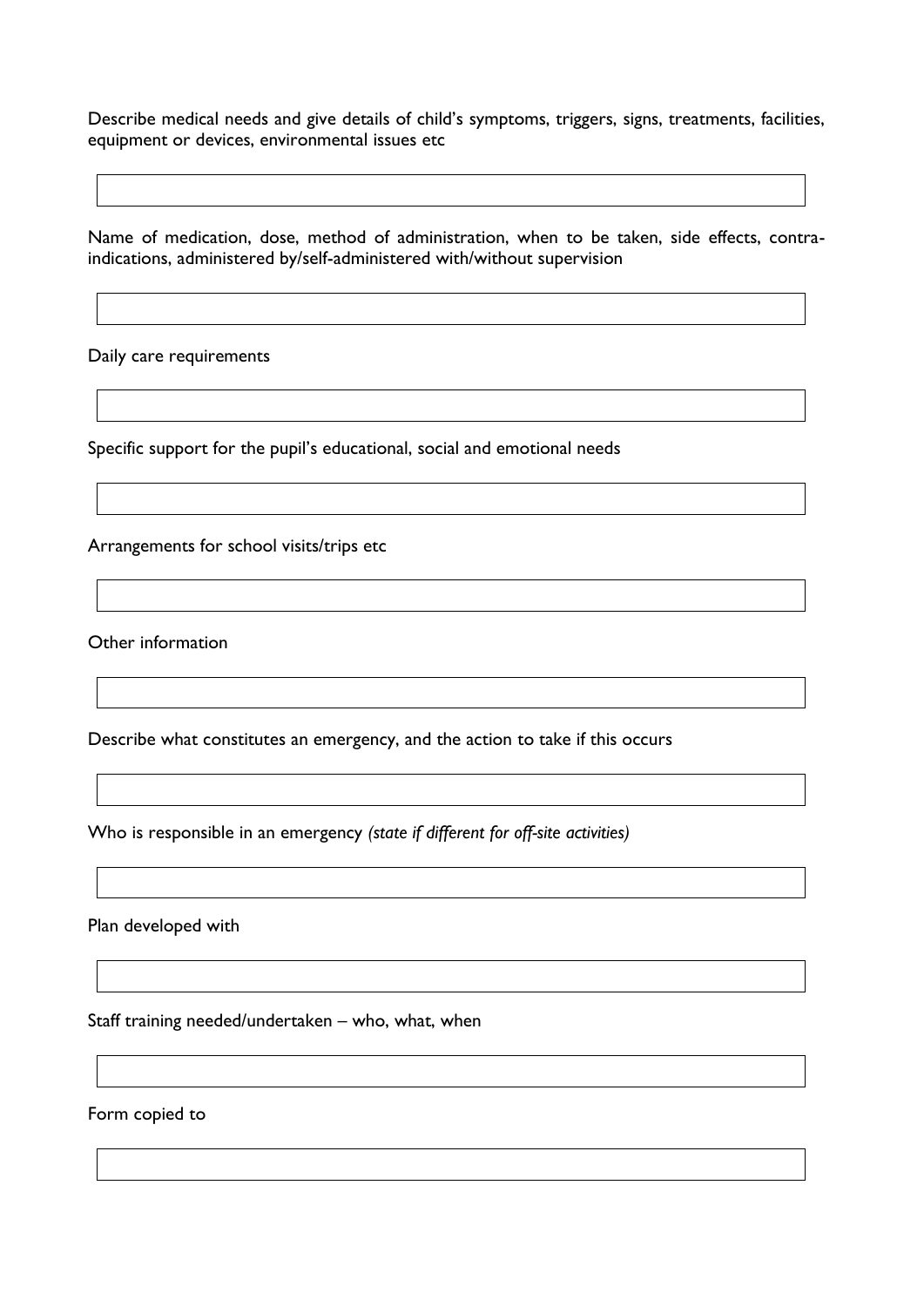## **Parental agreement to administer medicine**  $\mathbb{Z}$  **&**  $\mathbb{Z}$

The school/setting will not give your child medicine unless you complete and sign this form, and the school or setting has a policy that the staff can administer medicine.

| Date for review to be initiated by |  |
|------------------------------------|--|
| Name of school/setting             |  |
| Name of child                      |  |
| Date of birth                      |  |
| Group/class/form                   |  |
| Medical condition or illness       |  |

#### **Medicine**

| Name/type of medicine<br>(as described on the container)                   |  |
|----------------------------------------------------------------------------|--|
| Expiry date                                                                |  |
| Dosage and method                                                          |  |
| <b>Timing</b>                                                              |  |
| Special precautions/other instructions                                     |  |
| Are there any side effects that the<br>school/setting needs to know about? |  |
| Self-administration $-$ y/n                                                |  |
| Procedures to take in an emergency                                         |  |

#### **NB: Medicines must be in the original container as dispensed by the pharmacy**

#### **Contact Details**

Name

Daytime telephone no.

Relationship to child

Address

I understand that I must deliver the medicine personally to

[agreed member of staff]

The above information is, to the best of my knowledge, accurate at the time of writing and I give consent to school/setting staff administering medicine in accordance with the school/setting policy. I will inform the school/setting immediately, in writing, if there is any change in dosage or frequency of the medication or if the medicine is stopped.

Signature(s) \_\_\_\_\_\_\_\_\_\_\_\_\_\_\_\_\_\_ Date \_\_\_\_\_\_\_\_\_\_\_\_\_\_\_\_\_\_\_\_\_\_\_\_\_\_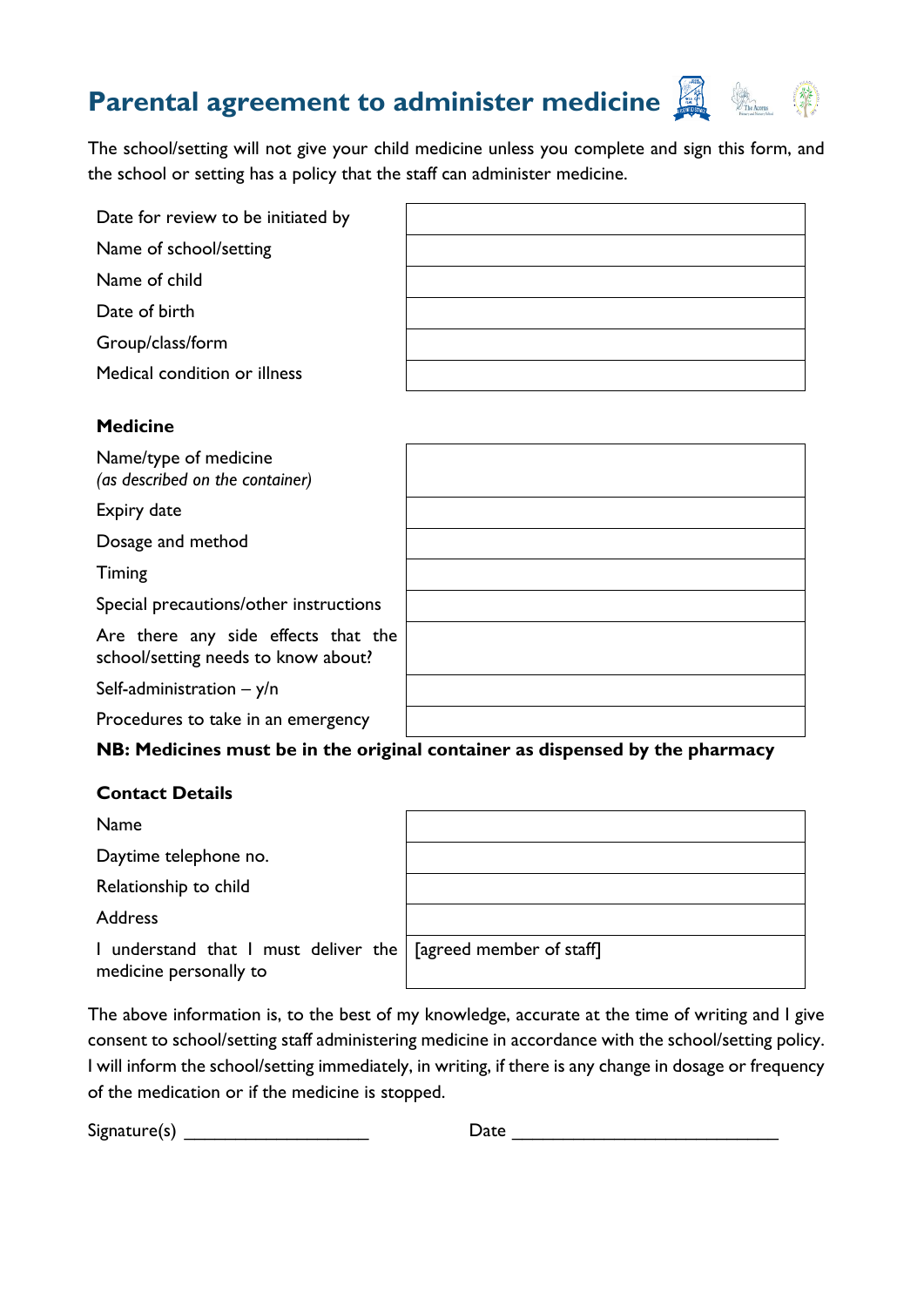### **Record of medicine administered to an individual child**







| Name of school/setting           |  |
|----------------------------------|--|
| Name of child                    |  |
| Date medicine provided by parent |  |
| Group/class/form                 |  |
| Quantity received                |  |
| Name and strength of medicine    |  |
| Expiry date                      |  |
| Quantity returned                |  |
| Dose and frequency of medicine   |  |
|                                  |  |

Staff signature

Signature of parent \_\_\_\_\_\_\_\_\_\_\_\_\_\_\_\_\_\_\_\_\_\_\_\_\_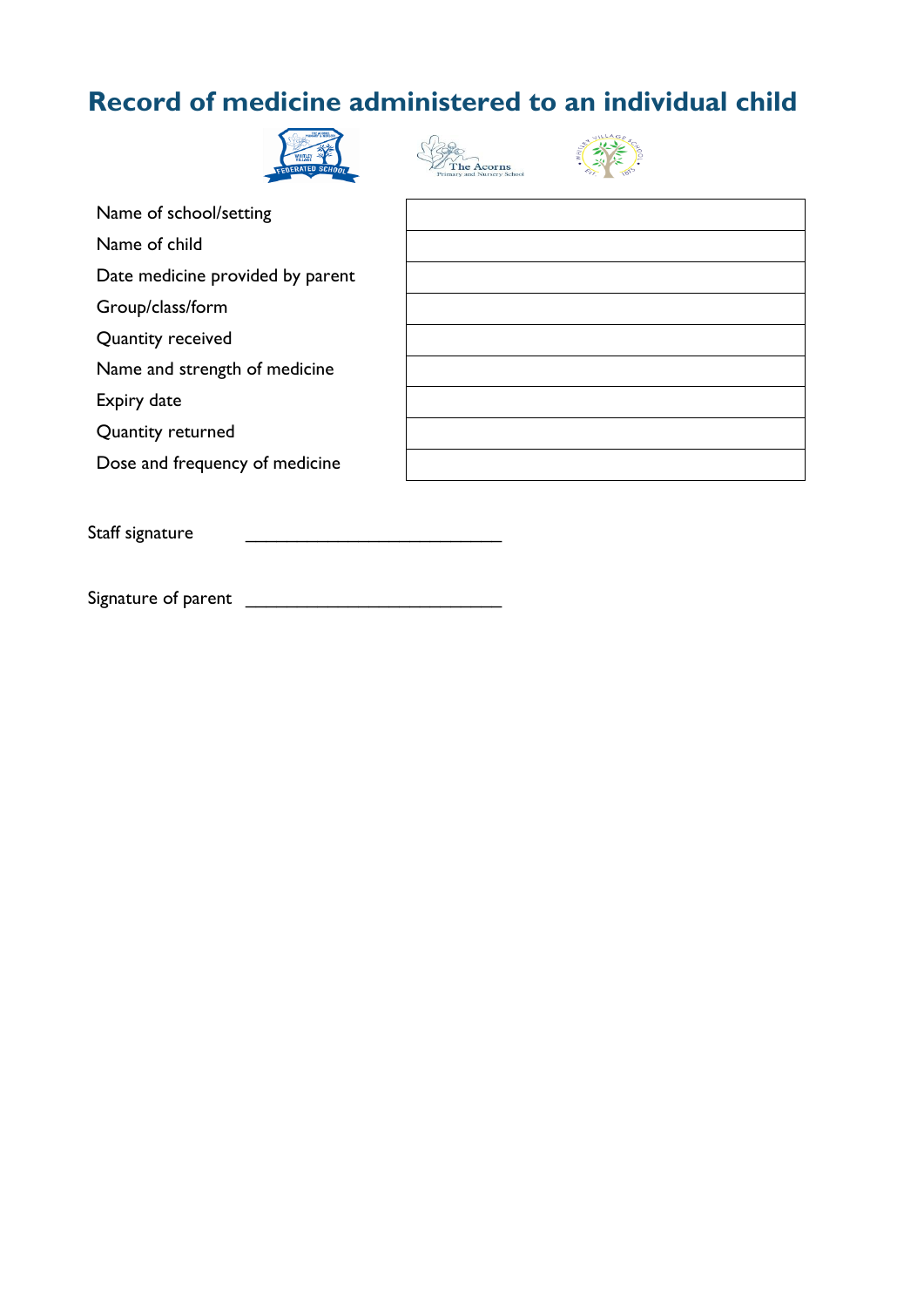### **Record of medicine administered to all children**





The Acorns Primary and Nursery School

| Name of school/setting |              |  |      | The Acorns Primary and Nursery and Whitley Village Federated School |            |               |                       |            |
|------------------------|--------------|--|------|---------------------------------------------------------------------|------------|---------------|-----------------------|------------|
| Date                   | Child's name |  | Time | Name of<br>medicine                                                 | Dose given | Any reactions | Signature<br>of staff | Print name |
|                        |              |  |      |                                                                     |            |               |                       |            |
|                        |              |  |      |                                                                     |            |               |                       |            |
|                        |              |  |      |                                                                     |            |               |                       |            |
|                        |              |  |      |                                                                     |            |               |                       |            |
|                        |              |  |      |                                                                     |            |               |                       |            |
|                        |              |  |      |                                                                     |            |               |                       |            |
|                        |              |  |      |                                                                     |            |               |                       |            |
|                        |              |  |      |                                                                     |            |               |                       |            |
|                        |              |  |      |                                                                     |            |               |                       |            |
|                        |              |  |      |                                                                     |            |               |                       |            |
|                        |              |  |      |                                                                     |            |               |                       |            |
|                        |              |  |      |                                                                     |            |               |                       |            |
|                        |              |  |      |                                                                     |            |               |                       |            |
|                        |              |  |      |                                                                     |            |               |                       |            |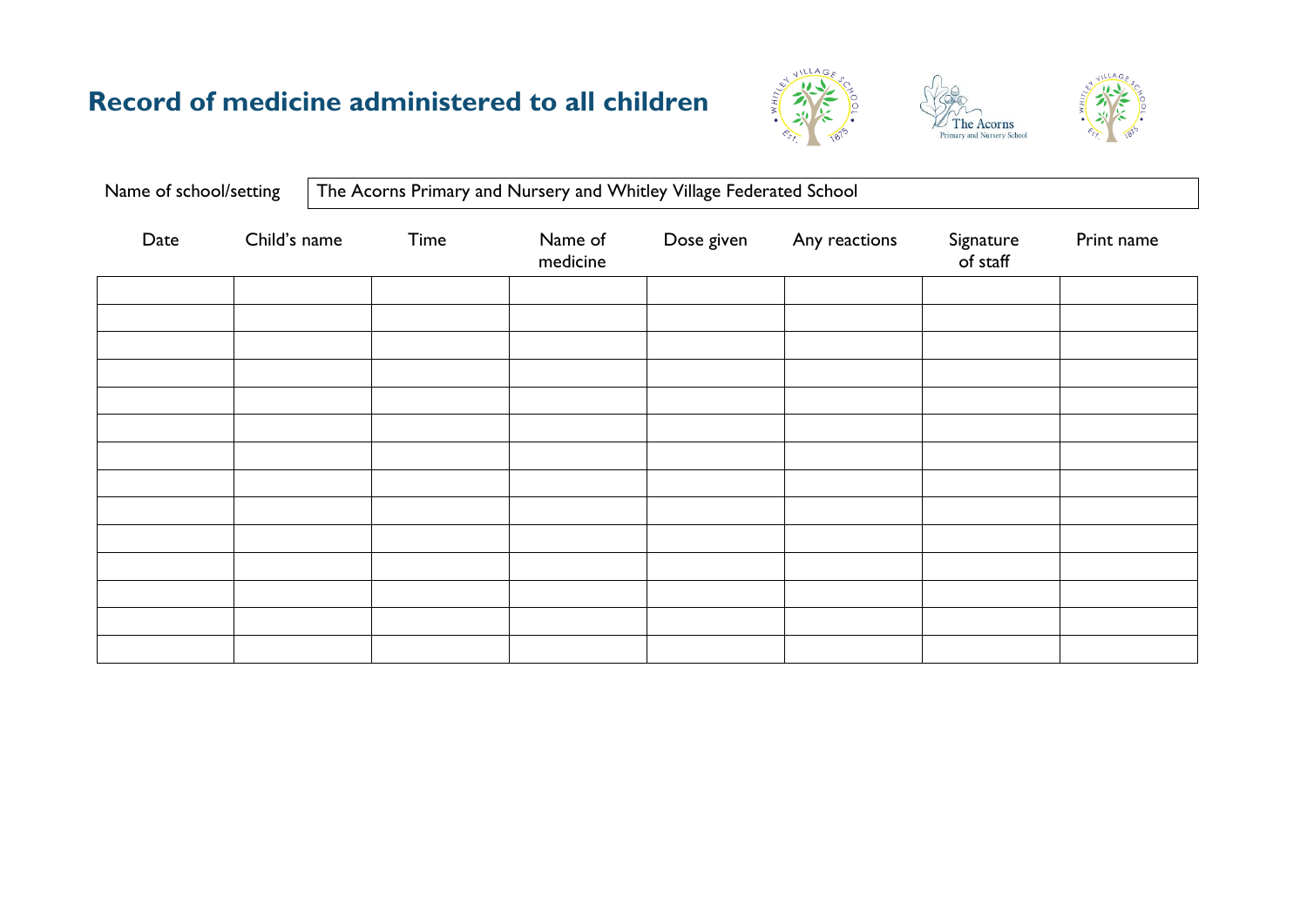### **Staff training record – administration of medicines**

| <b>RATED SCHOOL</b>        | and Nursery School |  |
|----------------------------|--------------------|--|
| Name of school/setting     |                    |  |
| Name                       |                    |  |
| Type of training received  |                    |  |
| Date of training completed |                    |  |
| Training provided by       |                    |  |
| Profession and title       |                    |  |
|                            |                    |  |

I confirm that [name of member of staff] has received the training detailed above and is competent to carry out any necessary treatment. I recommend that the training is updated [name of member of staff].

Trainer's signature \_\_\_\_\_\_\_\_\_\_\_\_\_\_\_\_\_\_\_\_\_\_\_\_\_\_\_\_\_

Date \_\_\_\_\_\_\_\_\_\_\_\_\_\_\_\_

**I confirm that I have received the training detailed above.**

| Staff signature |  |
|-----------------|--|
|-----------------|--|

Date \_\_\_\_\_\_\_\_\_\_\_\_\_\_\_\_

Suggested review date \_\_\_\_\_\_\_\_\_\_\_\_\_\_\_\_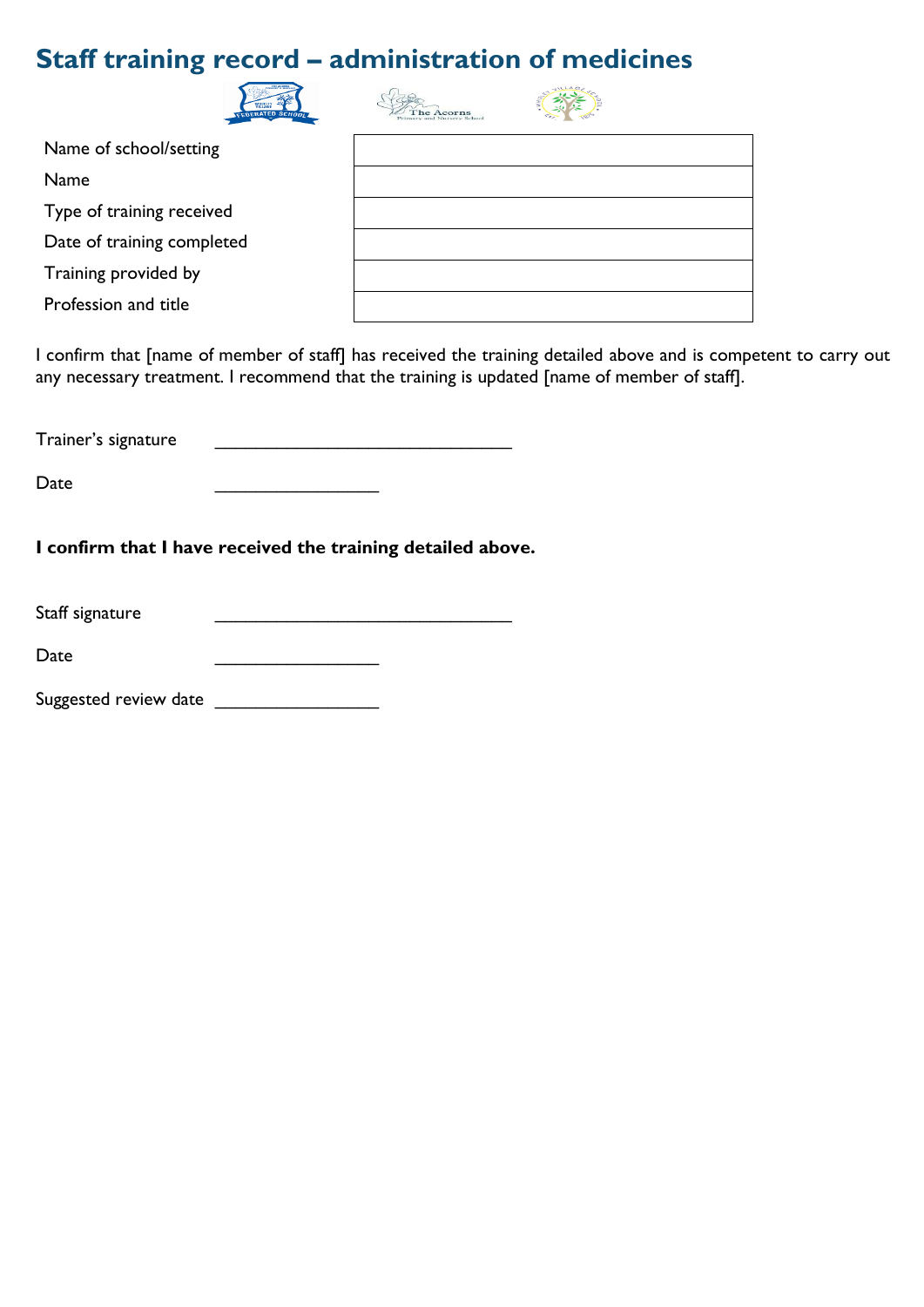





**Request an ambulance - dial 999, ask for an ambulance and be ready with the information below. Speak clearly and slowly and be ready to repeat information if asked.**

- 1. your telephone number
- 2. your name
- 3. your location as follows [insert school/setting address]

4. state what the postcode is – please note that postcodes for satellite navigation systems may differ from the postal code

- 5. provide the exact location of the patient within the school setting
- 6. provide the name of the child and a brief description of their symptoms

7. inform Ambulance Control of the best entrance to use and state that the crew will be met and taken to the patient

8. put a completed copy of this form by the phone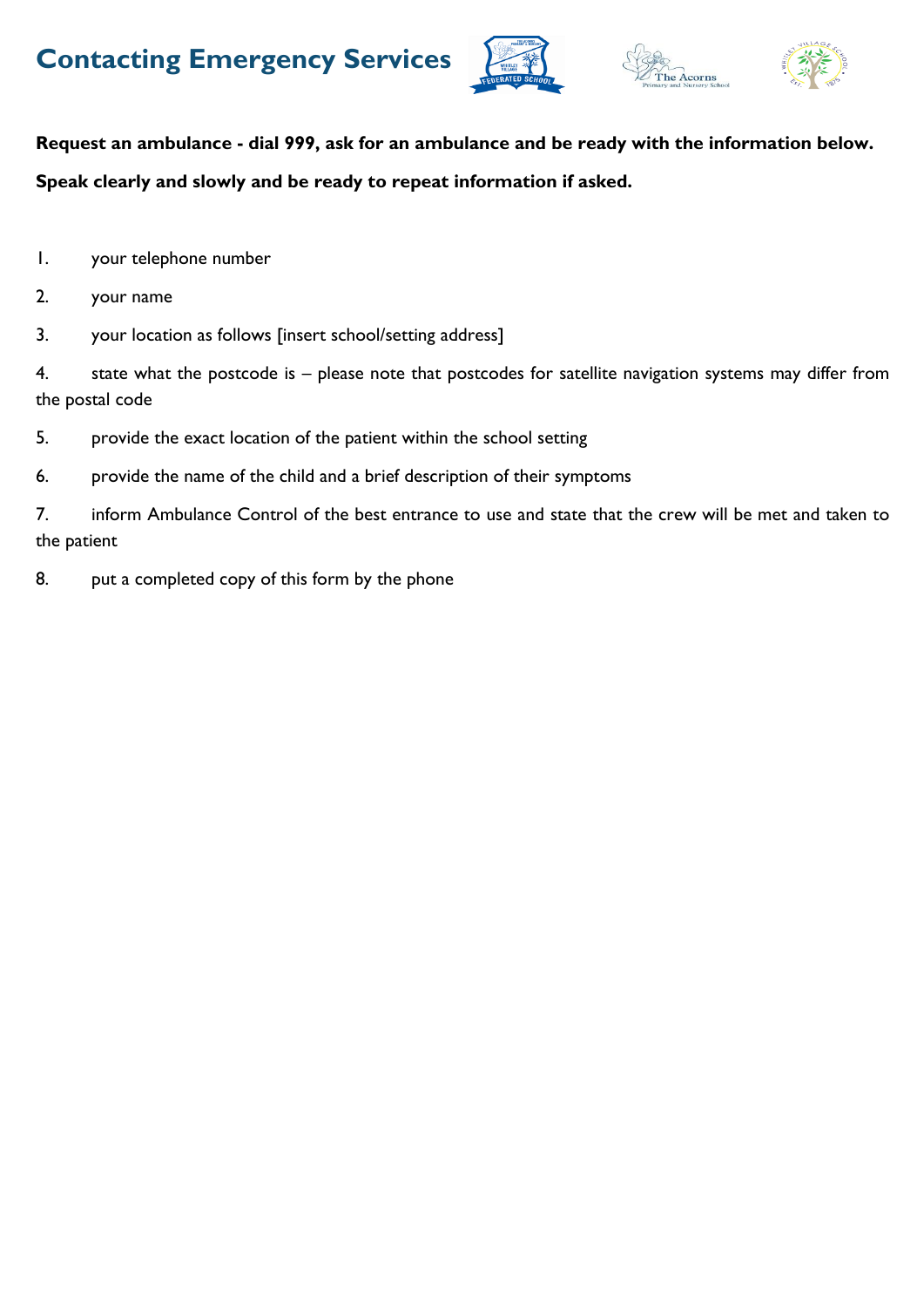

# Guidance on the use of emergency salbutamol inhalers in schools

September 2014

October 2014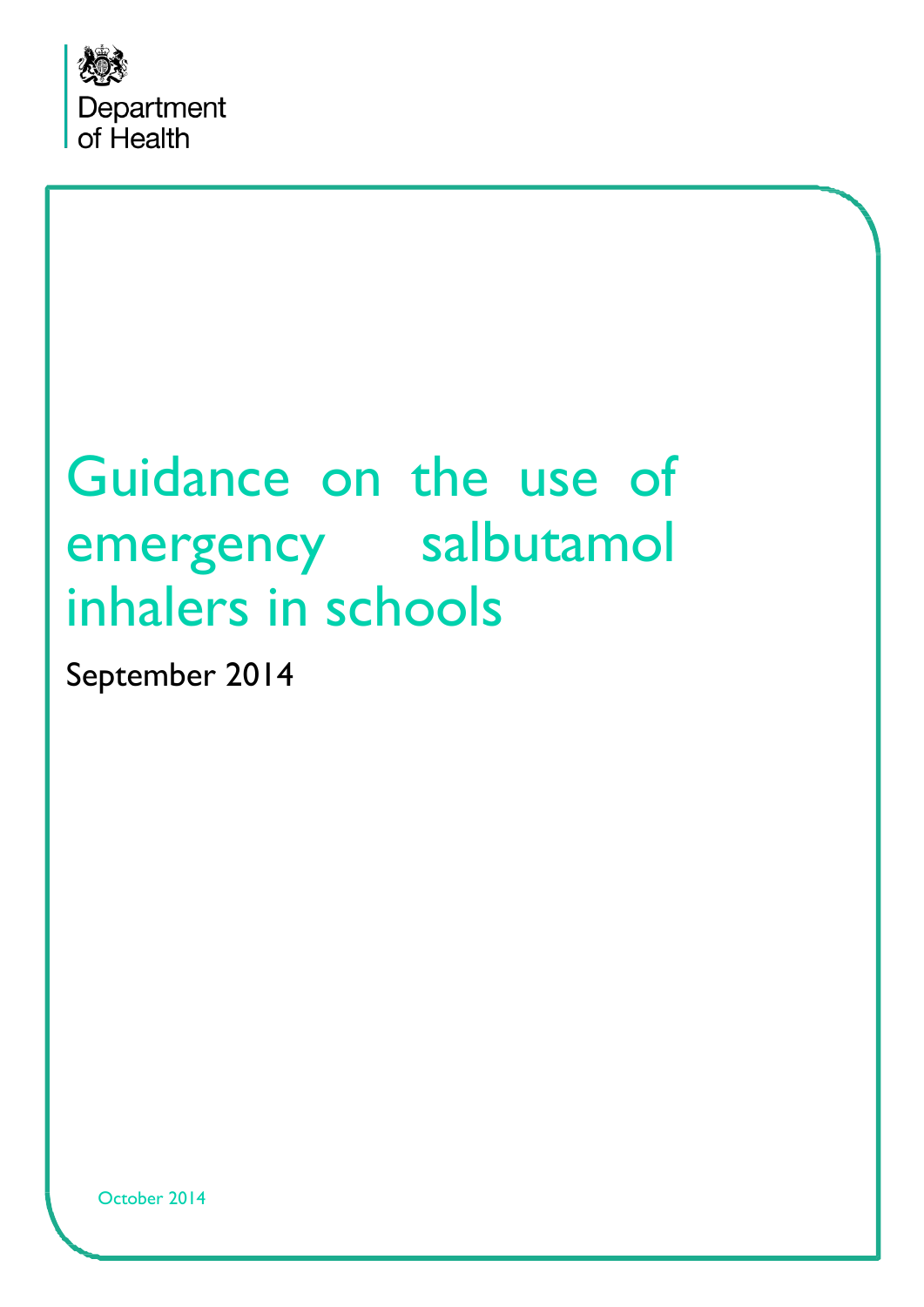#### **Title: Guidance on the use of emergency salbutamol inhalers in schools**

**Author:** SCLGCP/CMHI/IDC/14100

**Document Purpose:** Guidance

**Publication date:** September 2014

**Target audience:** Schools, school governors, parents, pharmacists

#### **Contact details:**

Pat Parris Disabled and Ill Child Services Team Social Care, Local Government and Care Partnerships Directorate 310, Department of Health, Richmond House 79, Whitehall, London, SW1A 2NS

[pat.parris@dh.gsi.gov.uk](mailto:pat.parris@dh.gsi.gov.uk)

You may re-use the text of this document (not including logos) free of charge in any format or medium, under the terms of the Open Government Licence. To view this licence, visit [www.nationalarchives.gov.uk/doc/open-government-licence/](http://www.nationalarchives.gov.uk/doc/open-government-licence/)

© Crown copyright

Published to gov.uk, in PDF format only.

[www.gov.uk/dh](http://www.gov.uk/dh)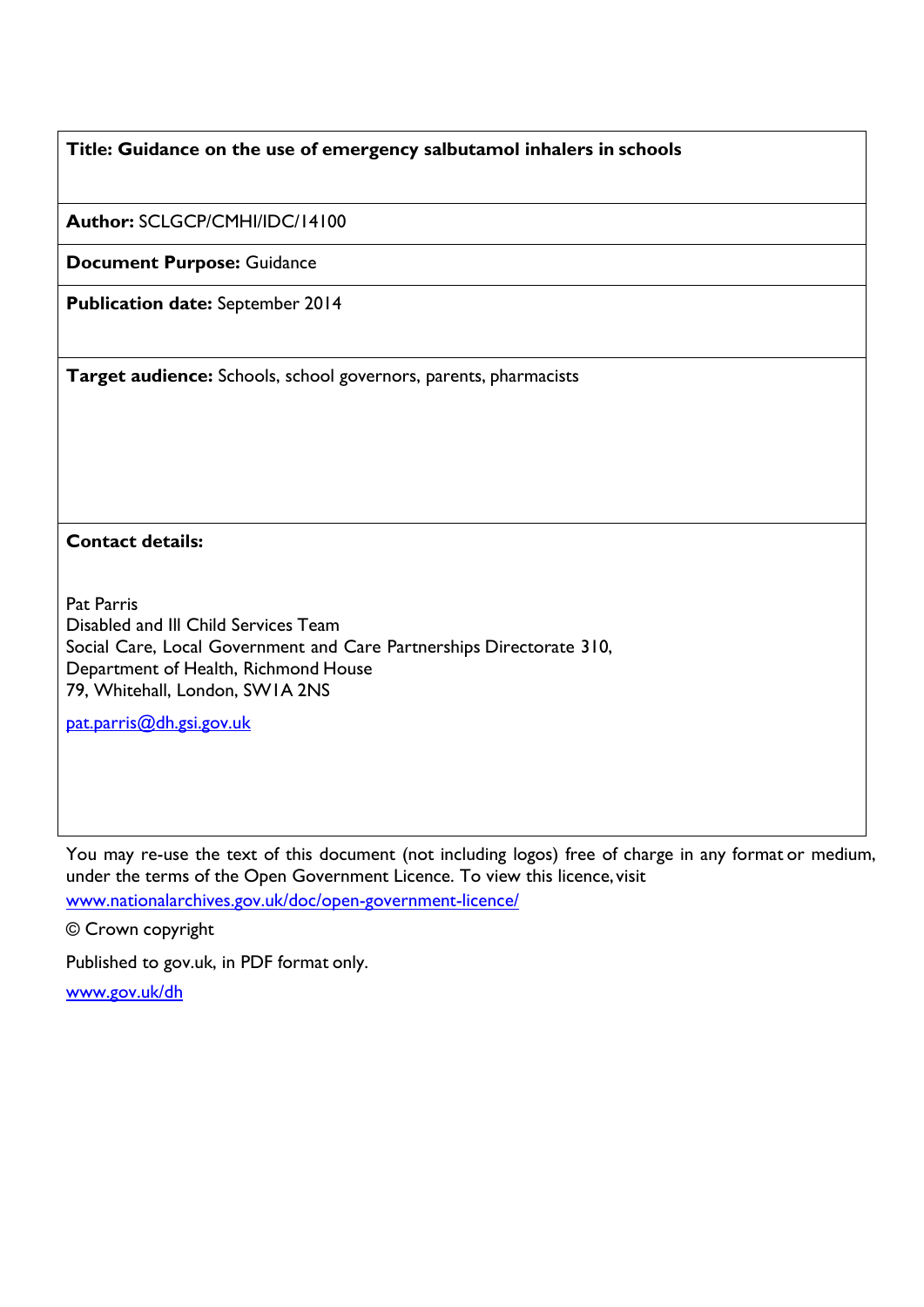**Appendix 6**

# Guidance on the use of emergency salbutamol inhalers in schools

**Prepared by the Disabled and Ill Child Services Team, Department of Health**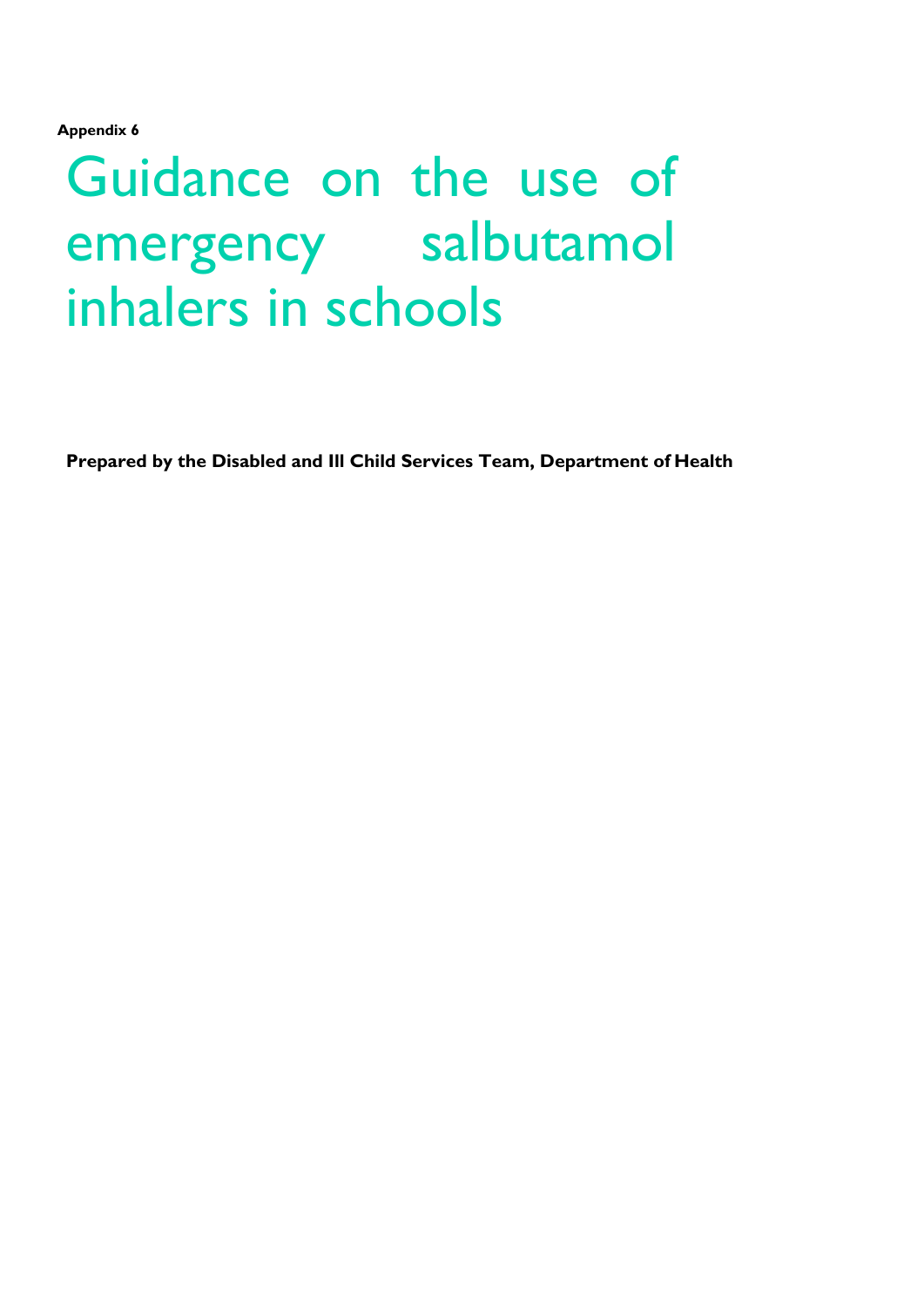# <span id="page-31-0"></span>**Contents**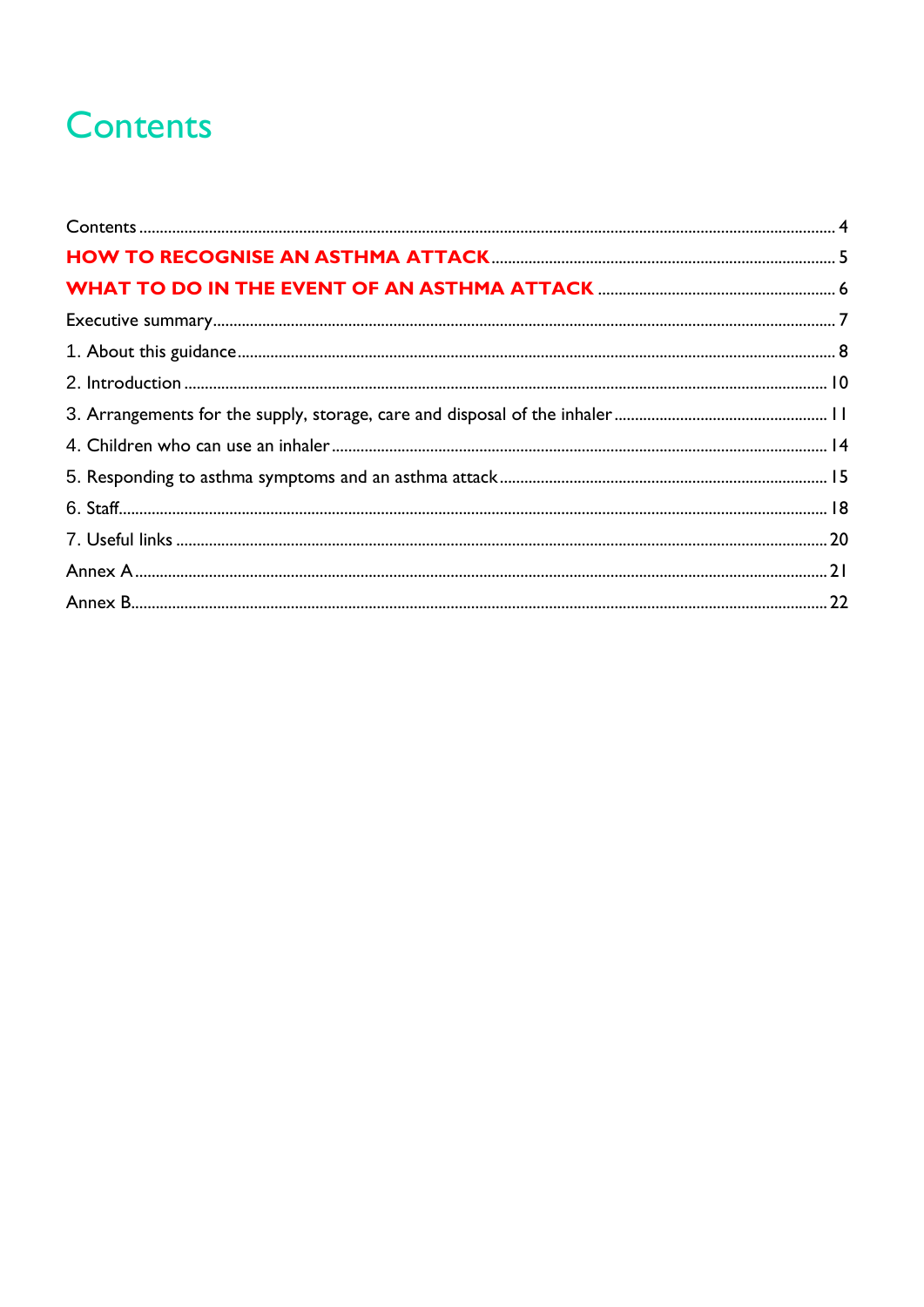# <span id="page-32-0"></span>**HOW TO RECOGNISE AN ASTHMA ATTACK**

### **The signs of an asthma attack are**

- Persistent cough (when at rest)
- A wheezing sound coming from the chest (when at rest)
- Difficulty breathing (the child could be breathing fast and with effort, using all accessory muscles in the upper body)
- Nasal flaring
- Unable to talk or complete sentences. Some children will go very quiet.
- May try to tell you that their chest 'feels tight' (younger children may express this as tummy ache)

### **CALL AN AMBULANCE IMMEDIATELY AND COMMENCE THE ASTHMA ATTACK PROCEDURE WITHOUT DELAY IF THE CHILD**

- Appears exhausted
- Has a blue/white tinge around lips
- Is going blue
- Has collapsed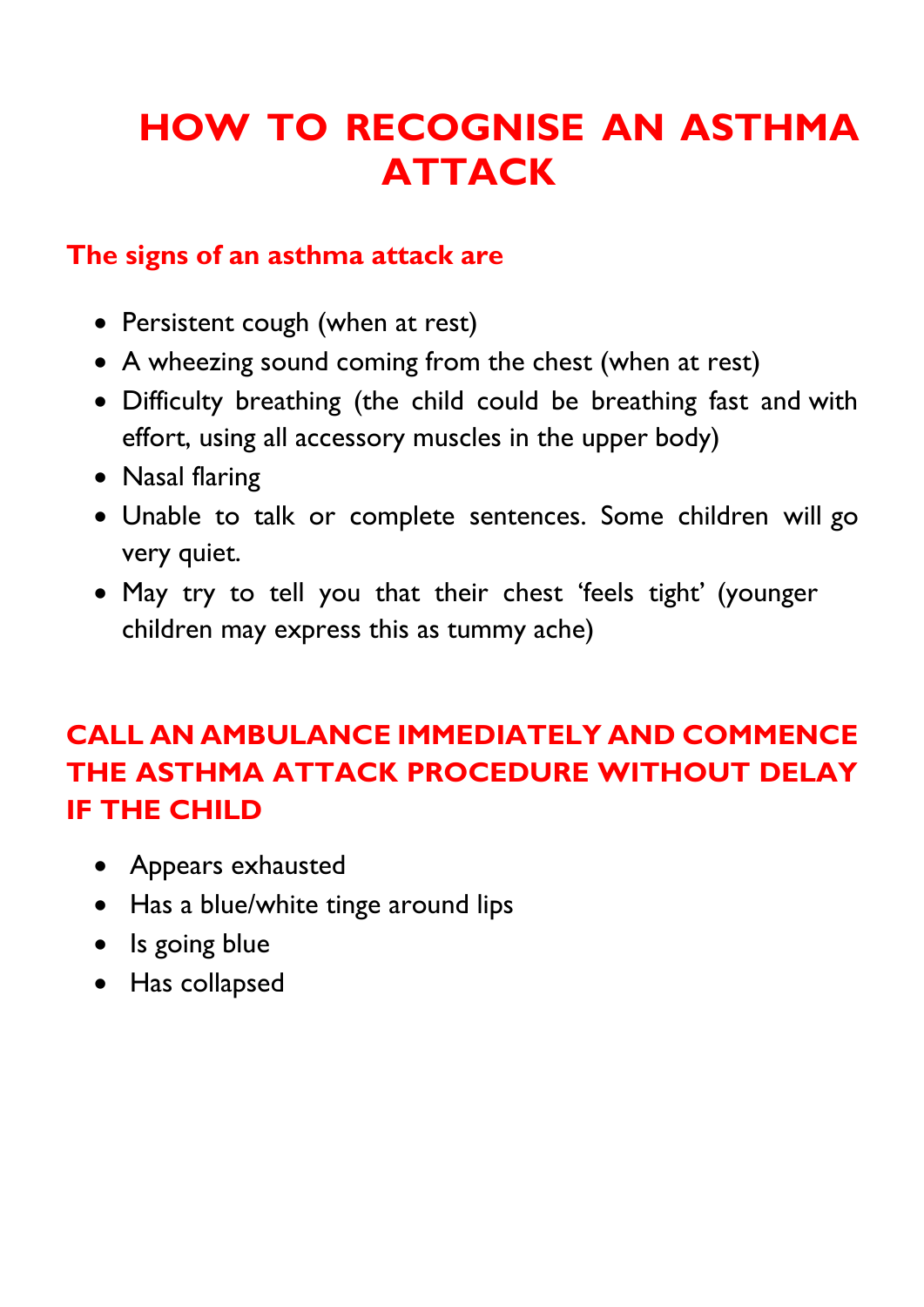# <span id="page-33-0"></span>**WHAT TO DO IN THE EVENT OF AN ASTHMA ATTACK**

- Keep calm and reassure the child
- Encourage the child to sit up and slightly forward
- Use the child's own inhaler if not available, use the emergency inhaler
- Remain with the child while the inhaler and spacer are brought to them
- Immediately help the child to take two separate puffs of salbutamol via the spacer
- If there is no immediate improvement, continue to give two puffs at a time every two minutes, up to a maximum of 10 puffs
- Stay calm and reassure the child. Stay with the child until they feel better. The child can return to school activities when they feel better
- If the child does not feel better or you are worried at ANYTIME before you have reached 10 puffs, CALL 999 FOR AN AMBULANCE
- If an ambulance does not arrive in 10 minutes give another 10 puffs in the same way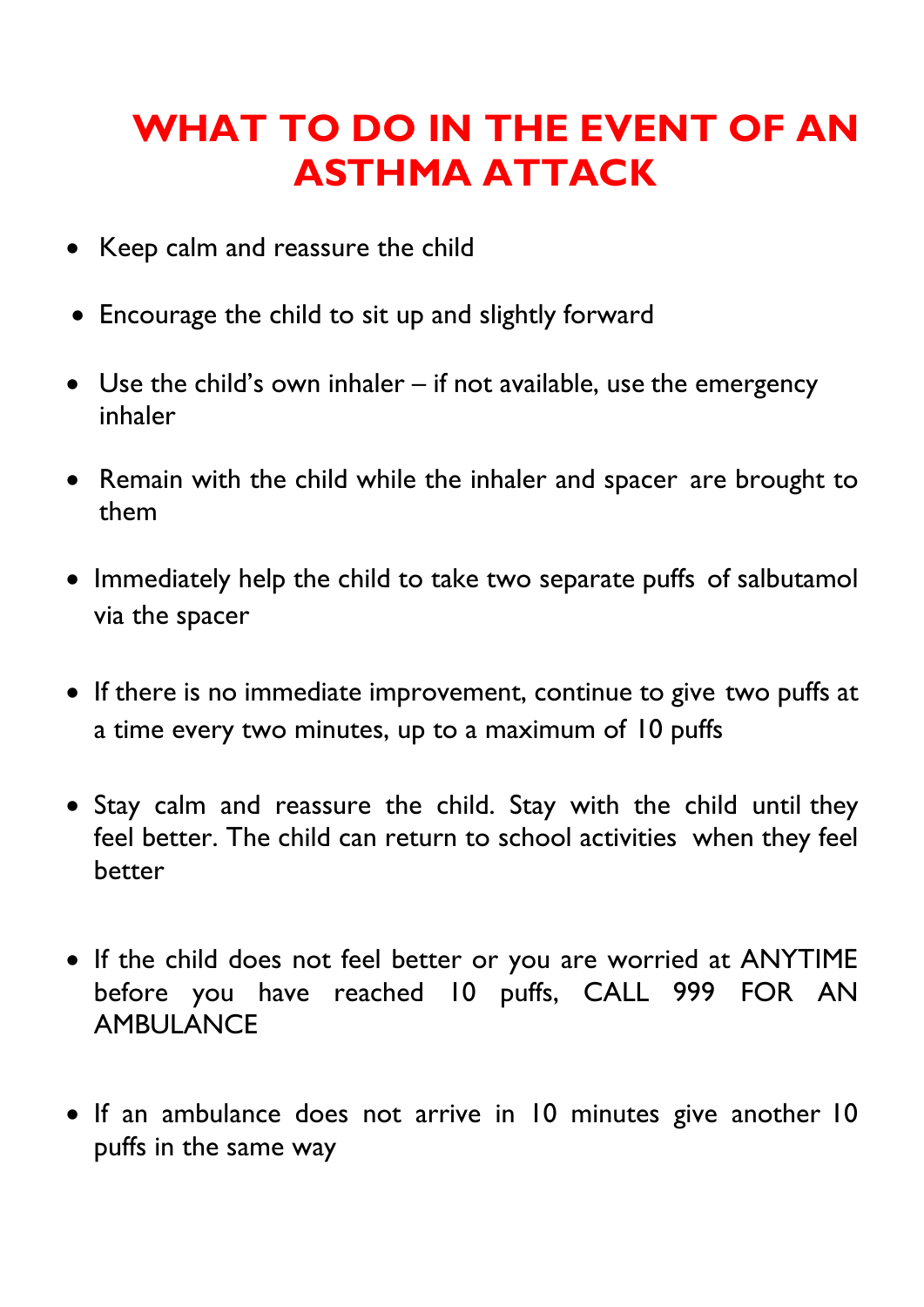## <span id="page-34-0"></span>Executive summary

From 1st October 2014 the Human Medicines (Amendment) (No. 2) Regulations 2014 will allow schools to buy salbutamol inhalers, without a prescription, for use in emergencies.

**The emergency salbutamol inhaler should only be used by children, for whom written parental consent for use of the emergency inhaler has been given, who have either been diagnosed with asthma and prescribed an inhaler, or who have been prescribed an inhaler as reliever medication.**

The inhaler can be used if the pupil's prescribed inhaler is not available (for example, because it is broken, or empty).

This change applies to all primary and secondary schools in the UK. Schools are not required to hold an inhaler – this is a discretionary power enabling schools to do this if they wish. Schools which choose to keep an emergency inhaler should establish a policy or protocol for the use of the emergency inhaler based on this guidance.

Keeping an inhaler for emergency use will have many benefits. It could prevent an unnecessary and traumatic trip to hospital for a child, and potentially save their life. Parents are likely to have greater peace of mind about sending their child to school. Having a protocol that sets out how and when the inhaler should be used will also protect staff by ensuring they know what to do in the event of a child having an asthma attack.

The protocol could be incorporated into a wider medical conditions policy which will be required by Supporting Pupils from 1<sup>st</sup> September 2014. The protocol should include the following – on which this guidance provides advice:

- arrangements for the supply, storage, care, and disposal of the inhaler and spacers in line with the school's policy on supporting pupils with medical conditions
- having a register of children in the school that have been diagnosed with asthma or prescribed a reliever inhaler, a copy of which should kept with the emergency inhaler
- having written parental consent for use of the emergency inhaler included as part of a child's individual healthcare plan
- ensuring that the emergency inhaler is only used by children with asthma with written parental consent for its use
- appropriate support and training for staff in the use of the emergency inhaler in line with the school's wider policy on supporting pupils with medical conditions
- keeping <sup>a</sup> record of use of the emergency inhaler as required by *Supporting pupils* and informing parents or carers that their child has used the emergency inhaler
- having at least two volunteers responsible for ensuring the protocol is followed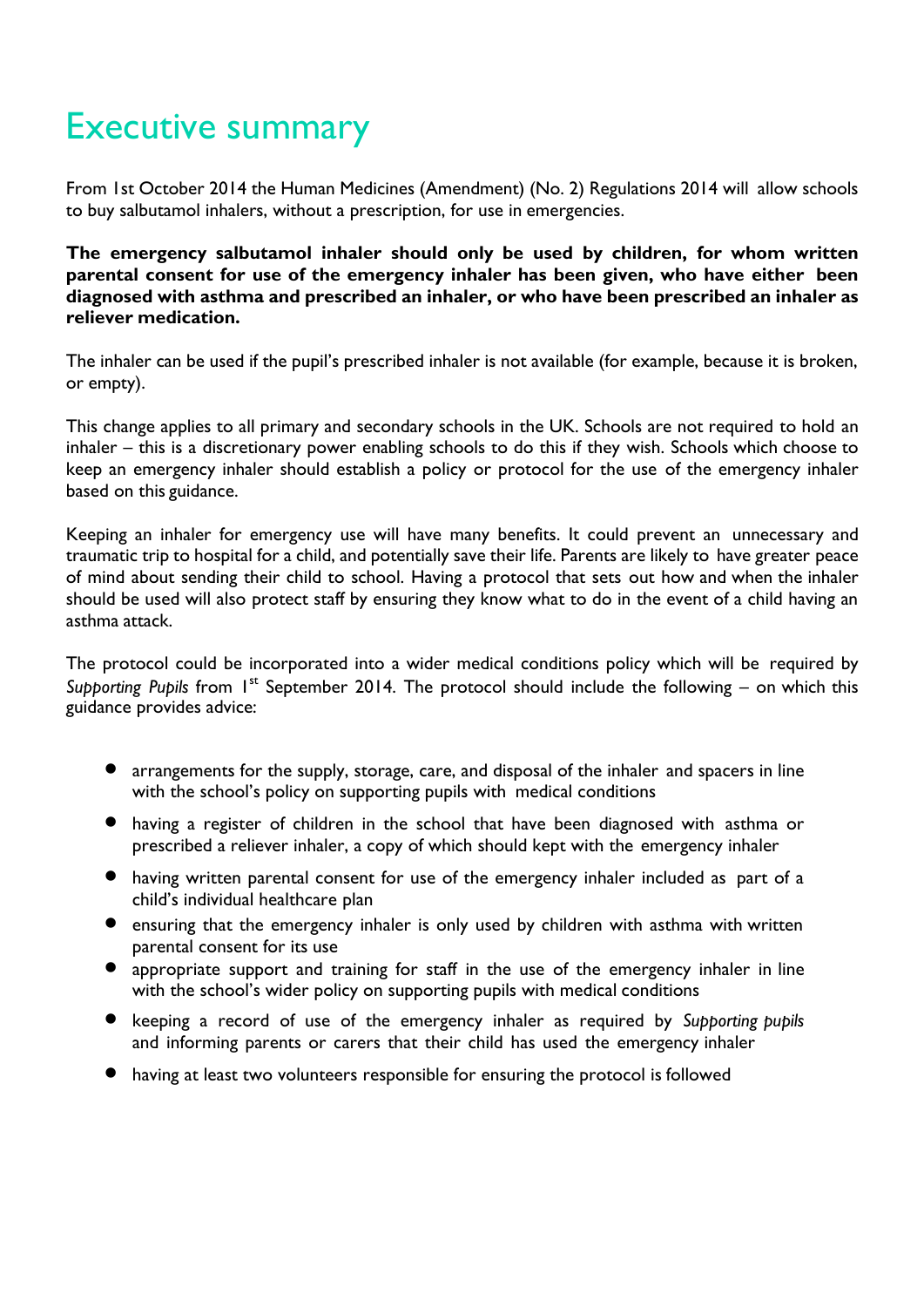# <span id="page-35-0"></span>1. About this guidance

From 1st October 2014 the Human Medicines (Amendment) (No. 2) Regulations 2014 will allow schools to obtain, without a prescription, salbutamol inhalers, if they wish, for use in emergencies.<sup>1</sup> This will be for any pupil with asthma, or who has been prescribed an inhaler as reliever medication. The inhaler can be used if the pupil's prescribed inhaler is not available (for example, because it is broken, or empty).

This change applies to all primary and secondary schools in the UK.<sup>2</sup> Schools are not required to hold an inhaler – this is a discretionary power enabling schools to do this if they wish. Please note that only those institutions described in regulation 22 of the Human Medicines (Amendment) (No. 2) Regulations 2014, which amends regulation 213 of the Human Medicines Regulations 2012 may legally hold emergency asthma inhalers containing salbutamol.

Regulation 27 of the Human Medicines (Amendment) (No. 2) Regulations 2014 amends Schedule 17 of the Human Medicines Regulations 2012, and sets out the principles of supply to schools.

This guidance is non-statutory, and has been developed by the Department of Health with key stakeholders, to capture the good practice which schools in England should observe in using emergency inhalers and which should form the basis of any school protocol or policy. The guidance has been updated to take account of issues raised during the public consultation, and the Department is grateful to all who submitted comments and suggestions, which we have endeavoured to incorporate.

This guidance does not apply to schools in Wales, Northern Ireland and Scotland, which as devolved administrations have responsibility for issuing their own guidance for schools which wish to make use of this power (and have their own distinct policies on how staff may support children's health needs in the school setting). The principles of safe usage of inhalers in this guidance however are universal and based on recognised good practice.

The Children and Families Act 2014 requires governing bodies of English schools to make arrangements for supporting pupils at school with medical conditions. This duty came into force on 1st September 2014 and will be supported by the statutory guidance *Supporting pupils at school with medical conditions.*  Statutory guidance for governing bodies of maintained schools and proprietors of academies in England, <sup>3</sup> referred to hereafter as *Supporting pupils.* This

guidance is therefore designed to be read in conjunction with *Supporting pupils*, and every school's protocol or policy on use of the inhaler should have regard to it*.*

*Supporting Pupils* expects schools to:

- develop policies for supporting pupils with medical conditions and review them regularly;
- develop individual healthcare plans for pupils with medical conditions that identify the child's medical condition, triggers, symptoms, medication needs, and the level of support needed in an emergency.

<sup>&</sup>lt;sup>1</sup><http://www.legislation.gov.uk/uksi/2014/1878/contents/made>

 $2$  Including maintained schools, independent schools, independent educational institutions, pupil referral units and alternative provision academies. Maintained nursery schools are also eligible to hold an emergency salbutamol inhaler.<br><sup>3</sup> https://www.gov.uk/government/publications/supporting publications/with medies/gonditions.

<https://www.gov.uk/government/publications/supporting-pupils-at-school-with-medical-conditions>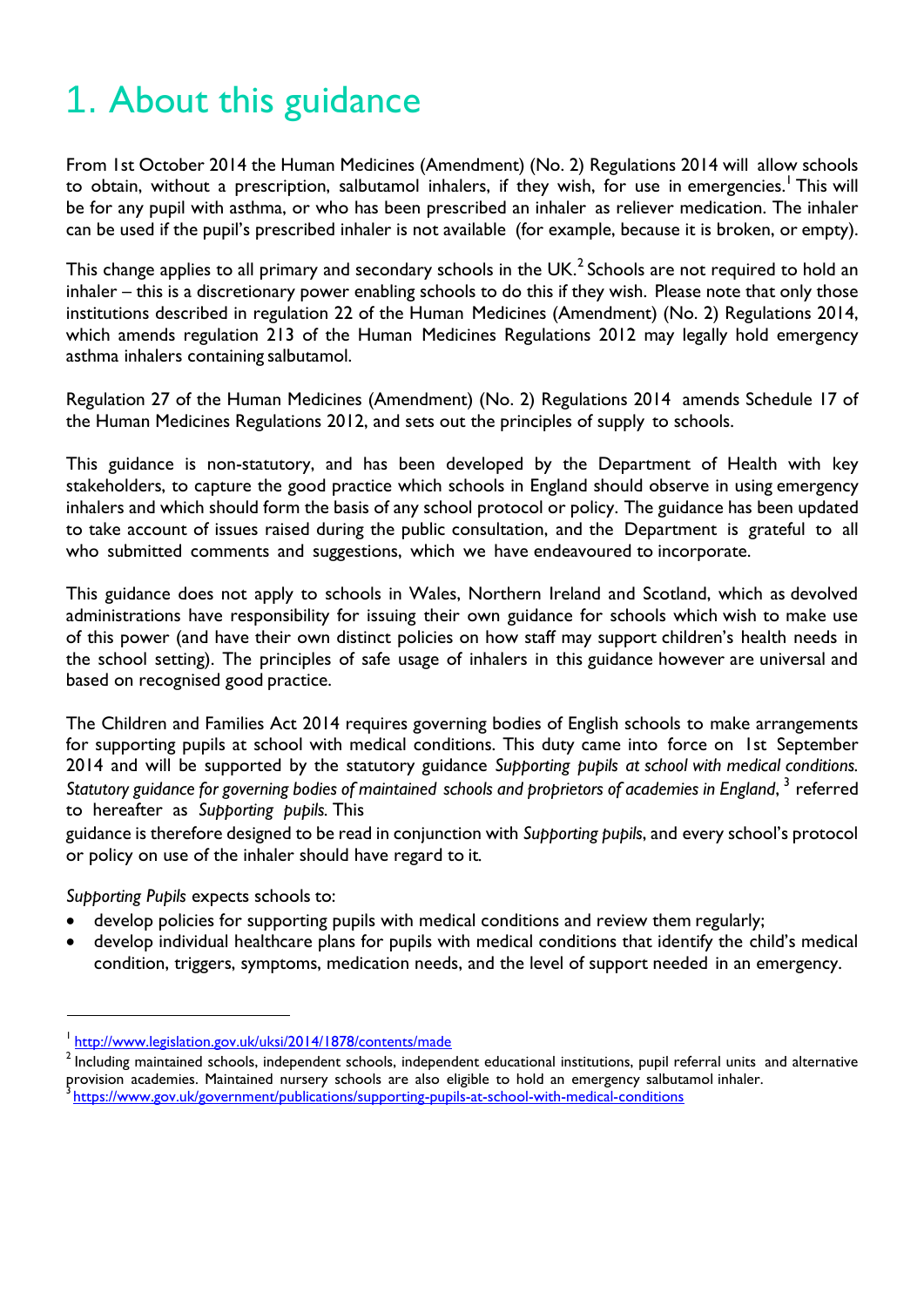- have procedures in place on managing medicines on school premises;
- ensure staff are appropriately supported and trained.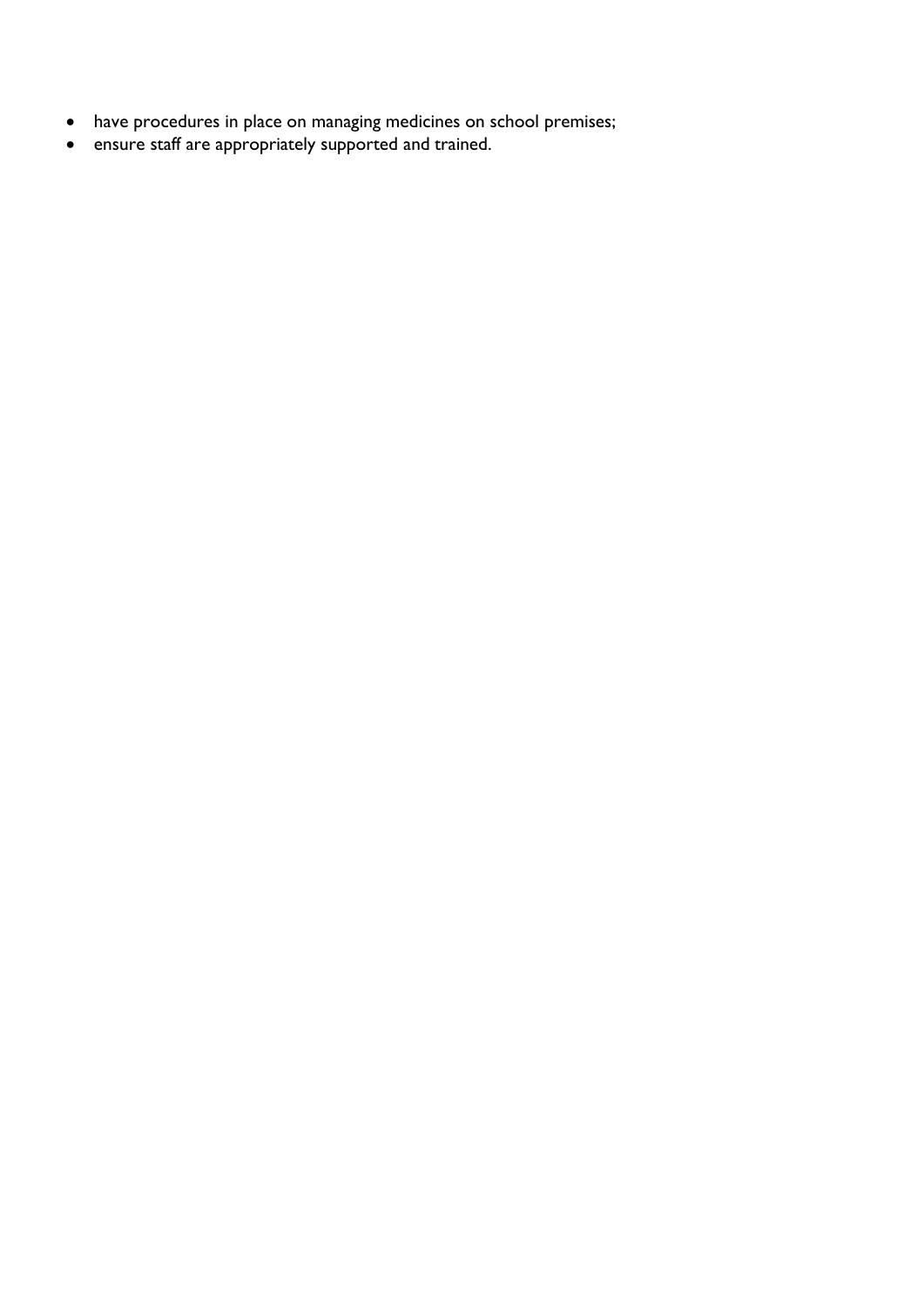# <span id="page-37-0"></span>2. Introduction

Asthma is the most common chronic condition, affecting one in eleven children. On average, there are two children with asthma in every classroom in the UK.<sup>4</sup> There are over 25,000 emergency hospital admissions for asthma amongst children a year in the  $UK<sup>5</sup>$ 

Children should have their own reliever inhaler at school to treat symptoms and for use in the event of an asthma attack. If they are able to manage their asthma themselves they should keep their inhaler on them, and if not, it should be easily accessible to them.

However, an Asthma UK survey found that 86% of children with asthma have at some time been without an inhaler at school having forgotten, lost or broken it, or the inhaler having run out. However, before 1 October 2014, it was illegal for schools to hold emergency salbutamol inhalers for the use of pupils whose own inhaler was not available.

In 2013 in response to this, and following advice from the Commission of Human Medicines 2013 the Medicines and Healthcare Products Regulatory Agency (MHRA) recommended changes to legislation to enable schools to purchase and hold emergency salbutamol inhalers, without a prescription. A public consultation was held (the results can be found at [https://www.gov.uk/government/uploads/system/uploads/attachment\\_data/file/341902/Departm](https://www.gov.uk/government/uploads/system/uploads/attachment_data/file/341902/Department_of_Health_response_to_asthma_consultation.pdf) ent of Health response to asthma consultation.pdf). There was overwhelming support for changing the regulations to allow schools to hold an emergency inhaler.

The regulations which enable this come into force on 1st October 2014. The MHRA also recommended that the use of emergency inhalers be supported by appropriate protocols and this guidance provides advice on what such a protocol should contain.

Any school which chooses to hold an emergency inhaler may wish to consider including a crossreference to the asthma policy in the school's policy for supporting pupils with medical conditions. The use of an emergency asthma inhaler should also be specified in a pupil's individual healthcare plan where appropriate.

There are a number of resources which provide information on asthma, and how it can be treated listed in section 7 together with contact details for support organisations. This guidance is not intended to be a detailed guide to the diagnosis or treatment of asthma in general. If any member of staff has reason to suspect a child has asthma or a respiratory condition, they should notify the parents, so they can take the child to a doctor. Section 5 gives advice on what to do in an emergency.

A school's medical conditions policy or asthma policy may already cover elements of the emergency inhaler protocol, for example ensuring appropriate support and training for teachers. Policies will likely already cover elements such as arrangements for storage, care, and disposal of medication, ensuring written consent for administration or supervision of administration of medication, keeping a record of administration of medication, and informing parents in relation to children's own inhalers, and could simply be expanded to cover the emergency inhaler.

<sup>&</sup>lt;sup>4</sup> Asthma UK, 'Asthma Facts and FAQs', <http://www.asthma.org.uk/asthma-facts-and-statistics>

<sup>&</sup>lt;sup>5</sup> The NHS Atlas of Variation in Healthcare for Children and Young People gives the numbers of emergency admissions of children and young people for asthma in each former PCT / local authority area <http://www.sepho.org.uk/extras/maps/NHSatlasChildHealth/atlas.html>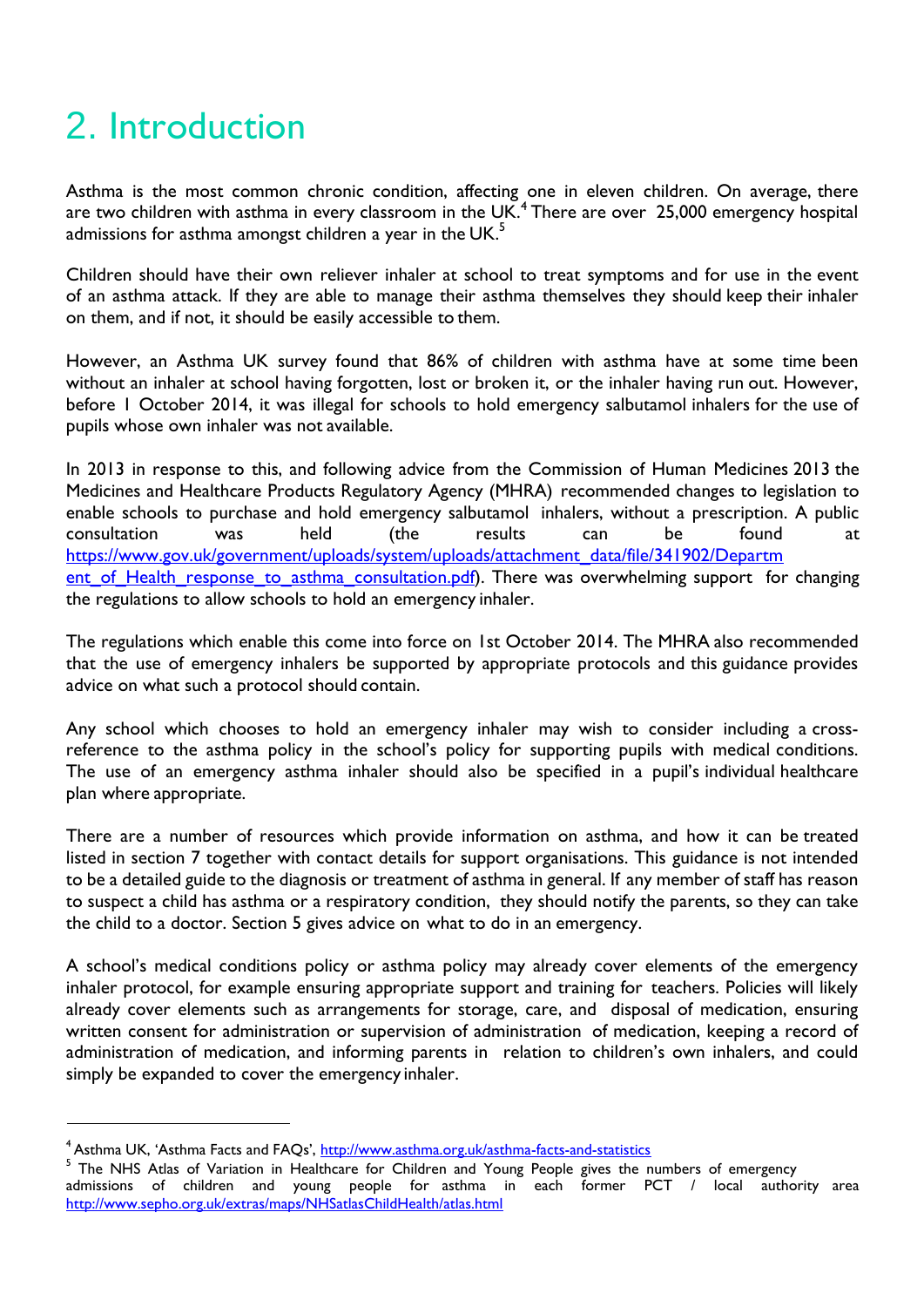# <span id="page-38-0"></span>3. Arrangements for the supply, storage, care and disposal of the inhaler

#### **Supply**

Schools can buy inhalers and spacers (these are enclosed plastic vessels which make it easier to deliver asthma medicine to the lungs) from a pharmaceutical supplier, such as a local pharmacy, without a prescription, provided the general advice relating to these transactions are observed. Schools can buy inhalers in small quantities provided it is done on an occasional basis and is not for profit.



**Fig. 1 – a child being helped to use an inhaler with spacer.**

A supplier will need a request signed by the principal or head teacher (ideally on appropriately headed paper) stating:

- the name of the school for which the product is required;
- the purpose for which that product is required, and
- the total quantity required.

Schools may wish to discuss with their community pharmacist the different plastic spacers available and what is most appropriate for the age-group in the school. Community pharmacists can also provide advice on use of the inhaler. Schools should be aware that pharmacies cannot provide inhalers and spacers free of charge and will charge for them.

#### **The emergency kit**

An emergency asthma inhaler kit should include:

- a salbutamol metered dose inhaler;
- at least two single-use plastic spacers compatible with the inhaler;
- instructions on using the inhaler and spacer/plastic chamber;
- instructions on cleaning and storing the inhaler;
- manufacturer's information;
- a checklist of inhalers, identified by their batch number and expiry date, with monthly checks recorded;
- a note of the arrangements for replacing the inhaler and spacers (see below);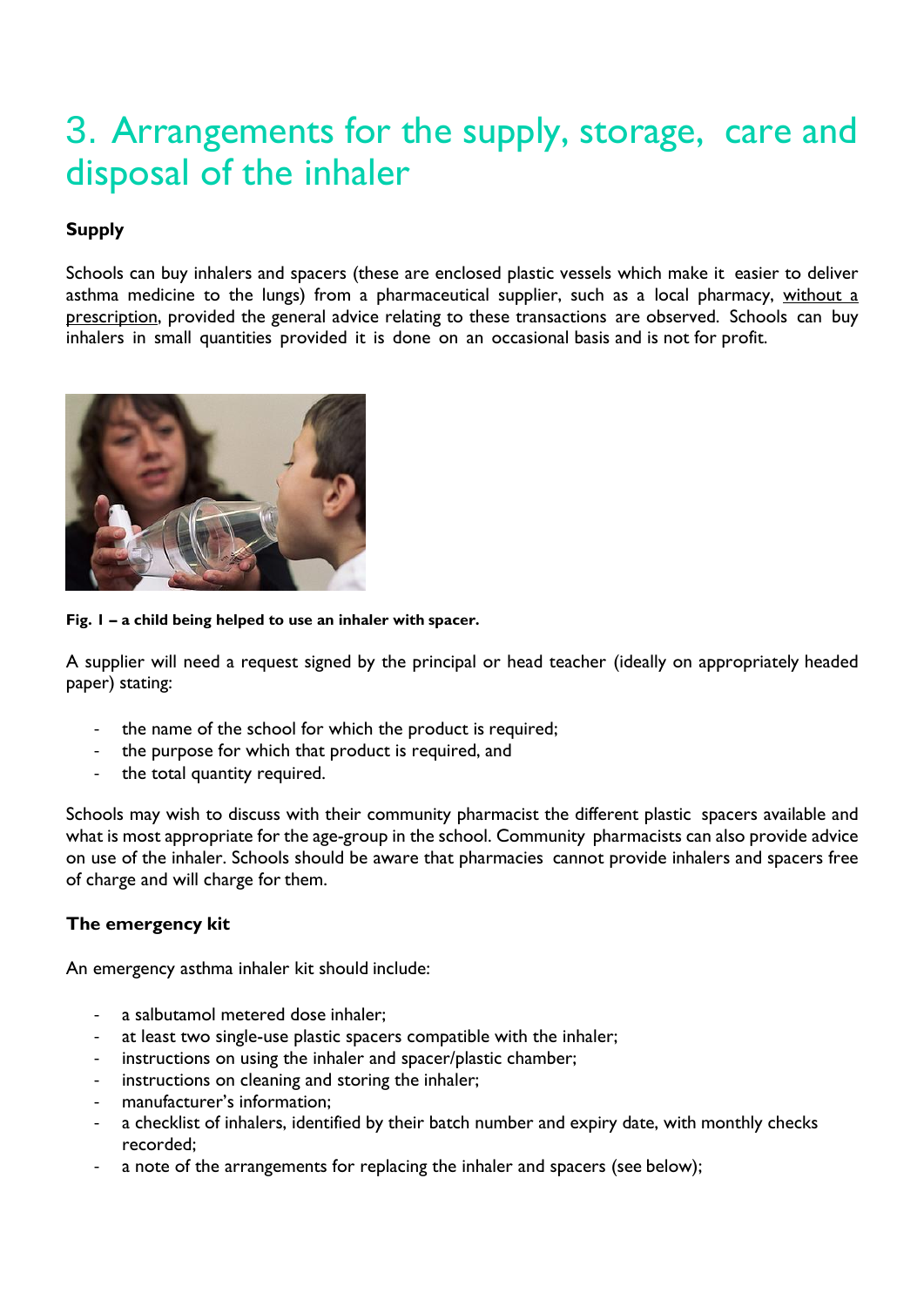- a list of children permitted to use the emergency inhaler (see section 4) as detailed in their individual healthcare plans;
- a record of administration (i.e. when the inhaler has been used).

Schools should consider keeping more than one emergency asthma kit, especially if covering more than one site, to ensure that all children within the school environment are close to a kit. The experience of some respondents to the consultation on this guidance suggested a stock of 5 spacers would be adequate for a typical school.

#### **Salbutamol**

Salbutamol is a relatively safe medicine, particularly if inhaled, but all medicines can have some adverse effects. Those of inhaled salbutamol are well known, tend to be mild and temporary and are not likely to cause serious harm. The child may feel a bit shaky or may tremble, or they may say that they feel their heart is beating faster.

The main risk of allowing schools to hold a salbutamol inhaler for emergency use is that it may be administered inappropriately to a breathless child who does not have asthma. It is essential therefore that schools ensure that the inhaler is only used by children who have asthma or who have been prescribed a reliever inhaler, and for whom written parental consent has been given. Section 5 provides essential information on the safe use of an inhaler.

#### **Storage and care of the inhaler**

A school's asthma policy should include staff responsibilities for maintaining the emergency inhaler kit. It is recommended that at least two named volunteers amongst school staff should have responsibility for ensuring that:

- on a monthly basis the inhaler and spacers are present and in working order, and the inhaler has sufficient number of doses available;
- that replacement inhalers are obtained when expiry dates approach;
- replacement spacers are available following use;
- the plastic inhaler housing (which holds the canister) has been cleaned, dried and returned to storage following use, or that replacements are available if necessary.

Schools will wish to ensure that the inhaler and spacers are kept in a safe and suitably central location in the school, such as the school office, or staffroom, which is known to all staff, and to which all staff have access at all times, but in which the inhaler is out of the reach and sight of children. The inhaler and spacer should not be locked away.

The inhaler should be stored at the appropriate temperature (in line with manufacturer's guidelines), usually below 30C, protected from direct sunlight and extremes of temperature. The inhaler and spacers should be kept separate from any child's inhaler which is stored in a nearby location and the emergency inhaler should be clearly labelled to avoid confusion with a child's inhaler. An inhaler should be primed when first used (e.g. spray two puffs). As it can become blocked again when not used over a period of time, it should be regularly primed by spraying two puffs.

To avoid possible risk of cross-infection, the plastic spacer should not be reused. It can be given to the child to take home for future personal use.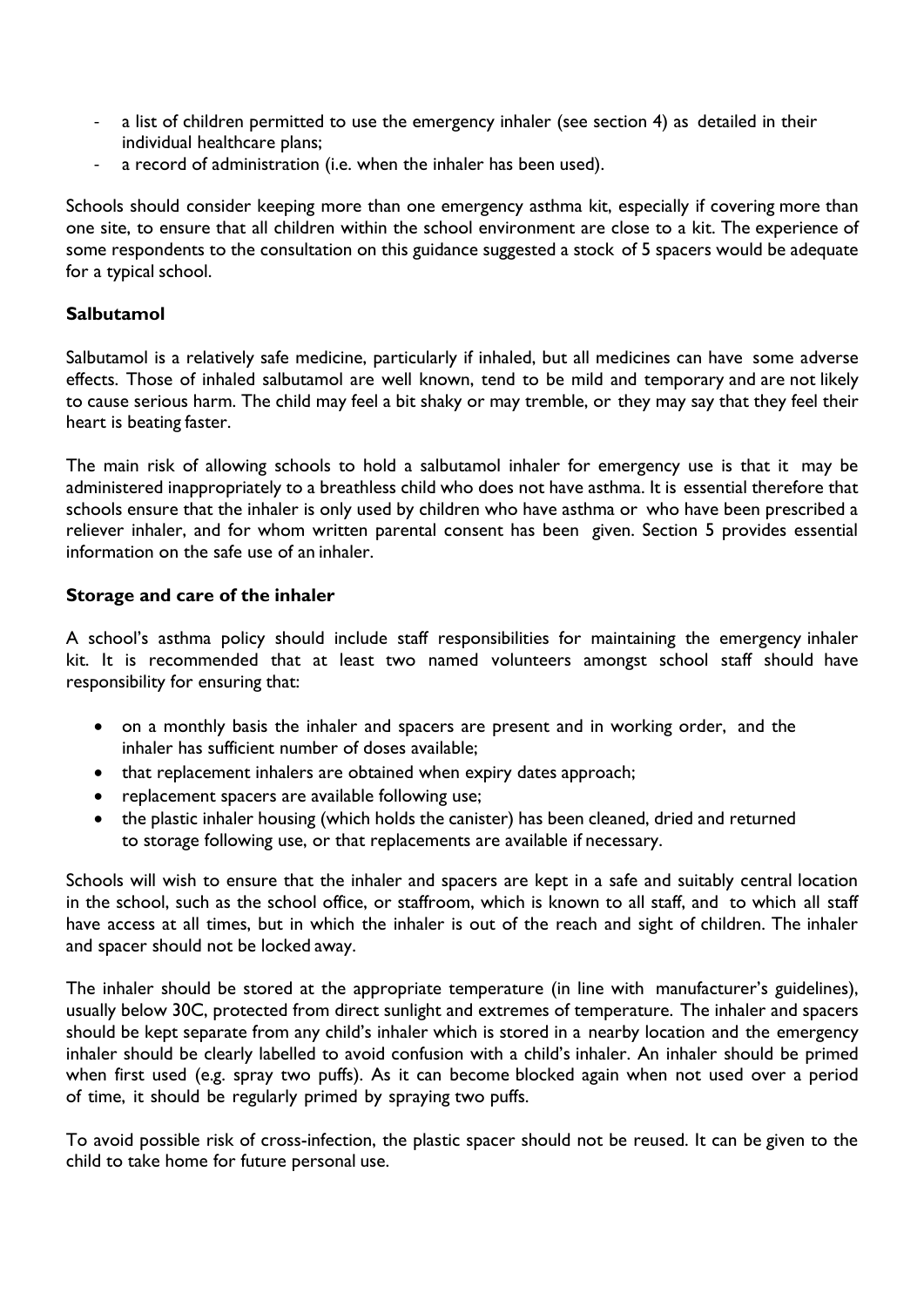The inhaler itself however can usually be reused, provided it is cleaned after use. The inhaler canister should be removed, and the plastic inhaler housing and cap should be washed in warm running water, and left to dry in air in a clean, safe place The canister should be returned to the housing when it is dry, and the cap replaced, and the inhaler returned to the designated storage place.

However, if there is any risk of contamination with blood (for example if the inhaler has been used without a spacer), it should also not be re-used but disposed of.<sup>6</sup>

#### **Disposal**

Manufacturers' guidelines usually recommend that spent inhalers are returned to the pharmacy to be recycled. Schools should be aware that to do this legally, they should register as a lower- tier waste carrier, as a spent inhaler counts as waste for disposal. Registration only takes a few minutes online, and is free, and does not usually need to be renewed in future years.

<https://www.gov.uk/waste-carrier-or-broker-registration>

<sup>6</sup>This advice is in line with the British Thoracic Society's *The use of placebo inhaler devices, peak flow meters and inspiratory flow meters in clinical practice. Practical Recommendations* (2005) [http://www.brit](http://www.brit-thoracic.org.uk/Portals/0/Clinical%20Information/Asthma/Other%20useful%20links/placeboinhalersfinal.pdf)[thoracic.org.uk/Portals/0/Clinical%20Information/Asthma/Other%20useful%20links/placeboinhalersfinal.pdf](http://www.brit-thoracic.org.uk/Portals/0/Clinical%20Information/Asthma/Other%20useful%20links/placeboinhalersfinal.pdf)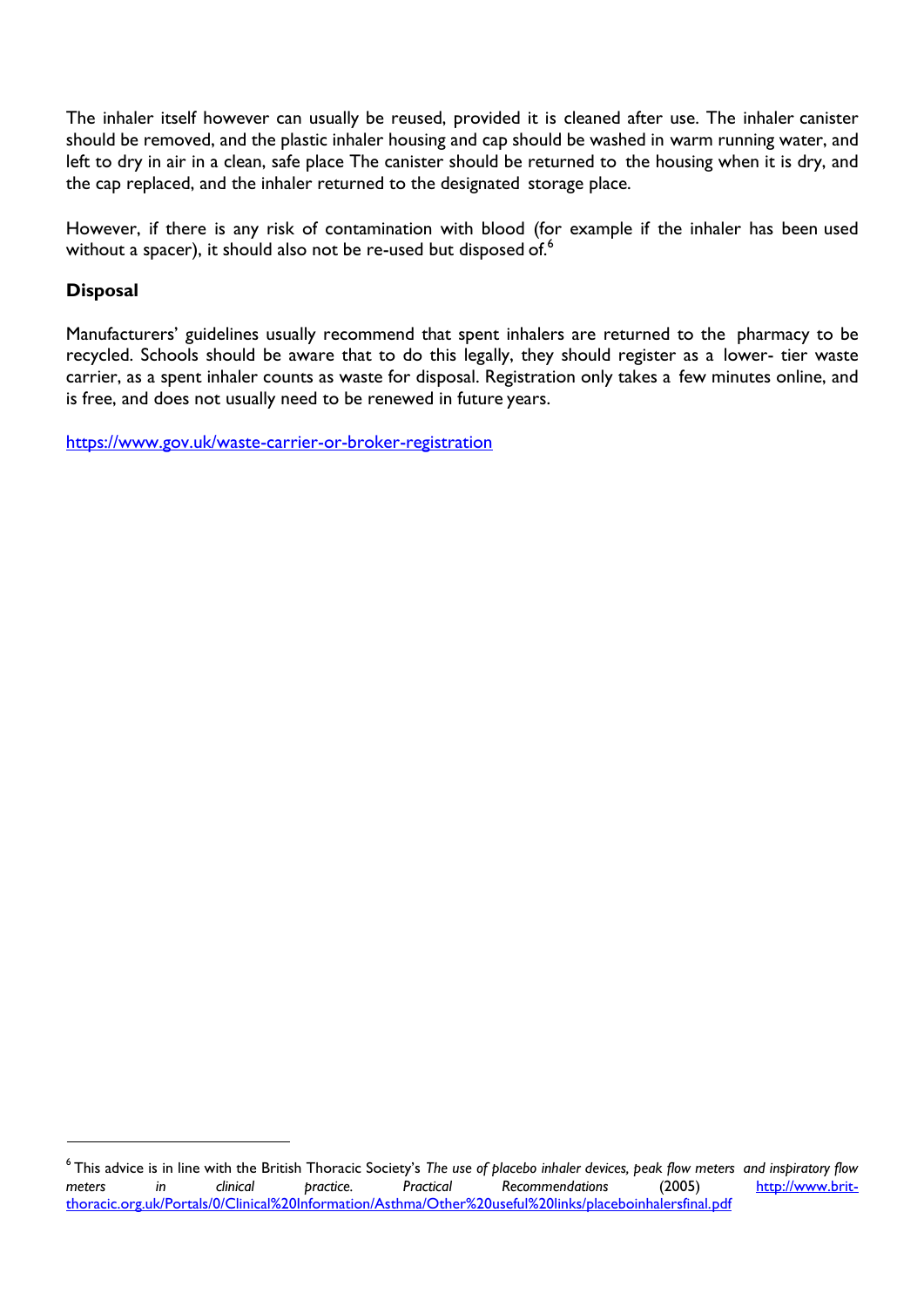# <span id="page-41-0"></span>4. Children who can use an inhaler

The emergency salbutamol inhaler should only be used by children:

- who have been diagnosed with asthma, and prescribed a reliever inhaler;
- OR who have been prescribed a reliever inhaler;

AND for whom written parental consent for use of the emergency inhaler has been given.

This information should be recorded in a child's individual healthcare plan.

**A child may be prescribed an inhaler for their asthma which contains an alternative reliever medication to salbutamol (such as terbutaline). The salbutamol inhaler should**  still be used by these children if their own inhaler is not accessible - it will still help to **relieve their asthma and could save their life.**

There should already be procedures in place to ensure that schools are notified of children that have additional health needs and this information, will enable them to compile an asthma register. Some schools will already have such a register as part of an asthma policy or medical conditions policy.

The asthma register is crucial as in larger schools and secondary schools in particular, there may be many children with asthma, and it will not be feasible for individual members of staff to be aware of which children these are (in primary settings, where a teacher has responsibility for a single class each year this is more reasonable). Consequently, schools should ensure that the asthma register is easy to access, and is designed to allow a quick check of whether or not a child is recorded as having asthma, and consent for an emergency inhaler to be administered. A school may wish to include – with parental consent a photograph of each child, to allow a visual check to be made.

As part of the school's asthma policy, when the emergency inhaler is to be used, a check should be made that parental consent has been given for its use, in the register. Schools should have in their asthma policy a proportionate and flexible approach to checking the register.

The school should seek written consent from parents of children on the register for them to use the salbutamol inhaler in an emergency. A draft consent form is at Annex B. Schools will want to consider when consent for use of the inhaler is best obtained. Options include:

- obtaining consent at the same time as for administering or supervising administration of a child's own inhaler under an asthma policy or medical conditions policy, or as part of development of an individual healthcare plan
- obtaining consent at the same time as seeking consent for the flu vaccination or other vaccinations

Keeping a record of parental consent on the asthma register will also enable staff to quickly check whether a child is able to use the inhaler in an emergency. Consent should be updated regularly – ideally annually - to take account of changes to a child's condition.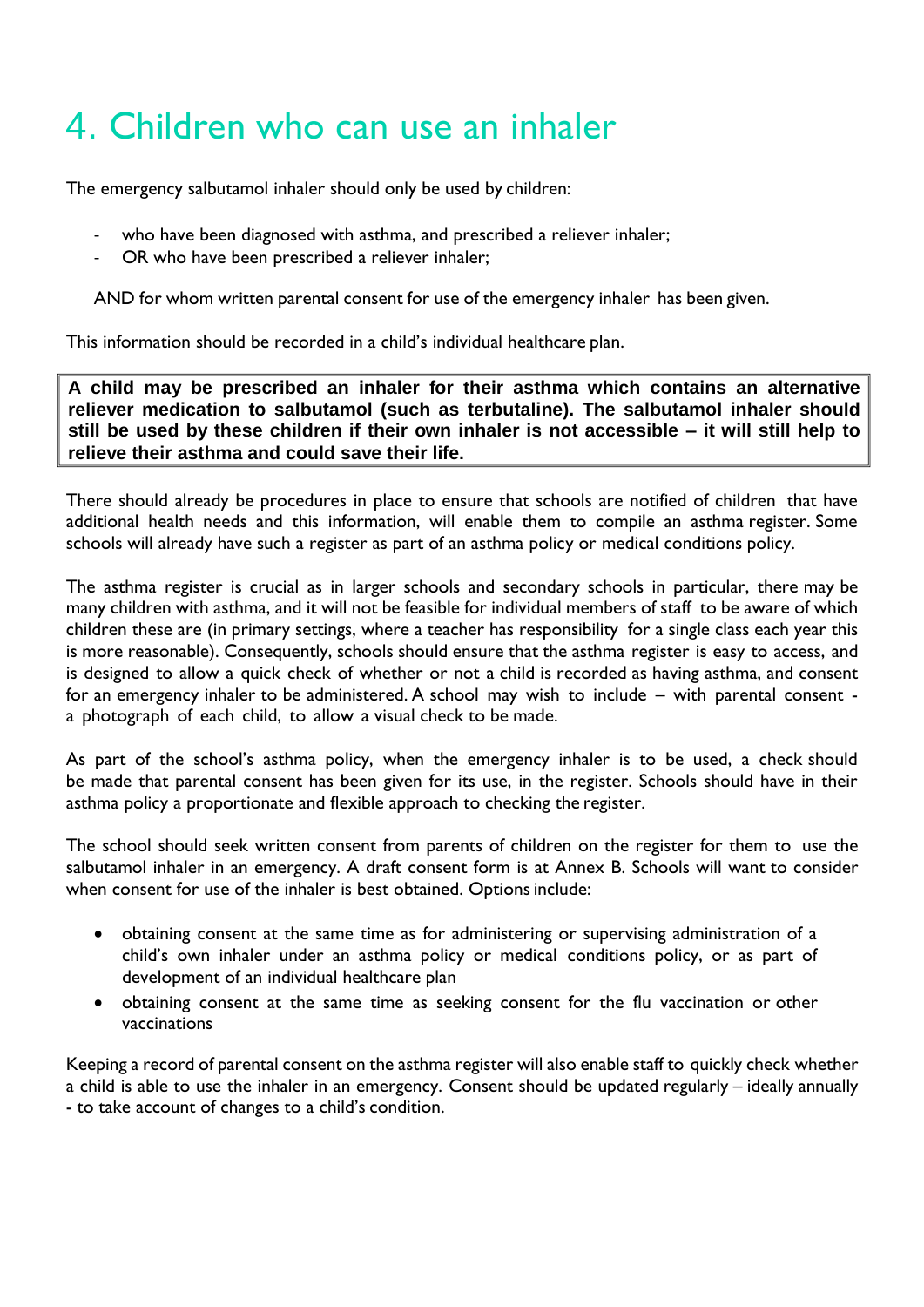# <span id="page-42-0"></span>5. Responding to asthma symptoms and an asthma attack

Salbutamol inhalers are intended for use where a child has asthma. The symptoms of other serious conditions/illnesses, including allergic reaction, hyperventilation and choking from an inhaled foreign body can be mistaken for those of asthma, and the use of the emergency inhaler in such cases could lead to a delay in the child getting the treatment they need.

For this reason, the emergency inhaler should only be used by children who have been diagnosed with asthma, and prescribed a reliever inhaler, or who have been prescribed an reliever inhaler AND whose parents have given consent for an emergency inhaler to be used.

It is recommended that each school's asthma policy includes general information on how to recognise and respond to an asthma attack, and what to do in emergency situations. Staff should be particularly aware of the difficulties very young children may have in explaining how they feel. Often guidance provided to schools by local authorities will provide this information. Some schools will already have this information in an asthma policy or medical conditions policy.

**Asthma UK has produced demonstration films on using a metered-dose inhaler and spacers suitable for staff and children.**

**<http://www.asthma.org.uk/knowledge-bank-treatment-and-medicines-using-your-inhalers>**

**Education for Health is a charity providing asthma training with the most up to date guidelines and best practice**

**http:/[/www.educationforhealth.org](http://www.educationforhealth.org/)**

#### **Common 'day to day' symptoms of asthma are:**

- Cough and wheeze (a 'whistle' heard on breathing out) when exercising
- Shortness of breath when exercising
- Intermittent cough

These symptoms are usually responsive to use of their own inhaler and rest (e.g. stopping exercise). They would not usually require the child to be sent home from school or to need urgent medical attention.

#### **Signs of an asthma attack include**:

- Persistent cough (when at rest)
- A wheezing sound coming from the chest (when at rest)
- Being unusually quiet
- The child complains of shortness of breath at rest, feeling tight in the chest (younger children may express this feeling as a tummy ache)
- Difficulty in breathing (fast and deep respiration)
- Nasal flaring
- Being unable to complete sentences
- Appearing exhausted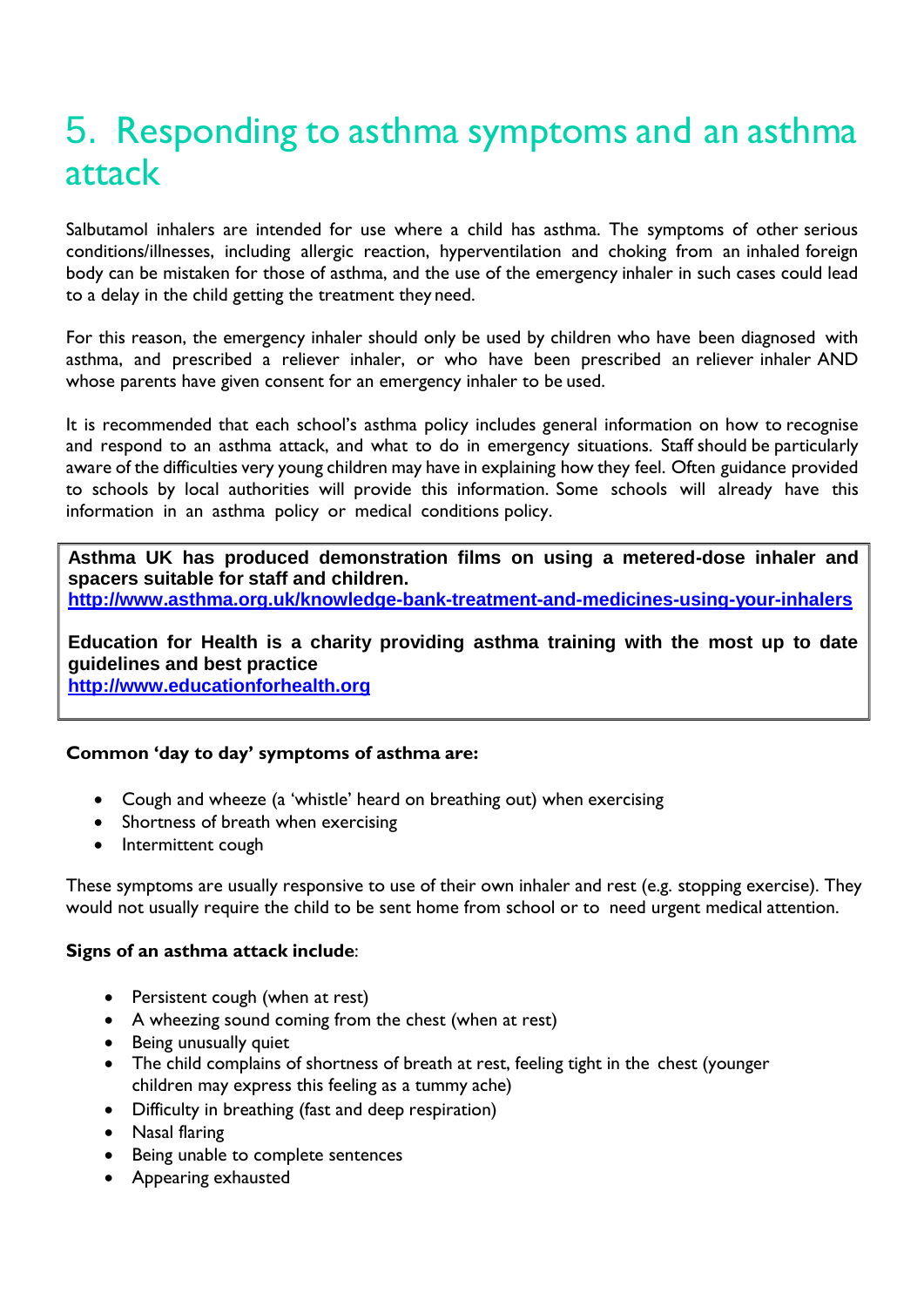- A blue / white tinge around the lips
- Going blue

If a child is displaying the above signs of an asthma attack, the guidance below on responding to an asthma attack should be followed.

CALL AN AMBULANCE IMMEDIATELY AND COMMENCE THE ASTHMA ATTACK PROCEDURE WITHOUT DELAY IF THE CHILD

- Appears exhausted
- Has a blue/white tinge around lips
- Is going blue
- Has collapsed

#### **Responding to signs of an asthma attack**

- Keep calm and reassure the child
- Encourage the child to sit up and slightly forward.
- Use the child's own inhaler if not available, use the emergency inhaler
- Remain with child while inhaler and spacer are brought to them
- Immediately help the child to take two separate puffs of the salbutamol via the spacer immediately
- If there is no immediate improvement, continue to give two puffs every two minutes up to a maximum of 10 puffs, or until their symptoms improve. The inhaler should be shaken between puffs.
- Stay calm and reassure the child. Stay with the child until they feel better. The child can return to school activities when they feel better
- If the child does not feel better or you are worried at ANYTIME before you have reached 10 puffs, CALL 999 FOR AN AMBULANCE
- If an ambulance does not arrive in 10 minutes give another 10 puffs in the same way
- The child's parents or carers should be contacted after the ambulance has been called.
- A member of staff should always accompany a child taken to hospital by ambulance and stay with them until a parent or carer arrives.

#### **Recording use of the inhaler and informing parents/carers**

Use of the emergency inhaler should be recorded. This should include where and when the attack took place (e.g. PE lesson, playground, classroom), how much medication was given, and by whom. *Supporting pupils* requires written records to be kept of medicines administered to children.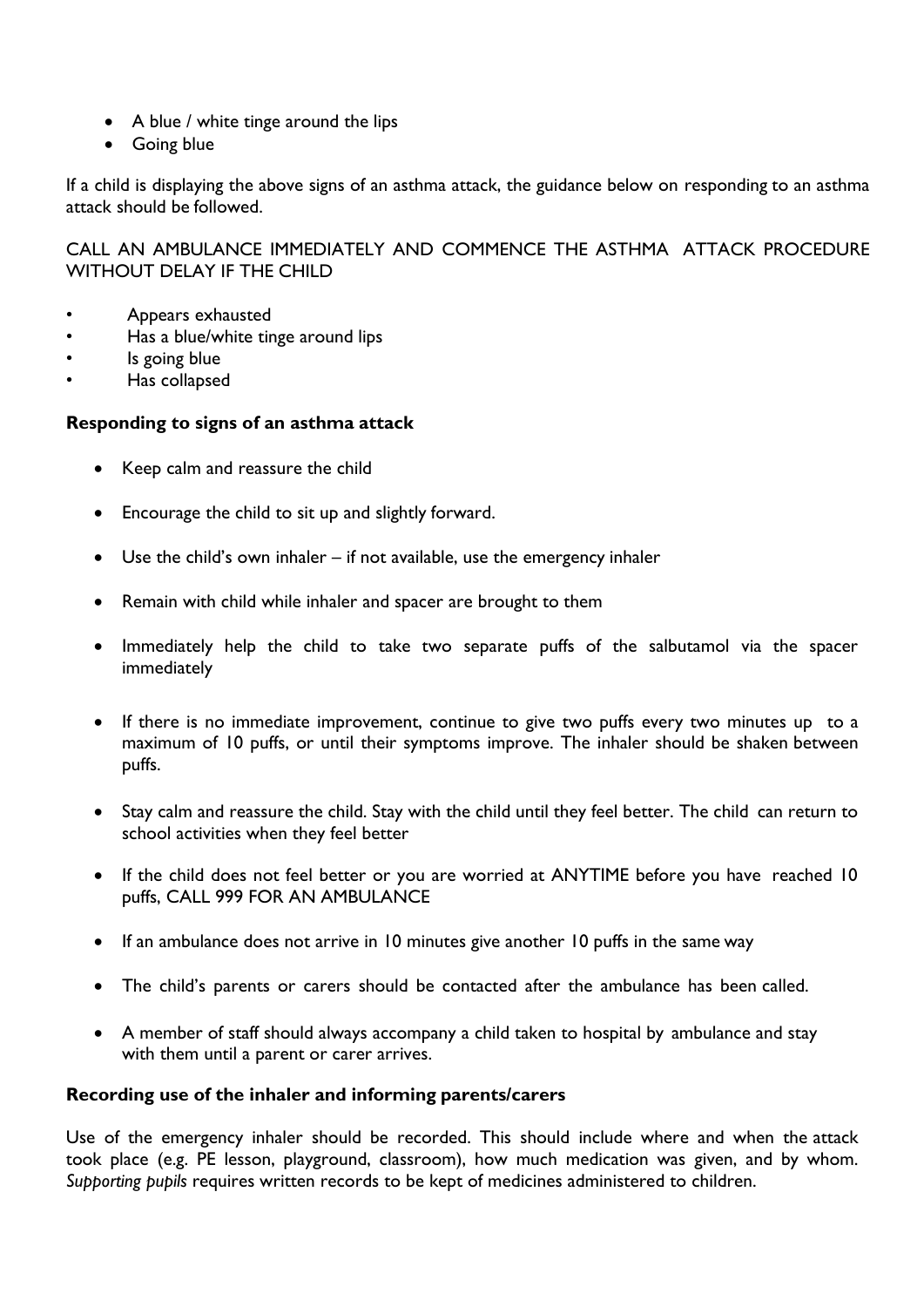The child's parents must be informed in writing so that this information can also be passed onto the child's GP. The draft letter at Annex B may be used to notify parents.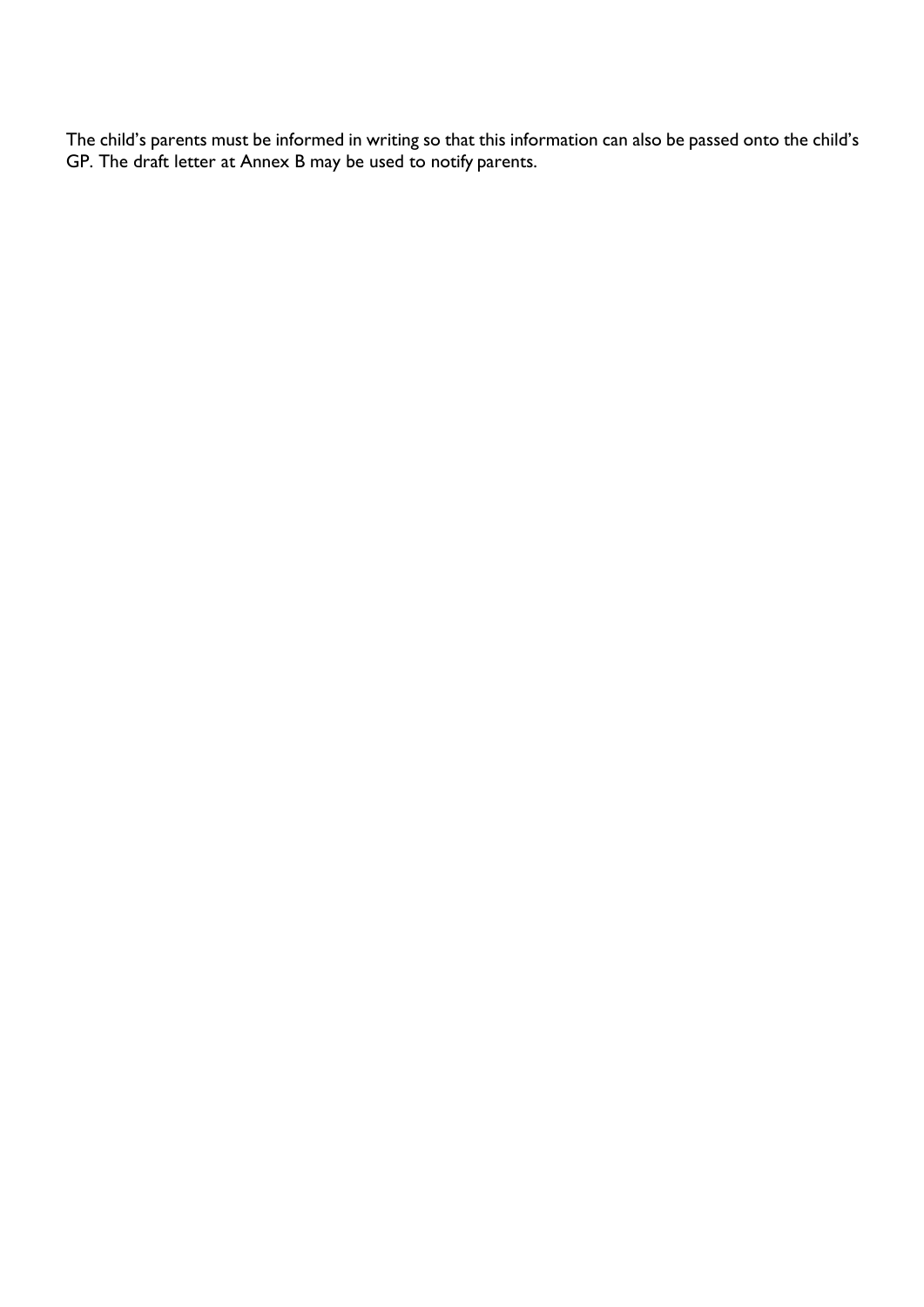# <span id="page-45-0"></span>6. Staff

Any member of staff may volunteer to take on these responsibilities, but they cannot be required to do so. These staff may already have wider responsibilities for administering medication and/or supporting pupils with medical conditions.

In the following advice, the term 'designated member of staff' refers to any member of staff who has responsibility for helping to administer an emergency inhaler, e.g. they have volunteered to help a child use the emergency inhaler, and been trained to do this, and are identified in the school's asthma policy as someone to whom all members of staff may have recourse in an emergency.

Schools will want to ensure there are a reasonable number of designated members of staff to provide sufficient coverage. In small schools, it may be that all members of staff are designated members of staff.

Schools should ensure staff have appropriate training and support, relevant to their level of responsibility*. Supporting Pupils* requires governing bodies to ensure that staff supporting children with a medical condition should have appropriate knowledge, and where necessary, support.

It would be reasonable for **ALL** staff to be:

- trained to recognise the symptoms of an asthma attack, and ideally, how to distinguish them from other conditions with similar symptoms;
- aware of the asthma policy;
- aware of how to check if a child is on the register;
- aware of how to access the inhaler;
- aware of who the designated members of staff are, and the policy on how to access their help.

As part of the asthma policy, the school should have agreed arrangements in place for all members of staff to summon the assistance of a designated member of staff, to help administer an emergency inhaler, as well as for collecting the emergency inhaler and spacer. These should be proportionate, and flexible – and can include phone calls being made or responsible secondary school-aged children asking for the assistance of another member of staff and/or collecting the inhaler (but not checking the register), and procedures for supporting a designated member's class while they are helping to administer an inhaler.

The school's policy should include a procedure for allowing a quick check of the register as part of initiating the emergency response. This does not necessarily need to be undertaken by a designated member of staff, but there may be value in a copy of the register being held by at least each designated member. If the register is relatively succinct, it could be held in every classroom.

Designated members of staff should be trained in:

- recognising asthma attacks (and distinguishing them from other conditions with similar symptoms)
- responding appropriately to a request for help from another member of staff;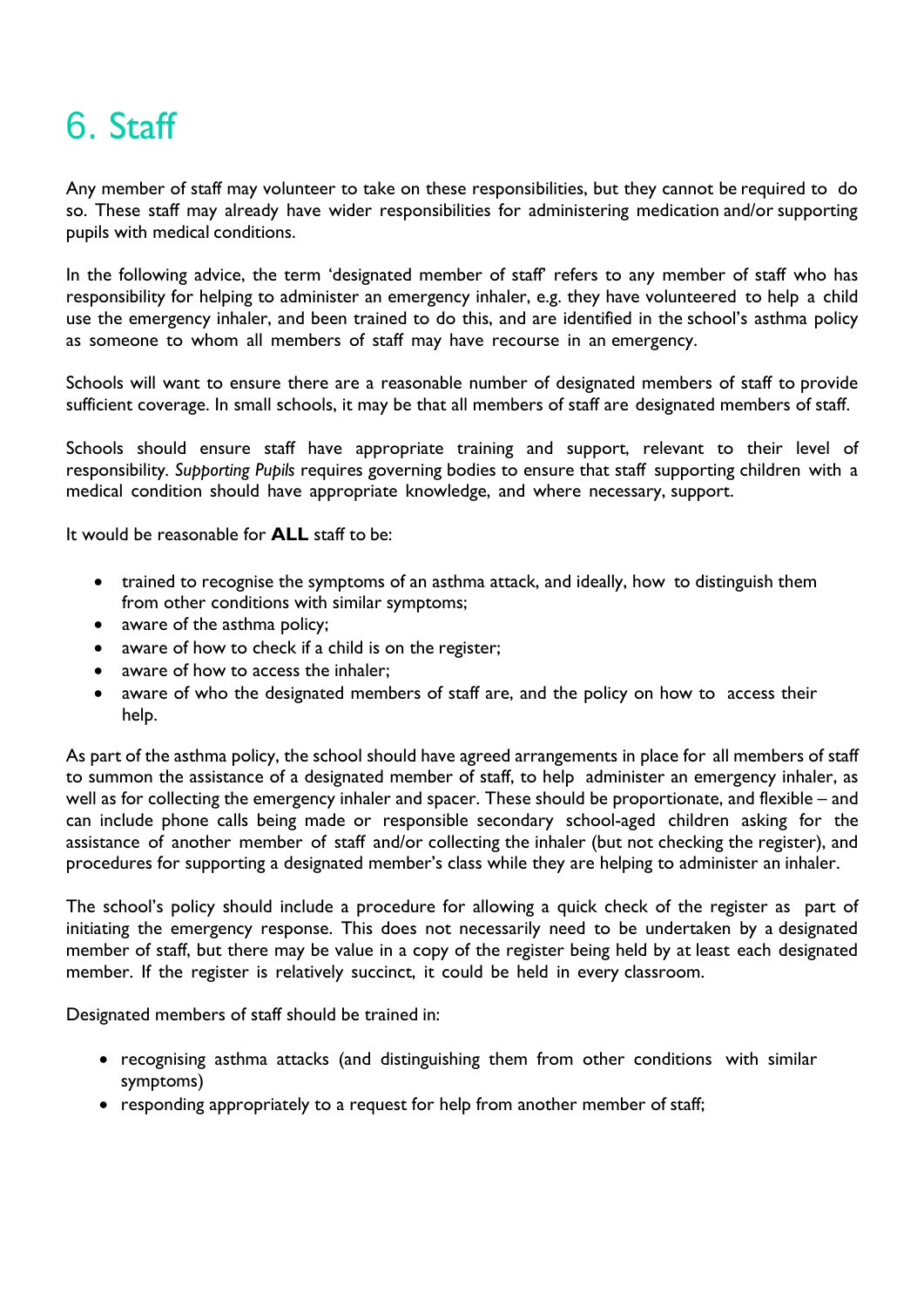- recognising when emergency action is necessary;
- administering salbutamol inhalers through a spacer;
- making appropriate records of asthma attacks.

The Asthma UK films on using metered-dose inhalers and spacers are particularly valuable as training materials.

<http://www.asthma.org.uk/knowledge-bank-treatment-and-medicines-using-your-inhalers>

Children with inhalers will also be able to demonstrate to their teacher how they use it; the school nurse may also be able to advise on appropriate use.

In a number of areas, local asthma teams have provided training for school staff in supporting children with asthma, including use of the inhaler, and schools could contact their local NHS Hospital Trust for information on how children with asthma are supported, and improving links between the NHS and the school.

It is recommended that schools should also ensure that:

- a named individual is responsible for overseeing the protocol for use of the emergency inhaler, and monitoring its implementation and for maintaining the asthma register;
- at least two individuals are responsible for the supply, storage care and disposal of the inhaler and spacer.

#### Liability and indemnity

*Supporting pupils* requires that governing bodies ensure that when schools are supporting pupils with medical conditions, they have appropriate levels of insurance in place to cover staff, including liability cover relating to the administration of medication.

Local Authorities may provide schools which are administering inhalers with appropriate indemnity cover; however, schools will need to agree any such indemnity cover directly with the relevant authority or department.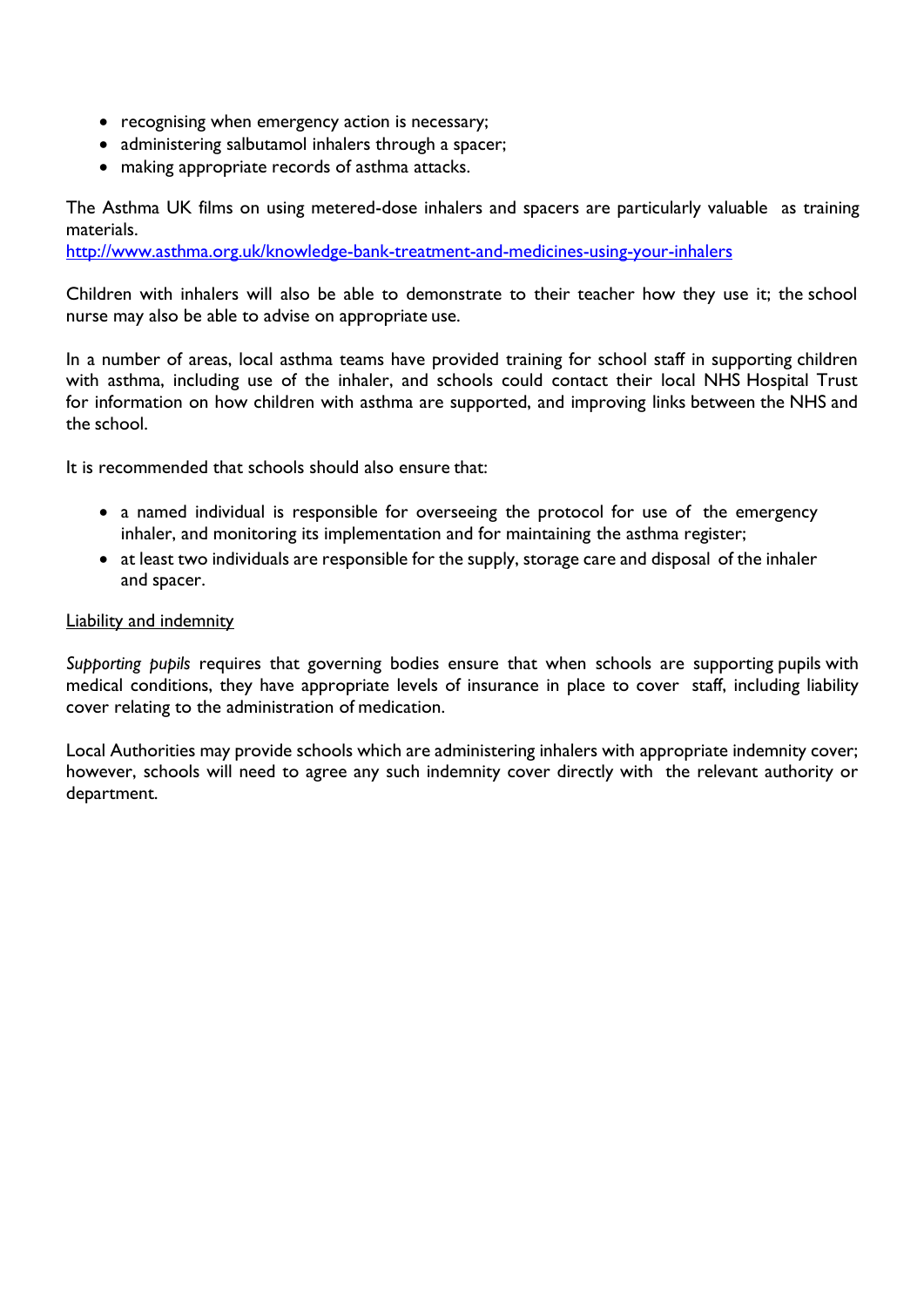# <span id="page-47-0"></span>7. Useful links

For convenience both hot links and full URLs are given below.

*[Supporting pupils at school with medical conditions. Statutory guidance for governing bodies](http://www.education.gov.uk/consultations/index.cfm?action=consultationDetails&consultationId=1947&external=no&menu=1) [of](http://www.education.gov.uk/consultations/index.cfm?action=consultationDetails&consultationId=1947&external=no&menu=1) [maintained schools and proprietors of academies in England](http://www.education.gov.uk/consultations/index.cfm?action=consultationDetails&consultationId=1947&external=no&menu=1)* **(Department for Education, [2014\).](http://www.education.gov.uk/consultations/index.cfm?action=consultationDetails&consultationId=1947&external=no&menu=1)** [https://www.gov.uk/government/publications/supporting-pupils-at-school-with-medical](https://www.gov.uk/government/publications/supporting-pupils-at-school-with-medical-conditions)[conditions](https://www.gov.uk/government/publications/supporting-pupils-at-school-with-medical-conditions)

*[Access to Education and Support for Children and Young People with Medical Needs](http://wales.gov.uk/topics/educationandskills/publications/guidance/medicalneeds/?lang=en) (Welsh Assembly Government Circular No: 003/2010. May 2010)* **[Assembly](http://wales.gov.uk/topics/educationandskills/publications/guidance/medicalneeds/?lang=en) [Government Circular No: 003/2010, May](http://wales.gov.uk/topics/educationandskills/publications/guidance/medicalneeds/?lang=en) 2010)** <http://wales.gov.uk/topics/educationandskills/publications/guidance/medicalneeds/?lang=en>

*[The Administration of Medicines in Schools](http://www.scotland.gov.uk/Publications/2001/09/10006/File-1)* **(Scottish Executive, 2001),** <http://www.scotland.gov.uk/Publications/2001/09/10006/File-1>

#### *Supporting Pupils with Medication Needs***, [\(Department](http://www.deni.gov.uk/index/support-and-development-2/special_educational_needs_pg/special_educational_needs-supporting_pupils_with_medication_needs-2.htm) of Education, Department of [Health,](http://www.deni.gov.uk/index/support-and-development-2/special_educational_needs_pg/special_educational_needs-supporting_pupils_with_medication_needs-2.htm) Social [Services and Public Safety,](http://www.deni.gov.uk/index/support-and-development-2/special_educational_needs_pg/special_educational_needs-supporting_pupils_with_medication_needs-2.htm) 2008)**

[http://www.deni.gov.uk/index/support-and-development-](http://www.deni.gov.uk/index/support-and-development-2/special_educational_needs_pg/special_educational_needs-supporting_pupils_with_medication_needs-2.htm)2/special educational needs pg/special educational needs-supporting pupils with medication needs-[2.htm](http://www.deni.gov.uk/index/support-and-development-2/special_educational_needs_pg/special_educational_needs-supporting_pupils_with_medication_needs-2.htm)

#### **[Asthma UK](http://www.asthma.org.uk/) Website**

<http://www.asthma.org.uk/>

#### **Education for Health**

[http://www.educationforhealth.org](http://www.educationforhealth.org/)

#### **School Asthma Cards**

<http://www.asthma.org.uk/Shop/school-asthma-card-pack-of-20-healthcare-professionals>

#### **[NHS Choices, Asthma in](http://www.nhs.uk/conditions/asthma-in-children/pages/introduction.aspx) Children**

<http://www.nhs.uk/conditions/asthma-in-children/pages/introduction.aspx>

#### **[NICE Quality](http://publications.nice.org.uk/quality-standard-for-asthma-qs25) Standard**

<http://publications.nice.org.uk/quality-standard-for-asthma-qs25>

#### **[Children and Maternal Health Intelligence](http://www.chimat.org.uk/) Network**

<http://www.chimat.org.uk/>

**Getting it right for children, young people and families. Maximising the contribution of the school nursing team: Vision and Call to Action (March 2012).** [https://www.gov.uk/government/uploads/system/uploads/attachment\\_data/file/216464/dh\\_133352.p](https://www.gov.uk/government/uploads/system/uploads/attachment_data/file/216464/dh_133352.pdf) [df](https://www.gov.uk/government/uploads/system/uploads/attachment_data/file/216464/dh_133352.pdf)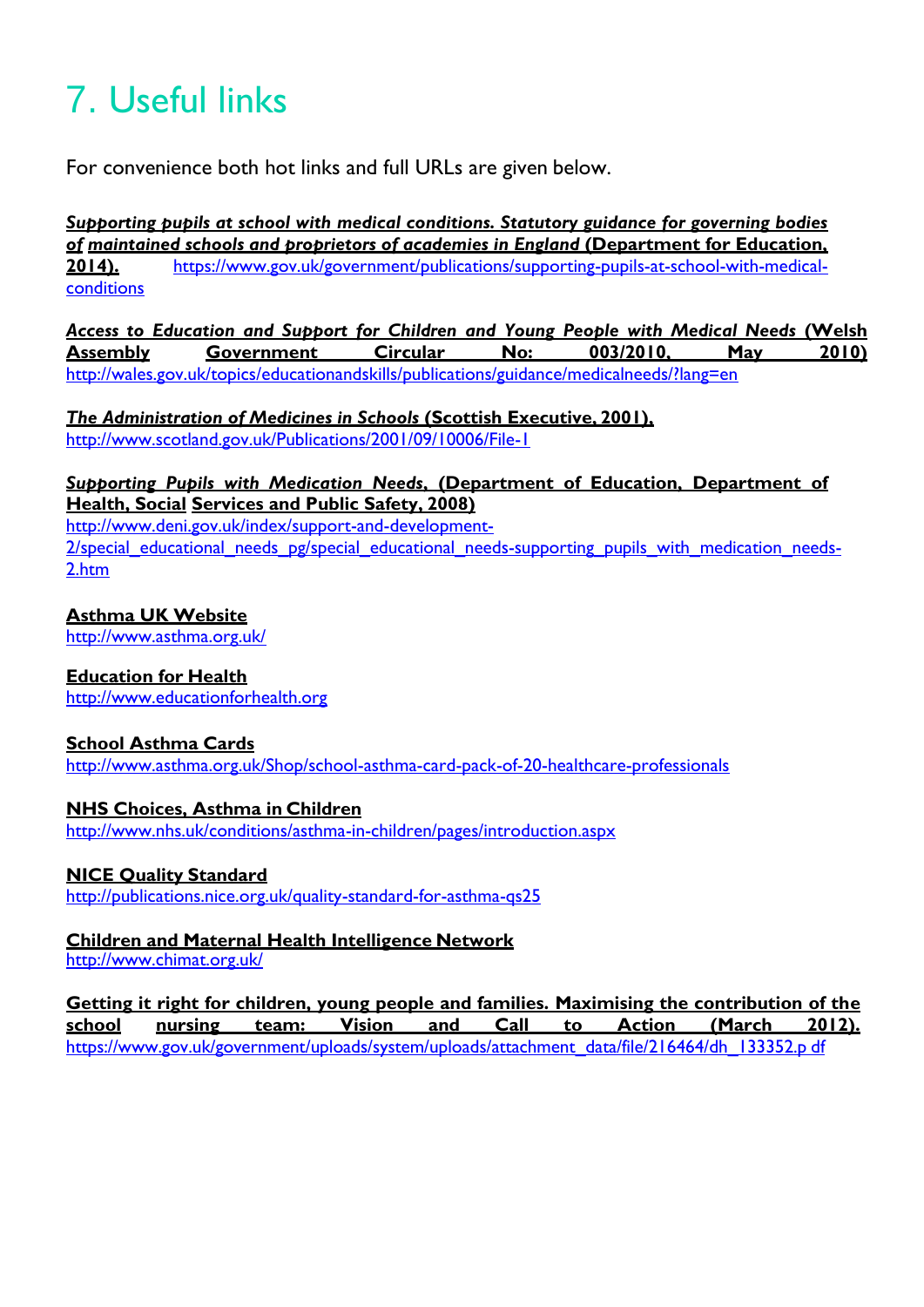<span id="page-48-0"></span>

CONSENT FORM: USE OF EMERGENCY SALBUTAMOL INHALER [Insert school name]

#### **Child showing symptoms of asthma / having asthma attack**

- 1. I can confirm that my child has been diagnosed with asthma / has been prescribed an inhaler [delete as appropriate].
- 2. My child has a working, in-date inhaler, clearly labelled with their name, which they will bring with them to school every day.
- 3. In the event of my child displaying symptoms of asthma, and if their inhaler is not available or is unusable, I consent for my child to receive salbutamol from an emergency inhaler held by the school for such emergencies.

| Signed:                               |  |  |  |  |  |
|---------------------------------------|--|--|--|--|--|
|                                       |  |  |  |  |  |
|                                       |  |  |  |  |  |
|                                       |  |  |  |  |  |
|                                       |  |  |  |  |  |
|                                       |  |  |  |  |  |
|                                       |  |  |  |  |  |
|                                       |  |  |  |  |  |
|                                       |  |  |  |  |  |
|                                       |  |  |  |  |  |
|                                       |  |  |  |  |  |
|                                       |  |  |  |  |  |
|                                       |  |  |  |  |  |
| Parent's address and contact details: |  |  |  |  |  |
|                                       |  |  |  |  |  |
|                                       |  |  |  |  |  |
|                                       |  |  |  |  |  |
|                                       |  |  |  |  |  |
|                                       |  |  |  |  |  |
|                                       |  |  |  |  |  |